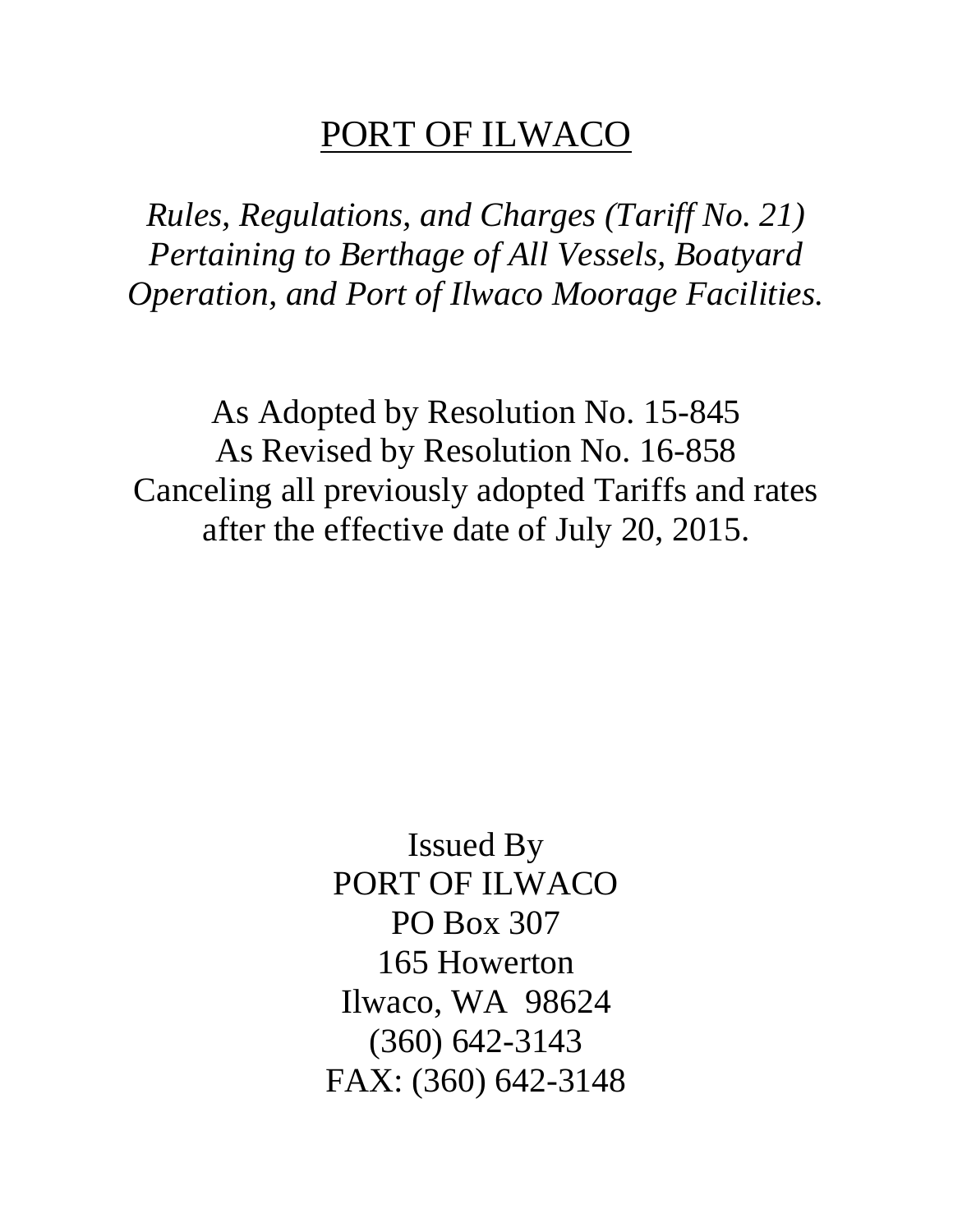### **TABLE OF CONTENTS**

|                | <b>SECTION 1</b>                                             |  |
|----------------|--------------------------------------------------------------|--|
|                |                                                              |  |
| 1.             |                                                              |  |
| 2.             |                                                              |  |
| 3.             |                                                              |  |
| 4.             |                                                              |  |
| 5.             |                                                              |  |
| 6.             |                                                              |  |
| 7 <sub>1</sub> |                                                              |  |
| 8.             |                                                              |  |
| 9.             |                                                              |  |
| 10.            |                                                              |  |
| 11.            |                                                              |  |
| 12.            | REMOVAL OR EJECTION FROM PORT AREAS - GROUNDS AND PROCESS  8 |  |
| 13.            |                                                              |  |
| 14.            |                                                              |  |
| 15.            |                                                              |  |
| 16.            |                                                              |  |
| 17.            |                                                              |  |
| 18.            |                                                              |  |
| 19.            |                                                              |  |
| 20.            |                                                              |  |
| 21.            |                                                              |  |
| 22.            |                                                              |  |
| 23.            |                                                              |  |
|                | <b>SECTION 2</b>                                             |  |
|                |                                                              |  |
|                | <b>SECTION 3</b>                                             |  |
|                |                                                              |  |
| 1.             |                                                              |  |
| 2.             |                                                              |  |
| 3.             |                                                              |  |
| $\mathbf{4}$ . |                                                              |  |
| 5.             |                                                              |  |
| 6.             |                                                              |  |
| 7.             |                                                              |  |
| 8.             |                                                              |  |
| 9.             |                                                              |  |
|                |                                                              |  |
|                | <b>SECTION 4</b>                                             |  |
|                |                                                              |  |
| 1 <sub>1</sub> |                                                              |  |
| 2.             |                                                              |  |
| 3.             |                                                              |  |
| 4.             |                                                              |  |
| 5.             |                                                              |  |
| 6.             |                                                              |  |
| 7 <sub>1</sub> |                                                              |  |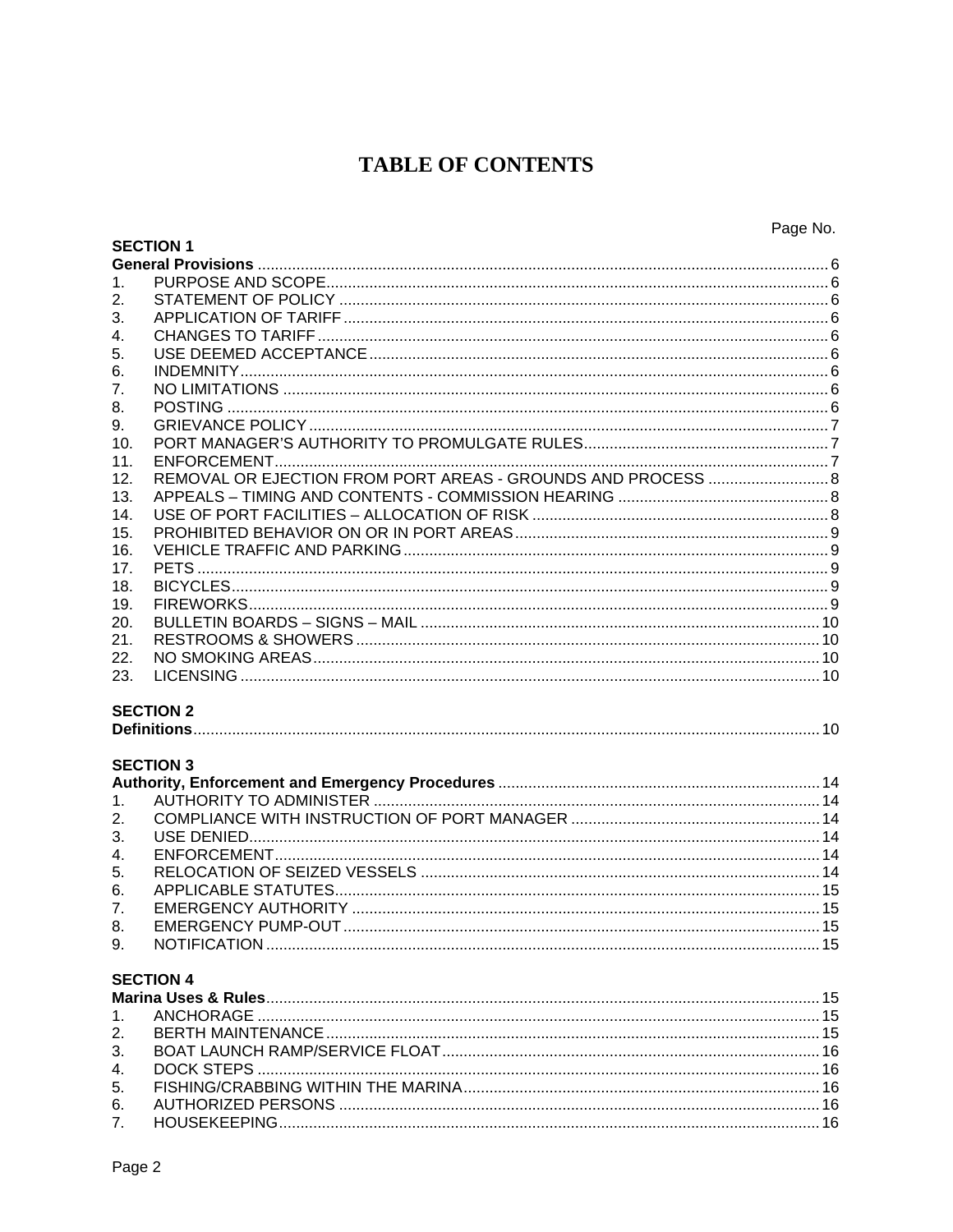| 8.              |  |
|-----------------|--|
| 9.              |  |
| 10.             |  |
| 11.             |  |
| 12.             |  |
| 13.             |  |
| 14.             |  |
| 15.             |  |
| 16.             |  |
| 17 <sub>1</sub> |  |
| 18.             |  |
| 19.             |  |
| 20.             |  |
| 21.             |  |
| 22.             |  |
| 23.             |  |
| 24.             |  |
| 25.             |  |
| 26.             |  |
| 27.             |  |
| 28.             |  |
| 29.             |  |
| 30.             |  |
| 31.             |  |

### **SECTION 5**

### Moorage and Marina Services or Charges, Discounts & Terms of Payment

| 2.  |  |
|-----|--|
| 3.  |  |
| 4.  |  |
| 5.  |  |
| 6.  |  |
| 7.  |  |
| 8.  |  |
| 9.  |  |
| 10. |  |
| 11. |  |
| 12. |  |
| 13. |  |
| 14. |  |
| 15. |  |
| 16. |  |
| 17. |  |
| 18. |  |
| 19. |  |
| 20. |  |
| 21. |  |
| 22. |  |
| 23. |  |
| 24. |  |
| 25. |  |
|     |  |

### **SECTION 6**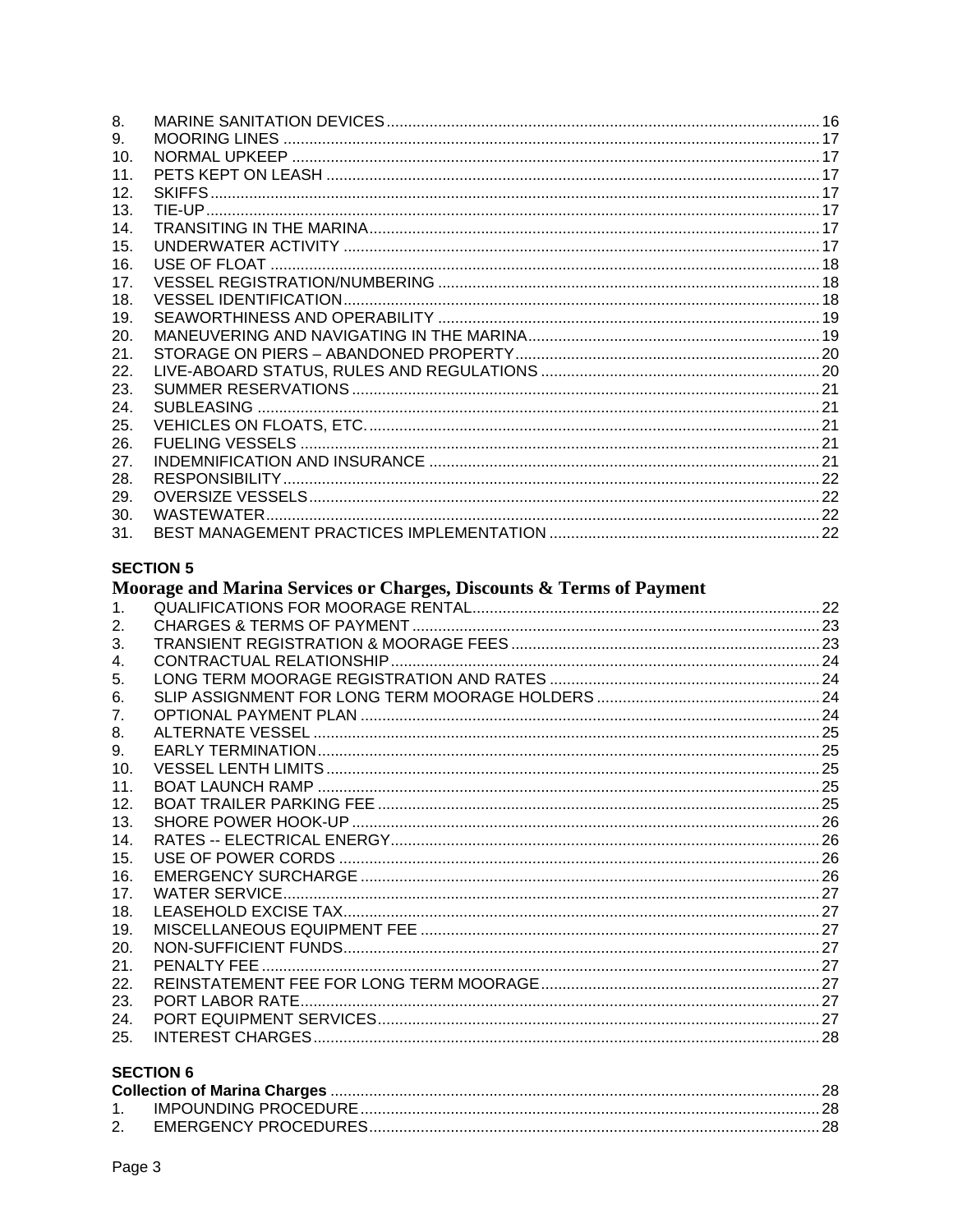| 3.             |                                                                        |  |
|----------------|------------------------------------------------------------------------|--|
| 4.             |                                                                        |  |
| 5.             |                                                                        |  |
| 6.             |                                                                        |  |
| 7.             |                                                                        |  |
|                |                                                                        |  |
|                | <b>SECTION 7</b>                                                       |  |
|                |                                                                        |  |
|                |                                                                        |  |
| 1 <sub>1</sub> |                                                                        |  |
| 2.             |                                                                        |  |
| 3.             |                                                                        |  |
| 4.             |                                                                        |  |
|                |                                                                        |  |
|                |                                                                        |  |
| 1 <sub>1</sub> |                                                                        |  |
| 2.             |                                                                        |  |
|                |                                                                        |  |
| 3.             |                                                                        |  |
| 4.             |                                                                        |  |
| 5.             | OPERATION OF VEHICLES AT OR UPON THE PORT OF ILWACO AIRPORT AT ILWACO. |  |
|                |                                                                        |  |
| 6.             |                                                                        |  |
| 7 <sub>1</sub> |                                                                        |  |
| 8.             |                                                                        |  |
|                |                                                                        |  |
|                | <b>SECTION 9</b>                                                       |  |
|                |                                                                        |  |
| А.             |                                                                        |  |
| 1 <sub>1</sub> |                                                                        |  |
|                |                                                                        |  |
|                |                                                                        |  |
| 2.             |                                                                        |  |
| 3.             |                                                                        |  |
| 4.             |                                                                        |  |
| 5.             |                                                                        |  |
| 6.             |                                                                        |  |
| 7 <sub>1</sub> |                                                                        |  |
| 8.             |                                                                        |  |
| 9.             |                                                                        |  |
| 10.            |                                                                        |  |
| 11.            |                                                                        |  |
| 12.            |                                                                        |  |
|                |                                                                        |  |
| 13.            |                                                                        |  |
| 14.            |                                                                        |  |
| 15.            |                                                                        |  |
| 16.            |                                                                        |  |
| В.             |                                                                        |  |
| 1.             |                                                                        |  |
|                |                                                                        |  |
| 2.             |                                                                        |  |
| 3.             |                                                                        |  |
| 4.             | VEHICULAR AND HEAVY EQUIPMENT ACCESS - PRIOR ARRANGEMENTS REQUIRED  37 |  |
| 5.             |                                                                        |  |
| 6.             |                                                                        |  |
| 7.             |                                                                        |  |
| 8.<br>9.       | REFUSE DISPOSAL - WORK AREAS TO BE KEPT CLEAN AND ORDERLY38            |  |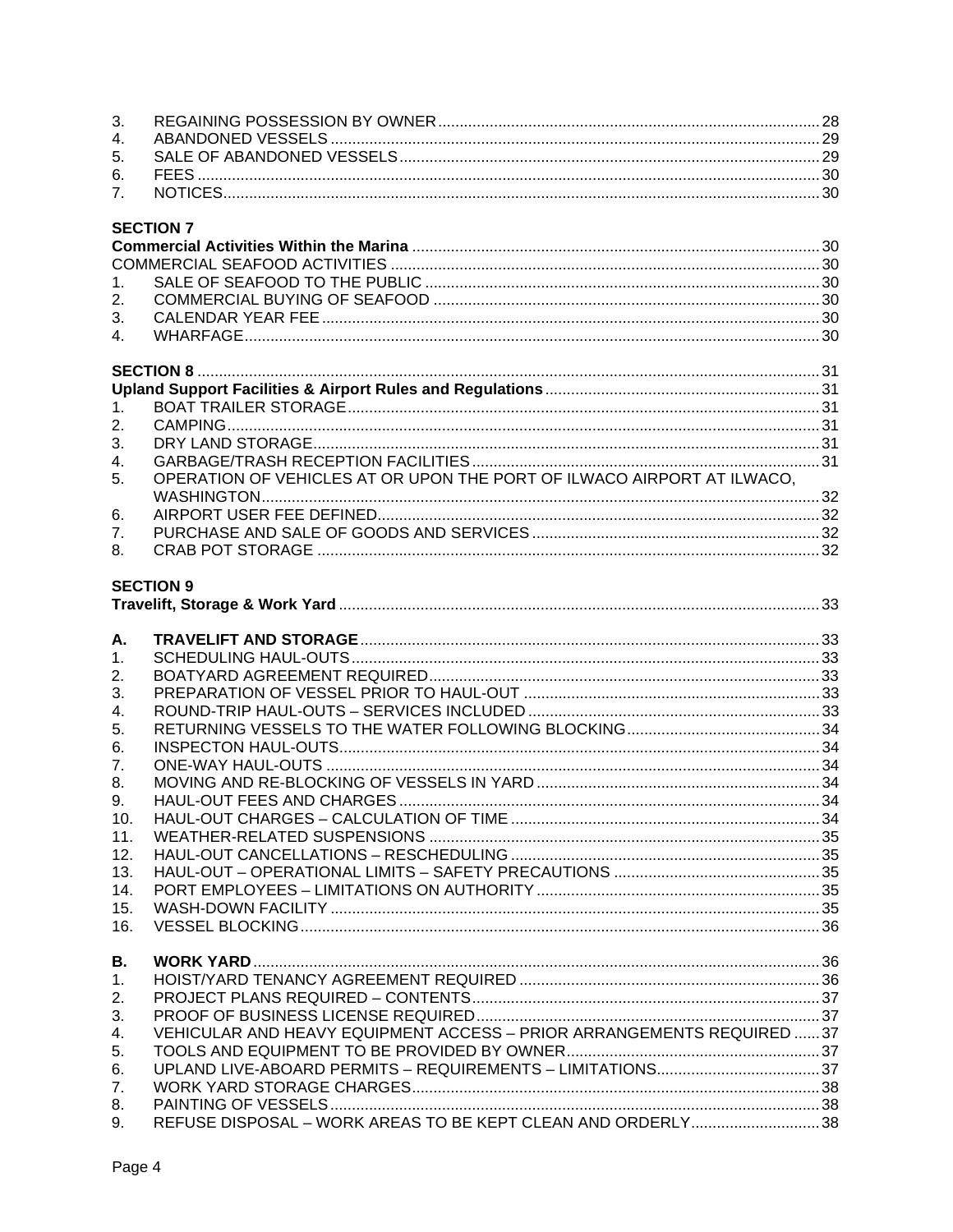<span id="page-4-0"></span>

| 10.<br>11.<br>12. | ALTERATION OF VESSEL BLOCKING - TERMINATION OF PORT RESPONSIBILITY 39     |  |
|-------------------|---------------------------------------------------------------------------|--|
| 13.<br>14.        | VIOLATIONS - REMOVAL OF VESSEL - COMPENSATION FOR CLEAN-UP AND DAMAGES.39 |  |
|                   | <b>SECTION 10</b>                                                         |  |
| 1 <sub>1</sub>    |                                                                           |  |
| 2.                |                                                                           |  |
| 3.                |                                                                           |  |
| $\mathbf{4}$      |                                                                           |  |
| 5.                |                                                                           |  |
|                   | <b>SECTION 11</b>                                                         |  |
|                   |                                                                           |  |
| 1 <sub>1</sub>    |                                                                           |  |
| 2.                |                                                                           |  |
| 3.                |                                                                           |  |
| 4 <sub>1</sub>    |                                                                           |  |
|                   | <b>SECTION 12</b>                                                         |  |
|                   | <b>SECTION 13</b>                                                         |  |
|                   |                                                                           |  |
|                   | <b>SECTION 14</b>                                                         |  |
|                   |                                                                           |  |
|                   | <b>SECTION 15</b>                                                         |  |
|                   |                                                                           |  |
|                   | <b>SECTION 16</b>                                                         |  |
|                   |                                                                           |  |
|                   |                                                                           |  |
|                   | MARINA BEST MANAGEMENT PRACTICES (BMP'S)                                  |  |
|                   |                                                                           |  |
|                   | BOATYARD BEST MANAGEMENT PRACTICES (BMP'S)                                |  |
|                   |                                                                           |  |
|                   | DERELICT VESSEL AGREEMENT & DEPOSIT FORM                                  |  |
|                   | FEE AND RATE SCHEDULE                                                     |  |
|                   |                                                                           |  |
|                   | MOORAGE WAIT LIST PROCEDURES AND APPLICATION                              |  |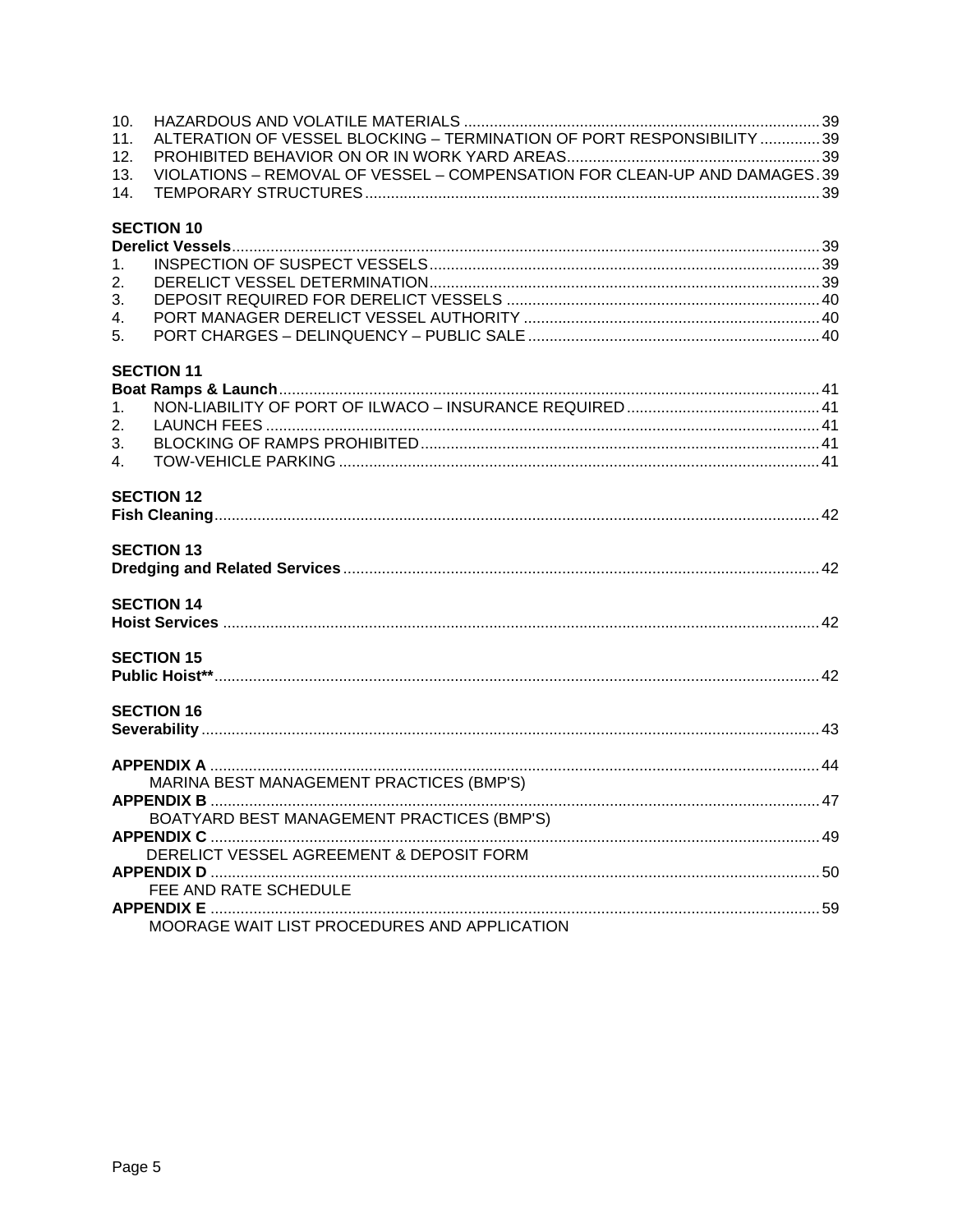### <span id="page-5-0"></span>**SECTION 1 General Provisions**

#### <span id="page-5-1"></span>1. PURPOSE AND SCOPE

The Purpose of this Tariff, Rules and Regulations is to secure the most effective control and management of the Port of Ilwaco properties. As established in the Marina and Boatyard Tariff, Management must ensure that moorage slips are utilized in a manner that will permit maximum, efficient public utilization of the Port of Ilwaco's facilities.

The purpose of the Rules, Regulations and Charges is to promote the safe and efficient operation of the Port of Ilwaco, and to provide service for any and all Port users and the general public.

#### <span id="page-5-2"></span>2. STATEMENT OF POLICY

Due to the demand for moorage at the Port of Ilwaco, especially during special fishing seasons, it is necessary that the Port establish controls to limit use of moorage for specific purposes, and then to administer the controls to insure fairness to all users of the marina. Therefore, the Port reserves the right to allocate the use of any moorage space as it deems necessary to meet that end.

#### <span id="page-5-3"></span>3. APPLICATION OF TARIFF

This tariff contains specific rules, regulations and charges that apply to all users of the Port of Ilwaco. Vessels, vehicles and persons using and/or operating within the Port of Ilwaco are subject to these Rules, Regulations and Charges. Any vessel owner, operator, agent or employee who uses Port facilities and fails or refuses to sign such application or agreement shall be subject to all the provisions contained therein and herein, as if they had signed the same.

#### <span id="page-5-4"></span>4. CHANGES TO TARIFF

The Port Manager or designee, has the authority to modify, amend or adjust the operating regulations of the Port to meet special/unusual conditions as they occur including adjustments to an account holder's payment schedules/penalties.

#### <span id="page-5-5"></span>5. USE DEEMED ACCEPTANCE

Use of Port facilities is evidence of the users consent to and agreement with these Rules, Regulations and Charges.

#### <span id="page-5-6"></span>6. INDEMNITY

User agrees to indemnify and save the Port harmless from any loss or damage to personal property by fire, theft or from any causes whatsoever and to indemnify and save the Port harmless from any and all liability for injury or death of any person or persons or loss or damage to any property caused or occasioned or rising out of the use of said Port's facilities by the user.

#### <span id="page-5-7"></span>7. NO LIMITATIONS

Nothing hereinbefore contained may be construed as a limitation of any rights, privileges or remedies previously existing under any applicable laws affecting the Port.

#### <span id="page-5-8"></span>8. POSTING

That which is set forth herein is enforceable only if the Port has had its tariff containing their regulations conspicuously posted at the Port office at all times and/or available on their website at [www.portofilwaco.com](http://www.portofilwaco.com/)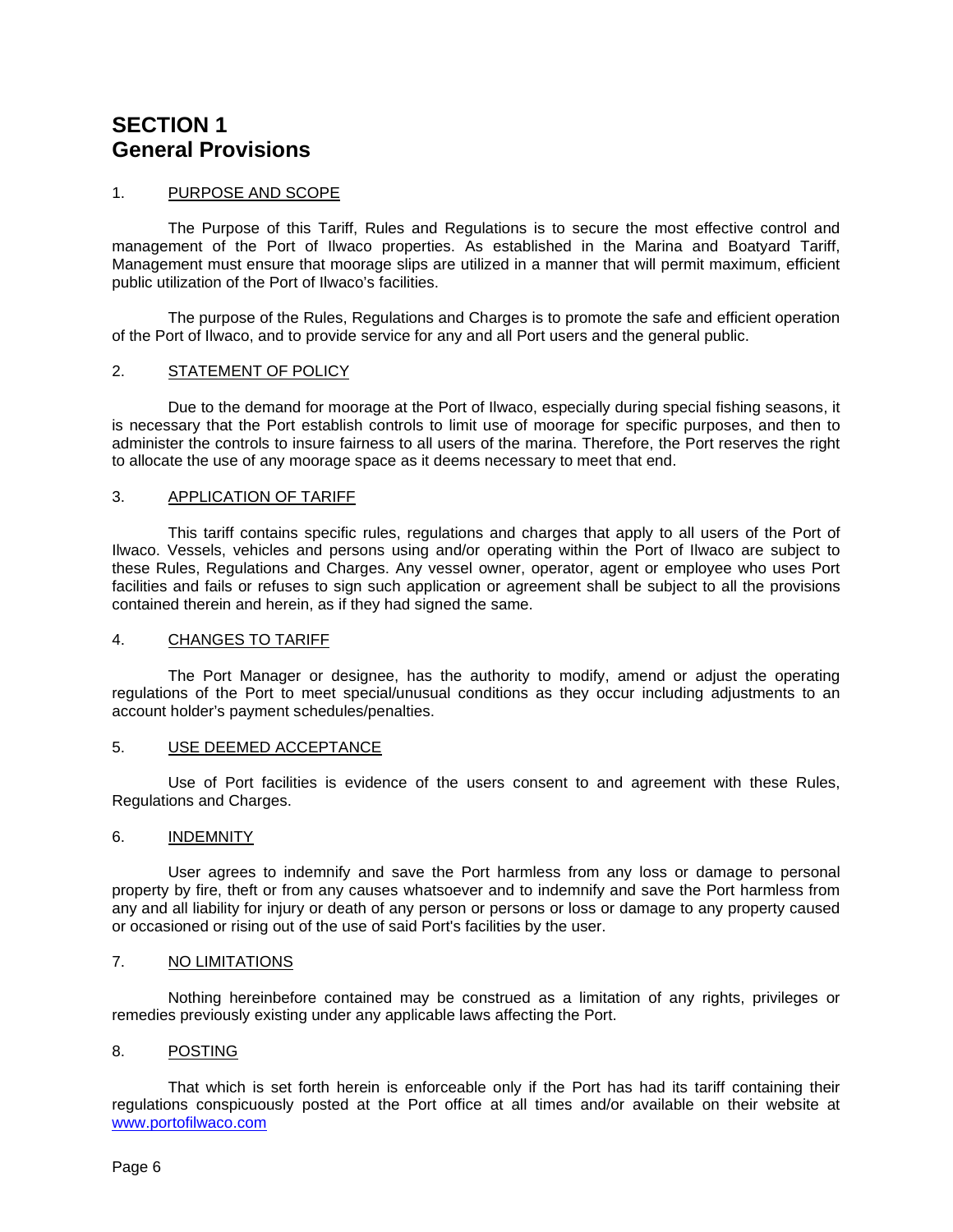#### <span id="page-6-0"></span>9. GRIEVANCE POLICY

Differences of opinion regarding the interpretation of these regulations, policies or procedures should be brought to the attention of the Port Manager, in writing, to Port of Ilwaco, PO Box 307, 165 Howerton Way, Ilwaco, WA 98624.

The Port Manager may require the applicant, or other appealing party and Port staff to provide such evidence, records or other information, regarding the disputed issue. The decision of the Port Manager shall be final.

#### <span id="page-6-1"></span>10. PORT MANAGER'S AUTHORITY TO PROMULGATE RULES

The Port Manager is authorized to adopt rules, regulations and procedures necessary for the efficient operation of the Port, so long as such rules, regulations and procedures are reported to the Commission and are consistent with Commission policy.

The Port Manager may delegate to appropriate Port staff such administrative authority or reporting requirements as is necessary and advisable in the efficient exercise of the Port Manager's authority.

#### <span id="page-6-2"></span>11. ENFORCEMENT

- a) Written or verbal instructions. The Port Manager and his/her designees are authorized to enforce these regulations by written or verbal instructions.
- b) Removal or ejection from Port areas. Subject to the provisions below, the Port Manager may remove or eject persons violating these Rules, Regulations and Procedures from the Port areas and/or obtain the assistance of law enforcement officers to protect property, lives, or preserve the peace. The Port Manager and his staff may interpret the reasonable intent of these regulations to carry out the purposes of the regulations.
- c) Impoundment. If a vessel, aircraft or other property, the owner of which has been notified to remove the vessel, aircraft or property from the Port area, is not removed immediately it may be impounded by the Port and/or removed by a private contractor, charges for which will be assessed against its owner.
- d) Refusal to enter into agreements for use of Port facilities. The Port Manager and his/her designees may refuse to enter into contractual agreements (e.g., for transient or regular moorage, building or land leases), rentals (including Work Yard and Storage Yard areas), haul-outs, and other business arrangements involving the use of Port facilities when such use would not be in the best interests of the Port, as indicated by any one or more of the following:
	- 1. The individual or entity has a record of previously failing to meet the standards and requirements established by these Rules, Regulations and Procedures;
	- 2. The individual or entity has previously supplied the Port with false information or has misrepresented material facts in his/her prior dealings with the Port; or has failed to fully disclose material facts in previous dealings with the Port;
	- 3. The individual or entity has defaulted in the performance of any lease or other agreement with the Port of Ilwaco;
	- 4. In relation to leasing Port property, the individual or entity has a credit report which contains derogatory information and does not appear to be an individual or entity of satisfactory business responsibility and reputation; or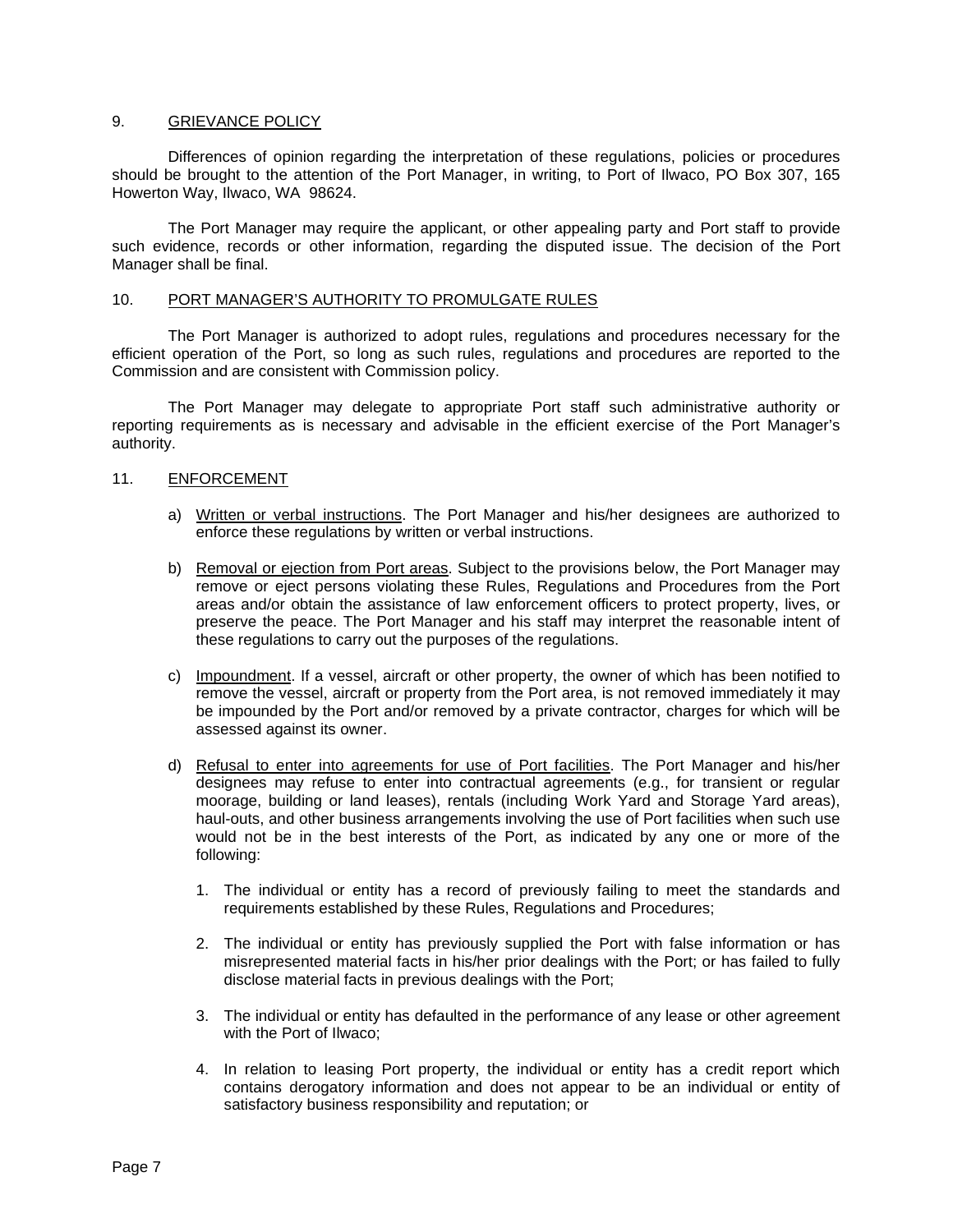5. The individual or entity wishing to use Port facilities to conduct its business has been convicted of any crime or violation of any county ordinance of such a nature that it indicates to the Port Manager that said individual or entity would not be a desirable tenant.

#### <span id="page-7-0"></span>12. REMOVAL OR EJECTION FROM PORT AREAS - GROUNDS AND PROCESS

Consistent with the above aforementioned and in addition to any penalties otherwise provided by Port Resolution, or federal, state, or local law or regulation, any person violating these Rules, Regulations and Procedures, or operating or handling any vessel or aircraft in violation of these Rules, Regulations and Procedures, or failing or refusing to comply with these Rules, Regulations and Procedures, may be promptly removed or ejected from the Port areas by or under the authority of the Port Manager, and upon his/her order such person may be deprived of the further use of the Port areas its facilities.

#### <span id="page-7-1"></span>13. APPEALS – TIMING AND CONTENTS - COMMISSION HEARING

- a) Appeals. Appeals of the decision of the Port Manager to remove, eject, or otherwise deprive a person of further use of the Port areas and its facilities may be appealed to the Port Commission for further review. Such appeals shall be filed with the Port Manager within fourteen (14) calendar days after the date of the decision being appealed. A notice of appeal shall be delivered to the Port by mail or personal delivery, and must be received by 4:30 p.m. on the last business day of the appeal period.
- b) Contents of Notice of Appeal. The notice of appeal shall contain a concise statement identifying:
	- 1. The decision being appealed;
	- 2. The name and address of the appellant and his/her interest(s) in the matter;
	- 3. The specific reasons why the appellant believes the decision to be wrong, citing to specific and applicable provisions of the Port's Rules, Regulations and Procedures or other applicable federal, state or local laws or regulations (note: the appellant shall bear the burden of proving the Port Manager's decision was erroneous); and
	- 4. The relief requested.

Any notice of appeal not in full compliance with this section shall not be considered by the Port Commission.

c) Port Commission Hearing. Appeals shall be presented to the Commission as soon as practicable and at least by the next regular meeting of the Commission, at which time the appellant shall appear before the Commission and show cause, if any, why the Port Manager's decision was in error and why he/she should not be deprived of the further use of the Port areas and facilities. Upon the order of the Commission to affirm the Port Manager's decision, such person shall be deprived of the further use of the Port areas and its facilities for such length of time as may be deemed necessary to safeguard the Port areas and its facilities, its operations, the public use thereof, and the Port's interest therein.

#### <span id="page-7-2"></span>14. USE OF PORT FACILITIES – ALLOCATION OF RISK

Anyone visiting or using the Port or its facilities does so at his/her own risk. The Port does not assume any responsibility for loss or damage to property or personal injury except as such liability may be proven to have resulted from negligence by the Port or its employees.

The Port shall not be liable or responsible in any manner for an aircraft's, vessel's, recreational vehicles or vehicle's safe keeping or condition of any associated tackle, apparel, fixtures, equipment and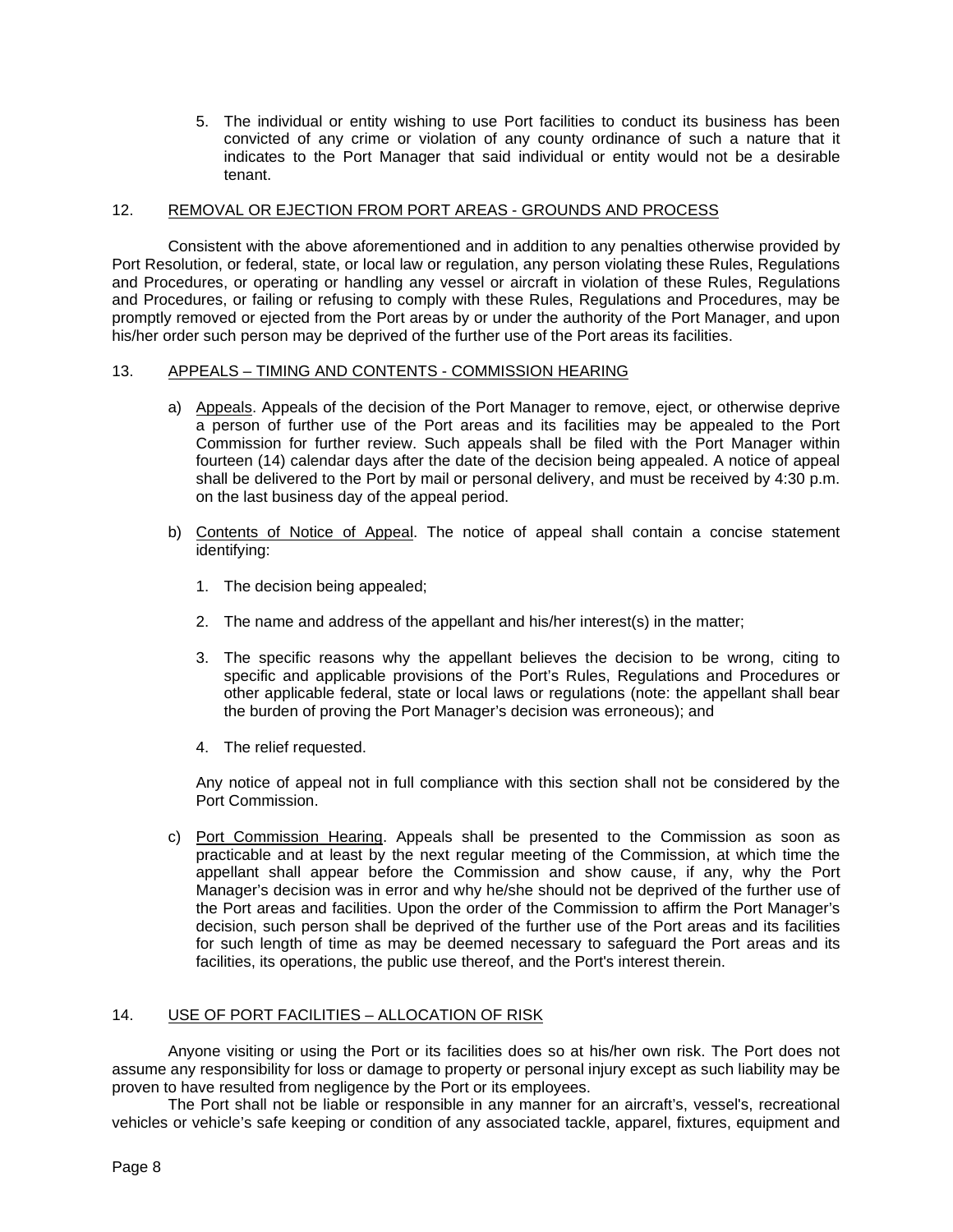or furnishings. The Port shall not be liable or responsible for any personal injuries suffered by owner or his agents or invitees arising from any cause upon an aircraft, recreational vehicle, vehicle or vessel upon Port property.

#### <span id="page-8-0"></span>15. PROHIBITED BEHAVIOR ON OR IN PORT AREAS

- a) Loud, boisterous, and lewd and lascivious conduct is not permitted on Port property.
- b) Behavior that disturbs or creates a nuisance for on Port premises (e.g., marinas) is prohibited.
- c) Drinking alcoholic beverages is prohibited in outdoor areas open to the general public except for the following:
	- 1. Consumption upon licensed premises; or
	- 2. As part of an outdoor special event expressly permitted by the Port.

#### <span id="page-8-1"></span>16. VEHICLE TRAFFIC AND PARKING

- a) The Port Manager may establish reasonable traffic and parking regulations as may be required for orderly handling of motor vehicles on the Port's premises, including NO PARKING areas for fire lanes, dumpsters, walkways, lift right-of-way and such other areas as would impede safe and efficient Port operations.
- b) A vehicle parked in violation of signs or regulations may be towed away and impounded, and shall be released only after all charges and costs have been paid.
- c) Users of the Port may use only designated areas for parking. All vehicles must be in operating condition and have current registration.
- d) All vehicles must display current tabs or are subject to towing at the owner's expense.
- e) Short term parking of vehicles in the work yard is permitted, provided the vehicle does not impair the Port's ability to move vessels with the Travelift. If a vehicle in the yard is obstructing the Port's operation, the vehicle may be towed at owner's expense.

#### <span id="page-8-2"></span>17. PETS

Pets must be kept on a leash no longer than 10' and in the control of a competent person. Owners of pets are responsible for proper clean up and disposal of animal wastes. Failure to properly clean up after a pet will result in a \$268 fine. Any unleashed Pets will be subject to impoundment at the owner's expense. If any pet becomes a nuisance, the Port reserves the right to prohibit it from Port property and/or request removal to the animal shelter.

#### <span id="page-8-3"></span>18. BICYCLES

Riding and storage of bicycles, motorcycles, mopeds or similar vehicles on piers or floats is prohibited. Storage of the above will be either on owner's vessel, vehicle, or in designated areas.

#### <span id="page-8-4"></span>19. FIREWORKS

<span id="page-8-5"></span>The display or use of fireworks, by the public, on Port premises is strictly prohibited. Commercial display of fireworks, as contracted with the Port or other entity, is permissible upon approval of the Port Manager.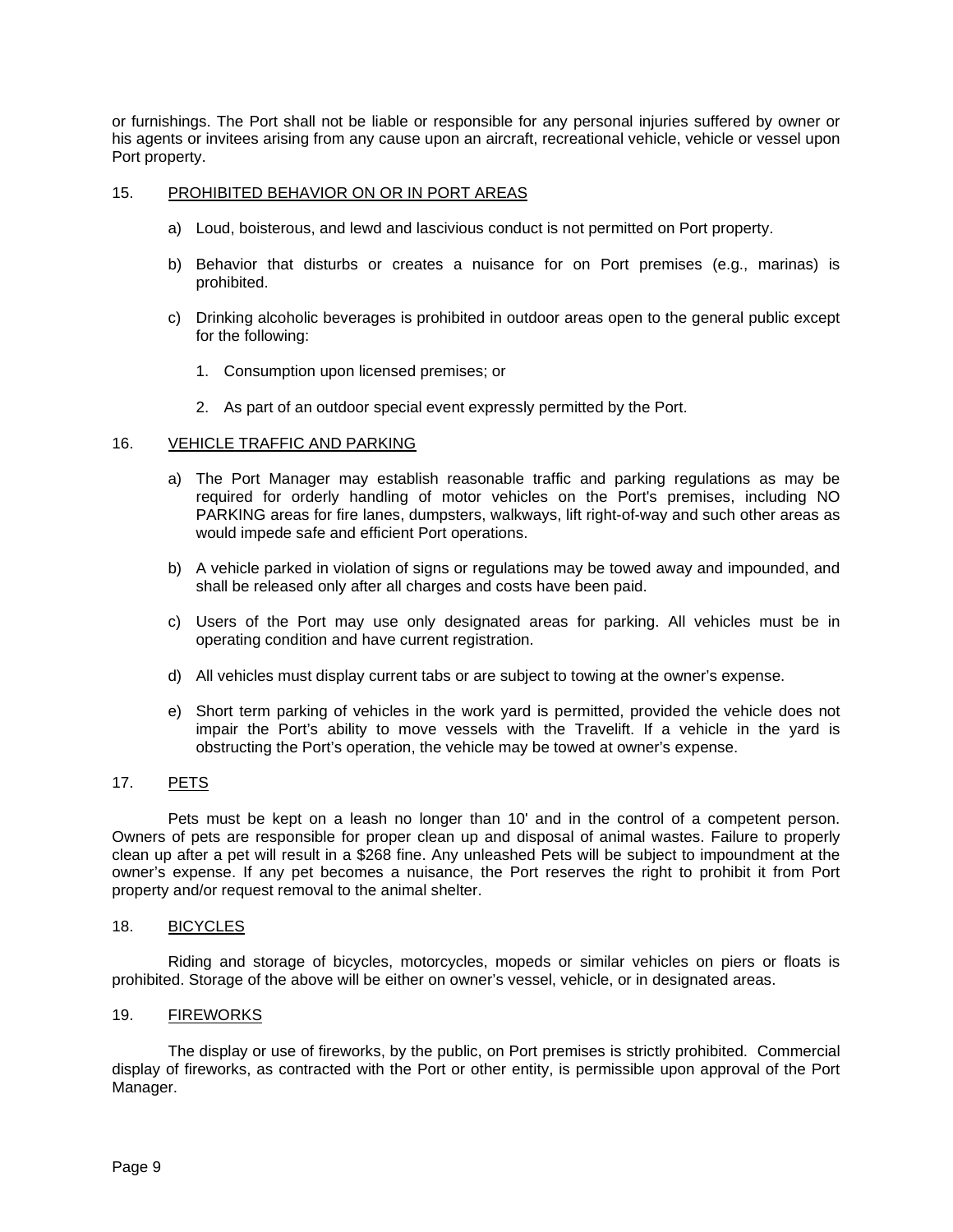#### 20. BULLETIN BOARDS – SIGNS – MAIL

- a) Notes/bulletins on boards should be of purposes related to the Port and bear the date of posting. Notes and bulletins not meeting this requirement will be removed. All public bulletin boards may be completely cleared without notice.
- b) Notes/bulletins of a permanent type should be of nautical purpose, dated and submitted to Port Manager for posting. Unauthorized notes and bulletins may be removed by the Port.
- c) All patrons are responsible for their own mail, UPS, FedEx, etc. delivery. The Port will not handle or sign for any deliveries unless prior written arrangements have been made. Mail or deliveries will be returned to sender if these arrangements have not been made in advance.
- d) Other than on public bulletin boards, posting of signs in the Port areas shall be subject to the approval of the Harbormaster or Airport Manager, as applicable.

#### <span id="page-9-0"></span>21. RESTROOMS & SHOWERS

- a) Except for service dogs, pets are not allowed in restrooms.
- b) Women and men shall use separate facilities. Restrooms are not co-ed.
- c) All efforts will be taken to maintain clean and operable restrooms, open to the general public, during regular business hours. The restrooms may be closed at anytime, at the discretion of the Port Manager, to avoid vandalism or misuse.
- d) Restrooms may be closed or restricted during winter months.

#### <span id="page-9-1"></span>22. NO SMOKING AREAS

Consistent with Chapter 70.160 RCW, no person may carry or smoke any kind of lighted pipe, cigar, cigarette, or any other lighted smoking equipment within any Port owned building that is used by and open to the public, or within twenty-five feet from entrances, exits, windows that open or ventilation intakes of such buildings.

#### <span id="page-9-2"></span>23. LICENSING

Any and all individuals or companies conducting business activity at the Port for the sale of goods and/or services shall have all licenses legally required for such business. This applies to businesses operating on the water that load or offload passengers at Port facilities, such as charters, fishing guides and tour boats for hire. As a condition of providing such goods and/or services at the Port of Ilwaco, users shall have licensing documentation available for inspection upon request by Port staff. Port Staff shall have the right, but not the obligation, to request such licensing documentation. Failure to have such documentation may be grounds for termination of any berthage privileges or loss of rights to conduct business on Port property or within the marina.

### <span id="page-9-4"></span><span id="page-9-3"></span>**SECTION 2 Definitions**

#### 1. ABANDONED VESSEL OR PROPERTY

a) A vessel shall be deemed abandoned if it meets the criteria of RCW 79.100.010(1); or if the vessel is not registered with the Port, and moorage charges and other required fees paid, within 12 hours of commencement of use of Port moorage.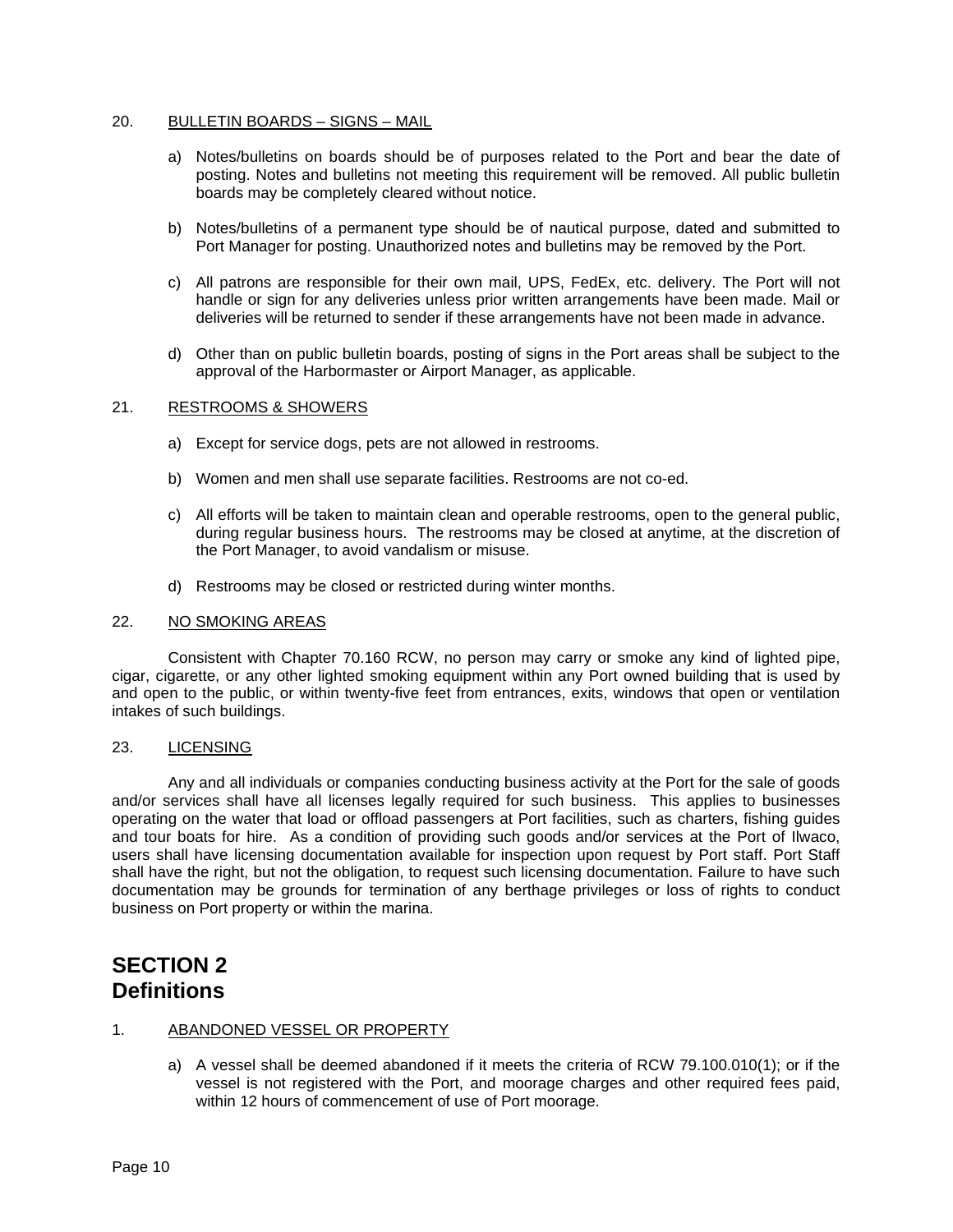b) Personal property other than vessels shall be deemed abandoned if: The property is left on or in Port facilities without identification, evidence of ownership, or notification to the Port of ownership for a period of more than 12 hours.

2. LONG TERM MOORAGE TENANT: Shall mean berthage assigned to an individual or company whereby a Moorage Agreement has been entered into between the Port and the user, satisfactory liability insurance has been provided and the account balance paid in full. Long term moorage is considered 12 consecutive months. These agreements remain in effect until they are terminated by the user and/or the Port.

3. BERTHAGE: Shall mean berthage for fishing vessels, pleasure craft and other vessels shall include only use of berthing space alongside of assigned float or in assigned area and access for sustenance, supplies and passengers over the float for the customer paying berthage charges.

4. BOAT BASIN: Shall mean the entrance, the water space and the structures within the boundaries of the breakwall.

5. BOATYARD: Shall mean the entire area of the boatyard haul-out facility, workyard, indoor boatyard buildings, shop and associated equipment and structures.

6. BOAT TRASH/GARBAGE: Shall mean any refuse that is generated on the boat/vessel.

7. CHARTER BOAT: Shall mean a vessel that takes passengers for hire.

8. CHARTER OFFICE: Shall mean a business engaging in the bookings for charter boat(s).

9. COMMERCIAL FISHING DOCKS: Shall mean West Main, C, D and Holman Floats.

10. COMMERCIAL FISHING VESSEL: Shall mean a vessel, which is engaged in a commercial fishing operation under one or more valid licenses.

11. DERELICT VESSEL: Shall mean a vessel for where the vessel's owner is known and can be located, and exerts control of a vessel that has been moored contrary to Port of Ilwaco rules or has been left on Port for a period of seven consecutive days, and:

- (a) Is sunk or in danger of sinking;
- (b) Is obstructing a waterway; or
- (c) Is endangering life or property.

12. DRAFT: Shall mean the depth of water a vessel draws when fully loaded.

13. EMERGENCY: Shall mean a state of imminent danger to life or property or navigation or the environment in which time is of the essence.

14. EARLY TERMINATION: Shall mean termination of a Long-Term Moorage Agreement initiated by the moorage tenant prior to the end of a contract in good standing.

15. PORT MANAGER: Shall mean the person appointed by the Port Commissioners to serve as Director of all operations for the Port.

16. FEE AND RATE SCHEDULE: Shall mean moorage and other appropriate rates, fees and charges as determined from time to time by the Port.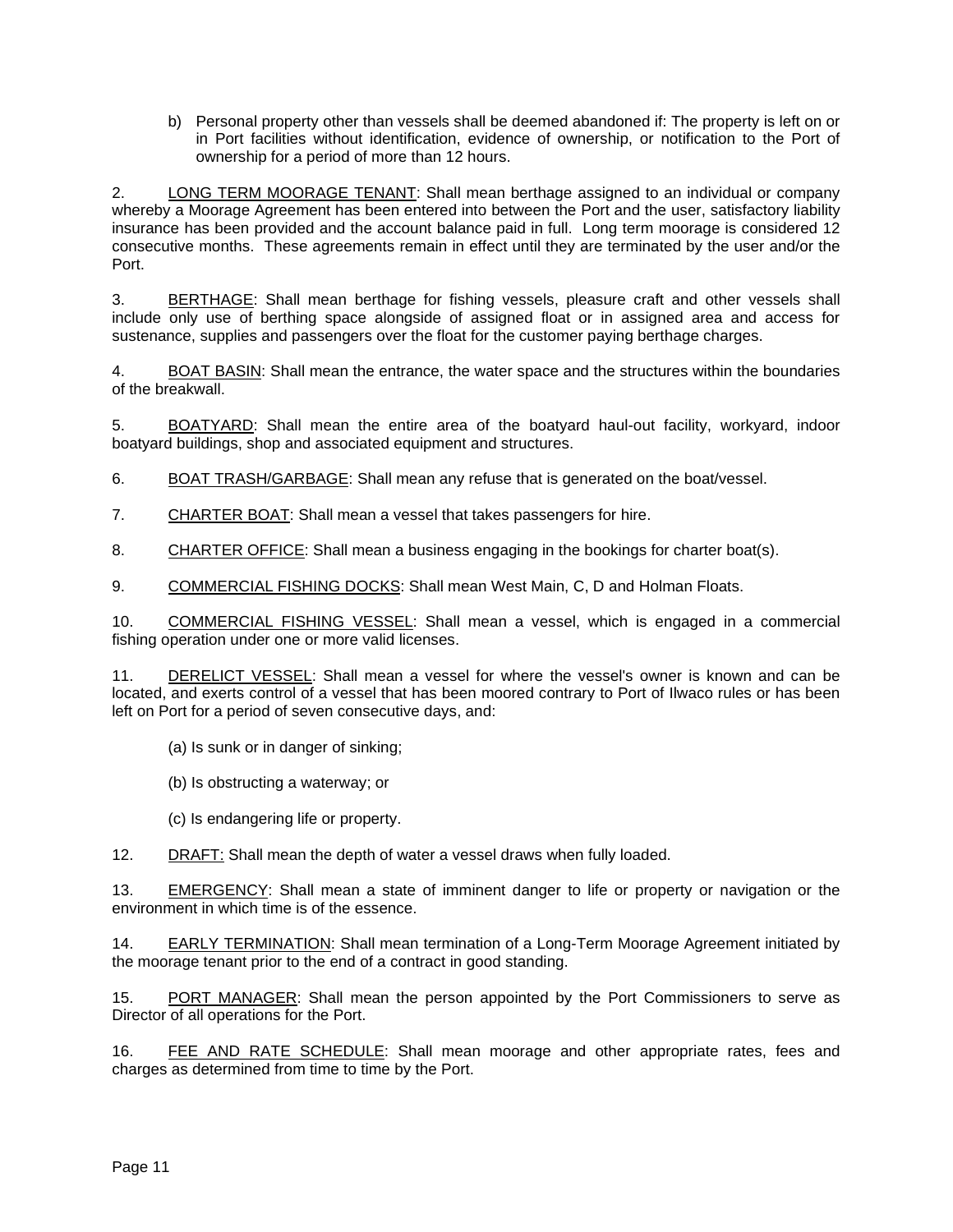17. GEAR: Shall mean all manner of fishing accessories, electronics, netting, and other items used, or intended to be used for, marine activity, or such items necessary or convenient for the use of the vessel.

18. HAZARDOUS VESSEL: Shall mean a vessel determined by the Port to be unseaworthy, or in a state of disability, if unduly prolonged could endanger the marine environment or life or property or become a hazard to navigation.

19. HOUSEKEEPING: Refers to any person(s) authorized by the Port Manager staying aboard a vessel.

20. INDUSTRIAL WASTE: Shall mean any liquid, gaseous or solid waste substances or combination thereof resulting from any process of industry, manufacturing, trade, agricultural or agricultural operation or business, or from the developments or recovery of any natural resources, which may cause or might reasonably be expected to cause pollution of the Port of Ilwaco Marina waters, controlled by the Port of Ilwaco.

21. LEASEHOLD TAX: Is Washington State mandated excise tax on the use of public property by private or commercial businesses based upon the lease rate of the property. This tax is in lieu of the property tax.

22. LENGTH OVER ALL (LOA): Length Over All (LOA): Shall mean the distance along the centerline from the foremost part of the vessel to the aft most part of the vessel including bow sprit, anchors, swim steps tenders and any other equipment or part of the vessel which is permanently or temporarily attached to the vessel while it is in the slip. Measurement for LOA will be round-up to the nearest foot regardless of registered or documented length. Double-wide vessels shall pay the cost of two slips.

23. LIVE-A-BOARD TENANT (LAT): Refers to any person(s) authorized by the Marina Manager staying aboard a vessel for a time period exceeding fifteen (15) days in any rolling thirty-day (30) period.

24. MARINA: Shall mean the boat basin and upland facilities as well as any person(s) duly authorized to represent the Port of Ilwaco.

25. MARINA DISTRICT: Shall mean the upland facilities or businesses surrounding the marina and nearby properties.

26. MANAGEMENT: The Port personnel responsible for the management of the Port of Ilwaco facilities, either personally or through their assigned subordinates.

27. MOORAGE AGREEMENT: Shall mean an agreement between the vessel owner, operator, individual or company and the Port of Ilwaco for the assignment of, use of, and payment for moorage on a transient (daily or monthly), or Long-Term basis.

28. MOORAGE FACILITY: Shall mean any properties or facilities owned or operated by the Port that are capable of use for the moorage or storage of vessels.

29. MOORAGE FACILITY OPERATOR: Shall mean the Port of Ilwaco.

30. MOORAGE TENANT: Shall mean any person or business who has entered into a moorage agreement for short or long-term moorage.

31. MOORAGE – LONG TERM: Shall mean the 12-month period commencing on the first day when a Moorage Agreement is completed, satisfactory liability insurance has been provided, payment is received and a berth has been assigned by the Marina Manager.

32. NO-WAKE ZONE: Shall mean the water space inside the break walls of the marina boat basin.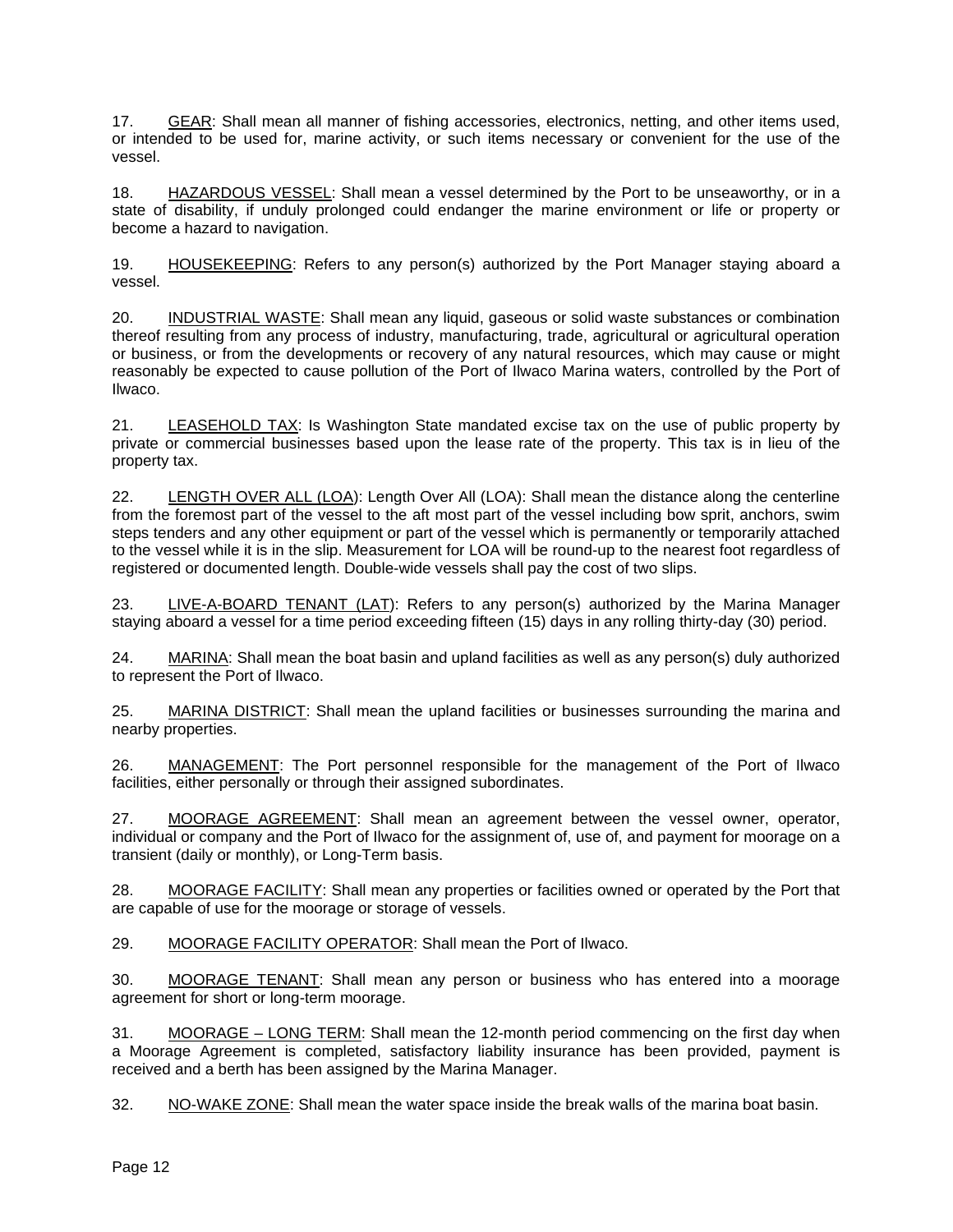33. OWNER/OPERATOR: Shall mean any person who claims, expressly or otherwise, lawful care, custody, or control of a vessel by virtue of legal title, equitable interest, lease or charter therein which entitles him to possession or has authority over the operation of the vessel pursuant to authority of the legal or equitable owner or charter.

34. PARK: Shall mean to place or leave any vehicle, trailer, or vessel on Port of Ilwaco property.

35. PERSON: Shall mean individual, partnership, corporation, association or other form of legal entity.

36. PERSONAL PROPERTY: In a broad and general sense, everything that is the subject of ownership, not coming under denomination of real estate.

37. PROHIBITED: Shall mean activities not allowed in the Marina, or at all Port of Ilwaco facilities.

38. PORT: Shall mean the Port of Ilwaco.

39. PORT CHARGES: Shall mean charges of the Port for moorage, storage or damage to facilities and all other charges owing or to become owing between a user and the Port, including but not limited to costs and expenses, including attorney's fees and court costs, incurred in salvage, termination, removal and/or sale of vessels.

40. PORT COMMISSIONERS: Means the Port Commission of the Port of Ilwaco. Port District residents elect three Commissioners who serve six-year terms. The Commission establishes all policies necessary to operate the Port and perform other functions within the Port District as authorized by the Revised Code of Washington.

41. PORT PROPERTIES: Shall mean the Port of Ilwaco Marina and all other lands, properties and facilities owned or operated by the Port of Ilwaco.

42. SEAFOOD PRODUCT: Shall mean salmon, bottom fish and fish of all types and species; clams, shrimp, crab and shellfish of all types and species; and all other seafood, or seafood products, whether intended for animal or human consumption.

43. SEWAGE: Shall mean water, chemical, or other liquid carried human or animal wastes from vessels, other vehicles, trailers, residences, building, industrial or commercial establishments or other places with such ground water infiltration and surface water as may be present.

44. SHALL and MAY: "Shall" is mandatory. "May" is permissive.

45. SKIFF/DINGHY: Shall mean a vessel less than 15 feet in length which is exclusively used as a tender, or run-a-bout, for the tenant's vessel.

46. SPORT VESSEL: Shall mean any vessel, regardless of size, not engaged in marine commerce and not possessing a commercial fishing, charter or passenger transportation license.

47. STAGING: Use of port facilities or properties as a station for changing gear belonging to a vessel.

48. TENANT: Shall mean owner/operator who enters into a Long-Term moorage agreement with the Port of Ilwaco.

49. TRANSIENT MOORAGE: Short-term berthage for less than 12 months whereby the vessel is granted authority by the Port to moor.

50. TARIFF: Shall mean Port Rules, Regulations and Charges at the Port of Ilwaco.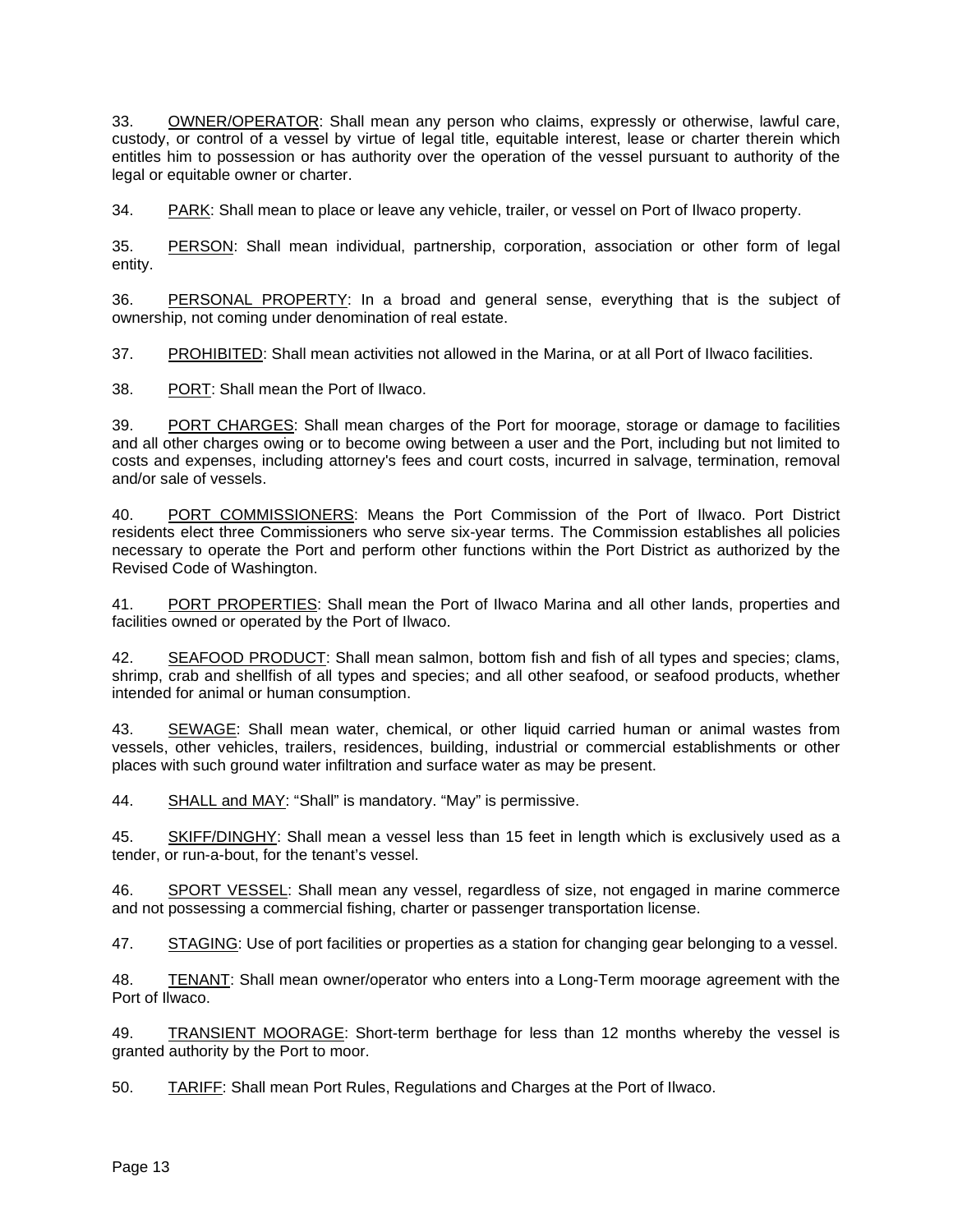51. TRANSIENT VESSEL: Any vessel not registered under a Long-Term moorage agreement with the Port for that particular vessel ID.

52. VESSEL: Shall mean every species of watercraft or other artificial contrivance capable of being used as a means of transportation that does not exceed 200' in length. "Vessel" includes any trailer used for the transportation of watercraft.

53. USER: Shall mean the owner of a vessel or the operator who has control of the vessel if other than the owner. It shall also mean the owner or the owner's agents, employees, contractors or any other persons associated with a respective vessel in the boatyard. It shall also mean any person(s) or entity(s) using Port facilities for an agreed purpose.

### <span id="page-13-1"></span><span id="page-13-0"></span>**SECTION 3 Authority, Enforcement and Emergency Procedures**

#### <span id="page-13-2"></span>1. AUTHORITY TO ADMINISTER

The Port of Ilwaco Commission authorizes the Port Manager to administer these regulations by written or verbal instruction.

#### <span id="page-13-3"></span>2. COMPLIANCE WITH INSTRUCTION OF PORT MANAGER

All vessel owners, operators and users entering and/or utilizing the marina, boatyard and marina district shall promptly comply with all directions or instruction issued or given by the Port Manager, or other authorized person, with respect to their vessels or otherwise. Noncompliance with such directions or instructions shall entitle the Port Manager or other authorized person to require immediate action, including removal of the vessel or other personal property from the marina, boatyard or marina district.

#### <span id="page-13-4"></span>3. USE DENIED

Vessel owners and operators are cautioned that the Port reserves the right to deny use of the port facilities for moorage or any other purposes to those persons who fail to comply with the regulations and procedures contained herein, or who fail to pay charges and fees promptly when due. To enforce this right, the Port may impound the vessel by securing the vessel or property on land or in the water, including chaining it to the docks, until in full compliance.

Marina users who violate these regulations may have marina usage rights revoked, which may include moorage agreement cancellation, penalty charges, removal and/or impoundment, and/or sale of their personal property.

#### <span id="page-13-5"></span>4. ENFORCEMENT

The Port Manager or their assigned subordinates may require persons violating these regulations to leave the Marina or other Port property, and obtain assistance of law enforcement officers to preserve the peace, protect individual health and safety, or to protect property.

#### <span id="page-13-6"></span>5. RELOCATION OF SEIZED VESSELS

<span id="page-13-7"></span>Seized vessels that pose a threat to the Marina's environment or physical property may be relocated. All charges for the relocation, and applicable moorage/storage fees will be assessed against the vessel and/or its owner(s).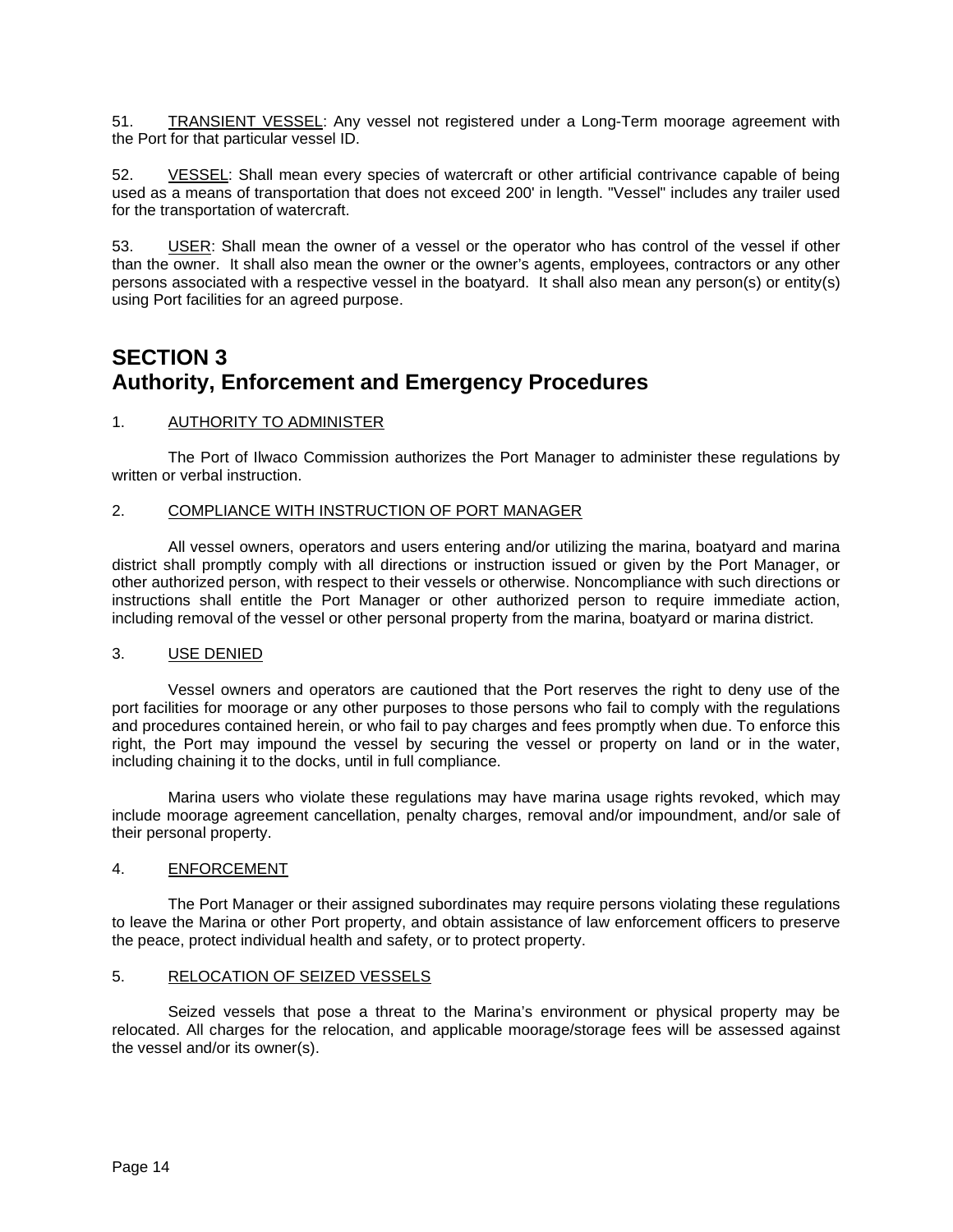#### 6. APPLICABLE STATUTES

All Port, Municipal, County, State, and Federal regulations and laws, and generally accepted safety standards and requirements apply to users of the marina, work yard, storage yard and marina district.

#### <span id="page-14-0"></span>7. EMERGENCY AUTHORITY

In the event the vessel moored in a berth, or a vessel in an adjacent berth, in the sole judgment of the Port, is subject to loss, destruction, or damage from any cause, the Port may, but is not required to, carry out any procedures which the Port deems reasonable to endeavor to prevent any such loss, destruction or damage.

#### <span id="page-14-1"></span>8. EMERGENCY PUMP-OUT

When a vessel moored to Port facilities is in imminent danger of sinking due to water in the vessel, the Port, at its sole discretion, may provide an emergency pump-out service to protect its facilities from contemplated damages caused by a vessel sinking, provided such service may be reasonably accomplished without any violation of a statute or regulation.

This pump-out service shall be for the user's account and said user shall hold the Port harmless from all such costs or expenses so incurred. The user shall also hold the Port harmless, if, as a result of providing pump-out service, some environmental degradation should occur.

Vessel Pump Out Fees: Subject to Washington State Sales Tax – See current fees and rate schedule.

#### <span id="page-14-2"></span>9. NOTIFICATION

The Port has the reserved right to change the regulations from time to time. All users must, of their own accord, bear the responsibility of knowing and understanding the updated current regulations. A copy of the regulations are, at all times, posted in the Port's office and are available for reference. Extra copies are available upon request.

### <span id="page-14-4"></span><span id="page-14-3"></span>**SECTION 4 Marina Uses & Rules**

#### <span id="page-14-5"></span>1. ANCHORAGE

All vessels are prohibited from anchoring within the boundaries of the Marina.

#### <span id="page-14-6"></span>2. BERTH MAINTENANCE

- a) User shall keep the rented berth neat and clean at all times.
- b) User shall not pump or discharge waste, petroleum products, garbage or other pollutants into the waters of the Marina.
- c) User shall at all times comply with Federal, State, Pacific County and City of Ilwaco laws, ordinances and regulations.
- <span id="page-14-7"></span>d) User shall be billed time and equipment charges in addition to the cost of disposal of any materials the Port deems necessary to maintain berth in good workman like manner.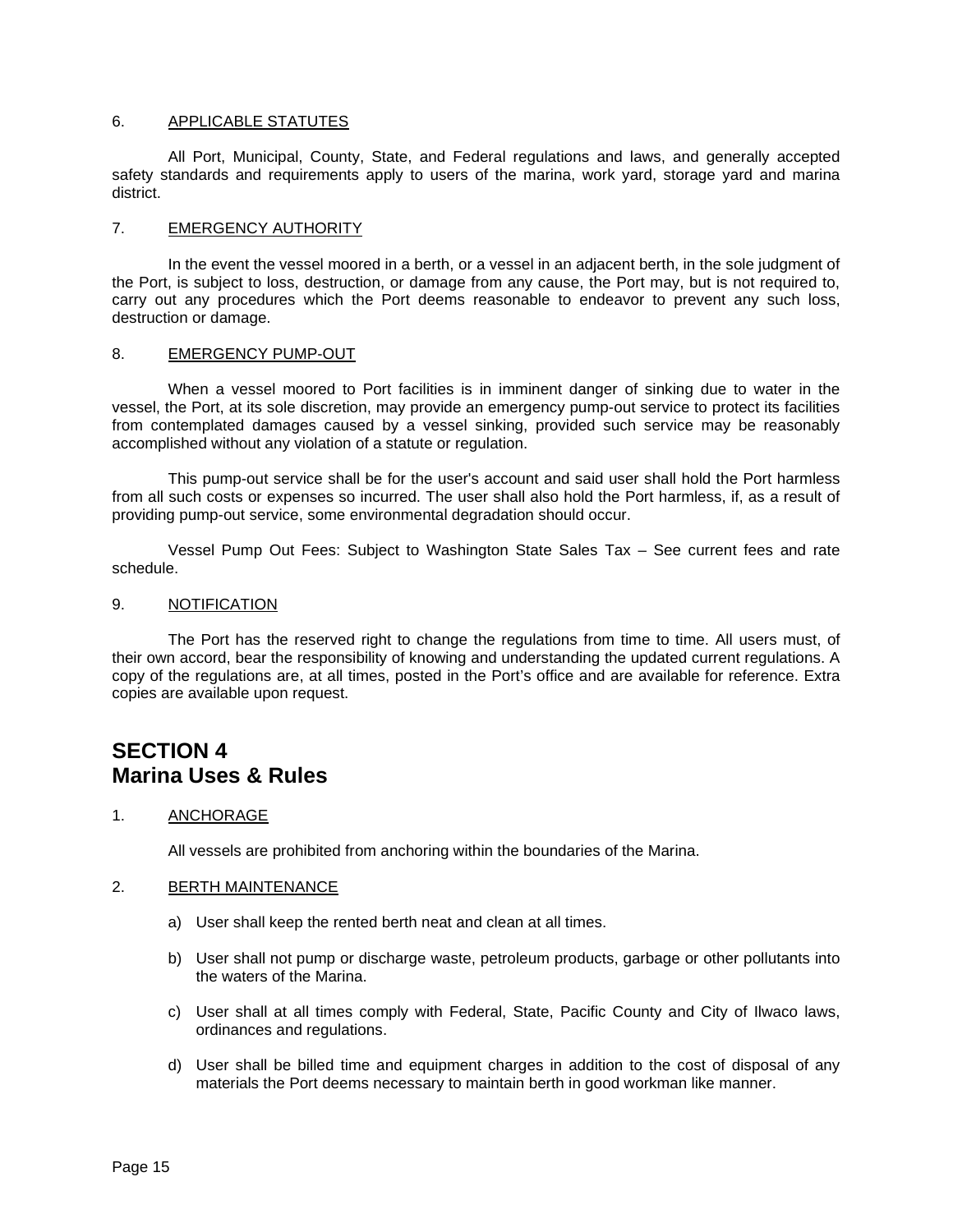#### 3. BOAT LAUNCH RAMP/SERVICE FLOAT

- a) Boat launch ramp users must display a receipt for payment of all launch fees as outlined in this Tariff.
- b) The Floats adjacent to the small boat launch ramp are for loading and unloading only.
- c) Extended tie-up and overnight moorage is prohibited.
- d) With prior approval from the Port Manager, commercial vessels may use the boat ramp for short periods of time.
- e) Commercial fishing vessels using the ramp for launching and hauling out must comply with applicable charges and wharfage.

#### <span id="page-15-0"></span>4. DOCK STEPS

Dock steps shall be allowed under the following conditions:

- a) Dock steps may not impede the free movement of pedestrians on the floats.
- b) Dock step shall not be used as storage unit.
- c) Dock step shall not be attached to the pier.
- d) Tenant shall be encouraged to remove dock step when not in use.

#### <span id="page-15-1"></span>5. FISHING/CRABBING WITHIN THE MARINA

Fishing and crabbing are NOT allowed.

#### <span id="page-15-2"></span>6. AUTHORIZED PERSONS

Public access to Marina floats is limited to dawn to dusk. Moorage tenants and their guests are excluded from this regulation. The port reserves the right to revoke access to unruly or disruptive visitors and take necessary action to accomplish the same. Between the hours of 8 p.m. to 6 a.m., only those persons who are owners or operators of vessels or aircraft located on Port property, or the guests of such owners, shall be permitted in the work yard, storage yard, and airport areas.

Children are to be accompanied by adult(s). Children under twelve (12) years of age are not permitted on piers within the Port's marina unless accompanied by a parent or other responsible adult. Children under 5 years of age are required to wear a life jacket on the piers within the Port's marinas and be under physical control of a responsible adult.

#### <span id="page-15-3"></span>7. HOUSEKEEPING

Housekeeping and commercial overnight stays aboard vessels moored in the Marina is permitted on a limited basis only with the prior authorization of the Port Manager. The Moorage Agreement outlines specific conditions.

#### <span id="page-15-4"></span>8. MARINE SANITATION DEVICES

All marine sanitation devices requiring a pump out shall be emptied at the designated discharge facility or be pumped out by a licensed contractor. No marine sanitation device such as, but not limited to, port-a-potties, shall be emptied in any toilet, or restroom facility of the Marina. Port of Ilwaco Marina is a zero discharge zone. As such, it is illegal to discharge treated or untreated sewage into marina waters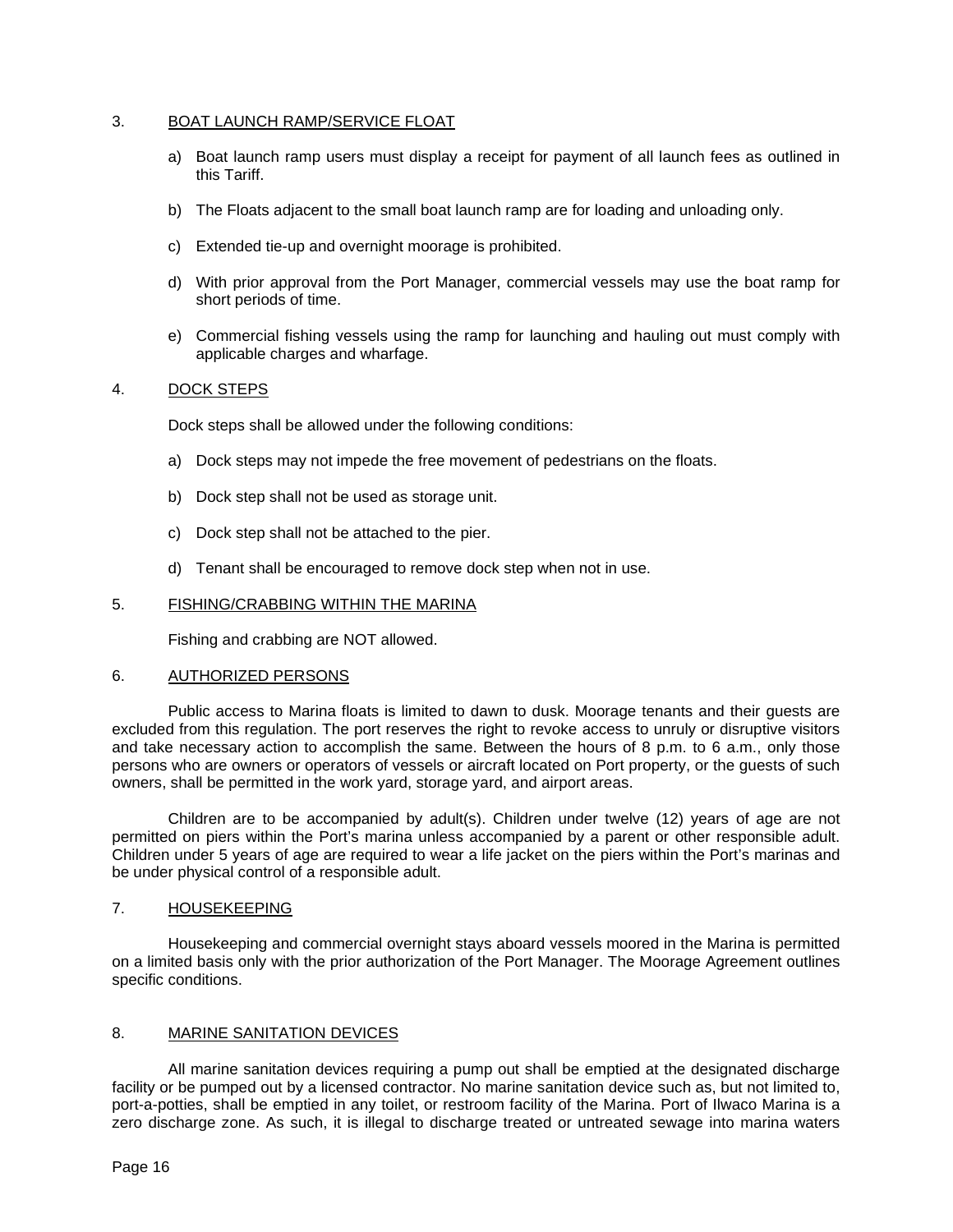<span id="page-16-0"></span>and may result in immediate termination of Marina moorage agreement.

#### 9. MOORING LINES

Tenant shall provide adequate mooring lines. If Marina personnel deem these lines inadequate, they may supplement or replace lines. The tenant will be charged for said lines and a reasonable installation charge.

#### <span id="page-16-1"></span>10. NORMAL UPKEEP

Vessel owners are permitted to perform normal upkeep on their vessels while moored at the Marina, as allowed by federal, state and local laws. Any necessary permits are the responsibility of the user.

#### <span id="page-16-2"></span>11. PETS KEPT ON LEASH

Pets shall be leashed at all times when on any and all Port property. No pet shall be tied to any part of the dock, power stanchion, etc. Owners are responsible for cleaning up after their pet. Failure to clean up after your pet is a fineable offense. See section 1, subsection 17.

#### <span id="page-16-3"></span>12. SKIFFS

Skiffs, dinghies, inflatable rafts and other similar craft in the fairways shall yield to larger craft. All such craft will be kept on the owner's vessel or in the owner's slip not to impede the adjacent slip and not in a slip with another vessel, and is subject to Port charges.

- a) Using another slip at any time for any non-emergency reasons is not permitted.
- b) All Skiffs to be moored in the Marina boat basin must be registered at the Port office.
- c) Skiffs 15 feet and under will be charged \$11 per day and must be moored in assigned areas only.
- d) Owners are responsible for their skiffs or dinghies.
- e) Pump out policies and fees stated in the Port of Ilwaco Tariff will apply.

#### <span id="page-16-4"></span>13. TIE-UP

Berths may be occupied by one or more vessels; however, each vessel shall be tied alongside the finger float. Double berthing or rafting of vessels will not be permitted unless specifically authorized by the Port Manager.

#### <span id="page-16-5"></span>14. TRANSITING IN THE MARINA

The Port defines all water areas in the Marina as narrow channels as defined by the U.S. Inland Rules of the Road. Therefore, a sailboat or any other vessel does not have the right-of-way over another vessel based solely on its method of propulsion. The movement of vessels within the moorage area (between piers) may be for the purpose of mooring, entering, or leaving a slip only, or fueling at the fuel dock. The Marina is designated a "No-Wake Zone".

#### <span id="page-16-6"></span>15. UNDERWATER ACTIVITY

Swimming, scuba diving, skin diving, snorkeling and related activities are not allowed from or near to properties owned, managed or otherwise controlled by the Port of Ilwaco, except when such activities are required for vessel maintenance. Marker flags are required at the location of such underwater maintenance activity.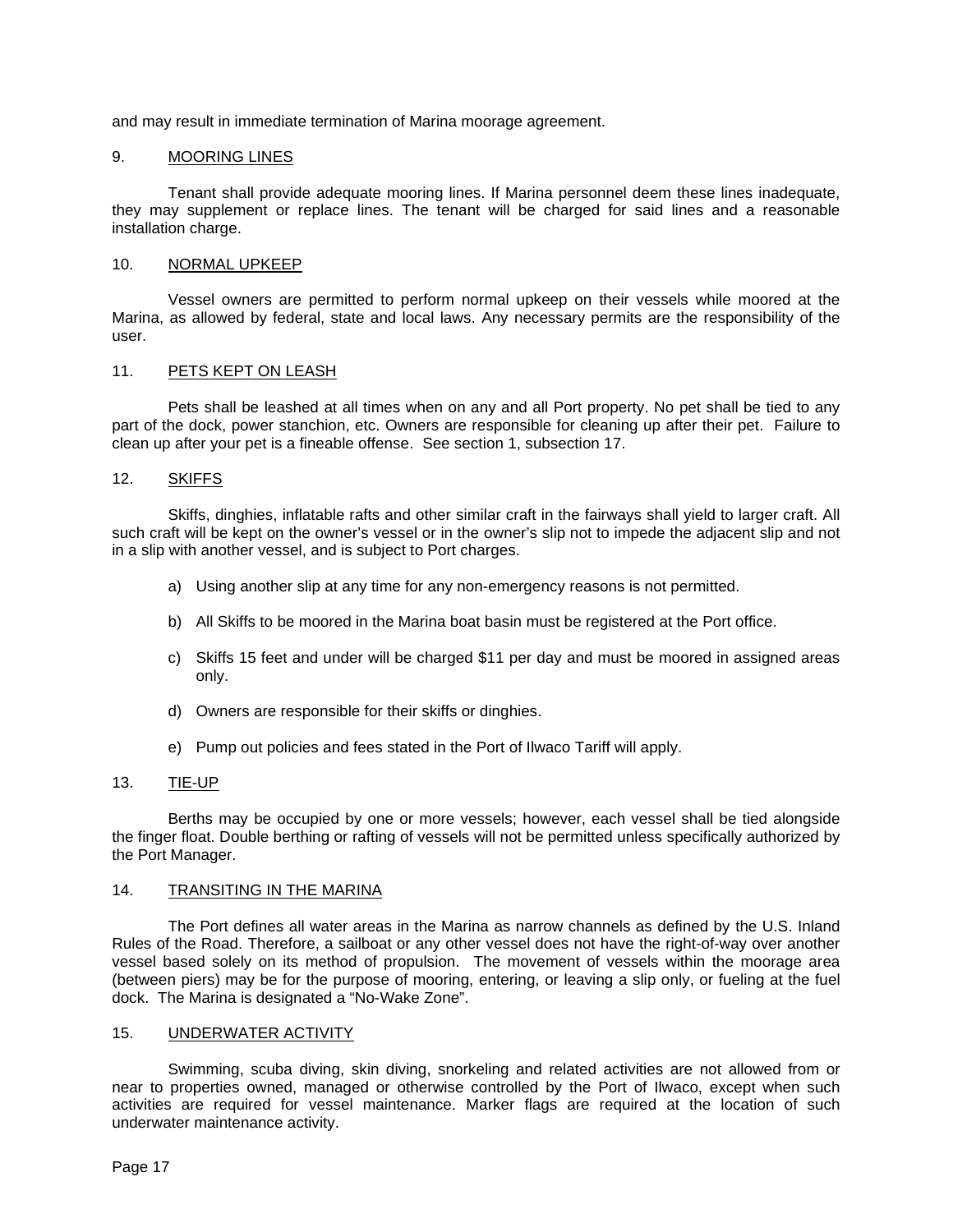#### <span id="page-17-0"></span>16. USE OF FLOAT

Use of a float is in common with others and user shall not place equipment, structures, or other items on the float, unless otherwise authorized in writing, nor shall user alter, add to, damage, or otherwise disturb the float structure. Tenant shall be responsible for removal and repair costs resulting from unauthorized installations. Crab pots or gear left on the docks and not removed by owner, may be charged a clean up fee if Port staff has to remove, disposal fees may apply.

Float Restrictions:

- a) The dock facilities at the Port of Ilwaco's marinas were designed and constructed for use with certain limitations, including physical limitations such as weight, length, and draft of vessels; vessel tie-up limitations and requirements; and tidal restrictions. In all cases, the operator, as well as the owner, of the vessel assumes full responsibility for the safety and physical integrity of the vessel, its passengers, the dock, and other vessels and persons using the dock.
- b) In consideration of these limitations, the following rules shall apply:
	- 1. Powering up vessels (engaged in gear) while tied to docks shall be prohibited.
	- 2. When docking, vessel operators should take all reasonable measures to avoid abrupt impacts to dock facilities.
	- 3. Vessels are not to be operated in a manner that creates wakes along the dock.
	- 4. Vessel mooring lines are to be attached to cleats or rings and excessive loads to individual cleats should be avoided.
- c) Notwithstanding the above use restrictions, the operator of each vessel is expected to know the draft and capabilities of his or her vessel, and is entirely responsible for the safety of the vessel and the safe loading and unloading of crew and/or passengers during all tides and weather conditions.

#### <span id="page-17-1"></span>17. VESSEL REGISTRATION/NUMBERING

Every vessel entering or berthed at the Port of Ilwaco marina shall be currently registered and numbered or documented, as provided by state or federal regulations or by international treaty.

The owners or operators of vessels entering the marina of the Port of Ilwaco shall furnish all documents relating to the vessel and the ownership thereof, upon request by the Port Manager. The Port Manager shall have the authority, but not the obligation, to obtain vessel registration information from state or federal authorities at any time.

#### <span id="page-17-2"></span>18. VESSEL IDENTIFICATION

- a) All vessels entering the harbors or marinas shall have valid identification permanently affixed to the hull and clearly visible from the outside.
- b) Either a valid state registration number or a current documented name of vessel shall be displayed on hull.
- <span id="page-17-3"></span>c) Failure to meet the above requirements may be cause for refusal of moorage by the Port.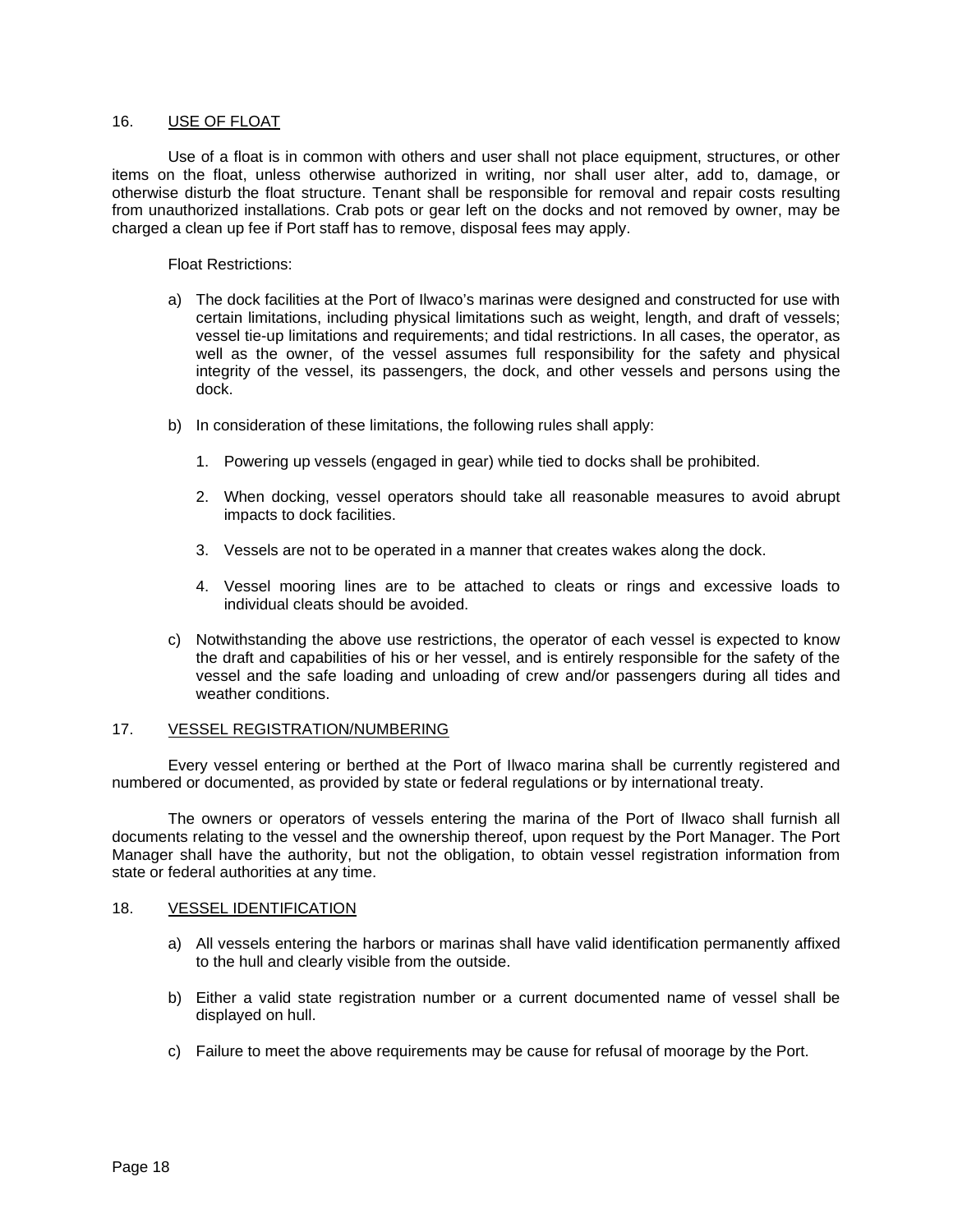#### 19. SEAWORTHINESS AND OPERABILITY

Vessels moored in the Port marina shall be operable and maintained in a seaworthy condition and be of a design suitable for operation on the waters of the Columbia River and/or the Pacific Ocean in a typical range of seas. Vessels which do not meet Coast Guard vessel safety standards or could be hazardous to marina property or to other vessels may not be granted moorage, and may be denied permission to remain in the Port Area. "Operable" and "Seaworthy" shall be further defined and regulated as follows:

- a) "*Operable*" means capable of safely maneuvering under its own power from the mooring to another port of call and back to its mooring. In cases where a vessel does not appear to have left its mooring for a long period of time and the question of operability arises, the Port may require a demonstration of the vessel's operability. At least thirty (30) days advance written notice must be given to the vessel's owner for such a request. Such notice shall be by Certified Mail. In the cases where a vessel is found to be inoperable, the owner shall have ninety (90) days to effect repairs. If after ninety (90) days the boat is still inoperable, the mooring will be forfeited to the Port of Ilwaco. An extension of up to an additional ninety (90) days to complete repairs may be granted if the vessel owner has, in the sole opinion of the Port Manager or designee, made substantial progress toward completion of repairs. If the vessel is removed from the water to effect repairs, regular credit system policies will apply. This section is not intended to apply to any brief period of repair common to most vessels. The Port may repeat this request to test operability as needed.
- b) "*Seaworthy*" shall mean that the vessel's hull, keel, decking, cabin and mast are structurally sound. If a dispute over the seaworthiness of a vessel arises, the opinion of a certified independent marine surveyor may be obtained at owner's expense. If a determination is made that a vessel is not seaworthy, ninety (90) days shall be granted to repair the vessel. If after ninety (90) days the vessel is still not determined to be seaworthy, the mooring of said vessel shall be forfeited to the Port of Ilwaco. An extension of up to an additional ninety (90) days to complete repairs may be granted if the vessel owner has, in the sole opinion of the Port Manager or designee, made substantial progress toward completion of repairs. In cases where determination of operability, design and/or seaworthiness is in dispute, the Port Manager's decision will be final.

#### <span id="page-18-0"></span>20. MANEUVERING AND NAVIGATING IN THE MARINA

The Port of Ilwaco's marina is a small boat harbor. The maneuvering of vessels within this harbor poses safety and operational concerns. The vessel owner assumes Responsibility for loss or damage to property or personal injury while visiting or using Port facilities.

- a) The movement of vessels within the moorage area (between piers) shall be for the purpose of mooring, entering or leaving, a slip only. Among other things, no random sailing or cruising by vessels will be permitted except for hand powered vessels under 20'. All boaters will comply with Coast Guard Rules of the Road.
- b) Within harbors, vessel operators will control their speed so as not to leave a wake and will be held responsible for any wake damage.
- c) Advance contact shall be made with the Port before vessels over 75 feet enter the harbor.
- d) Tidal conditions will limit the times when deep draft vessels can enter or exit the harbor. It shall be the vessel owner's responsibility to determine the best time (based on tides) to enter or exit the marina and to contact the Port for draft limitations prior to entry. Should the vessel become grounded within the harbor the owners shall take immediate action to resolve the situation. Owner shall immediately notify the Port of such occurrence, and whether there is any potential for spills.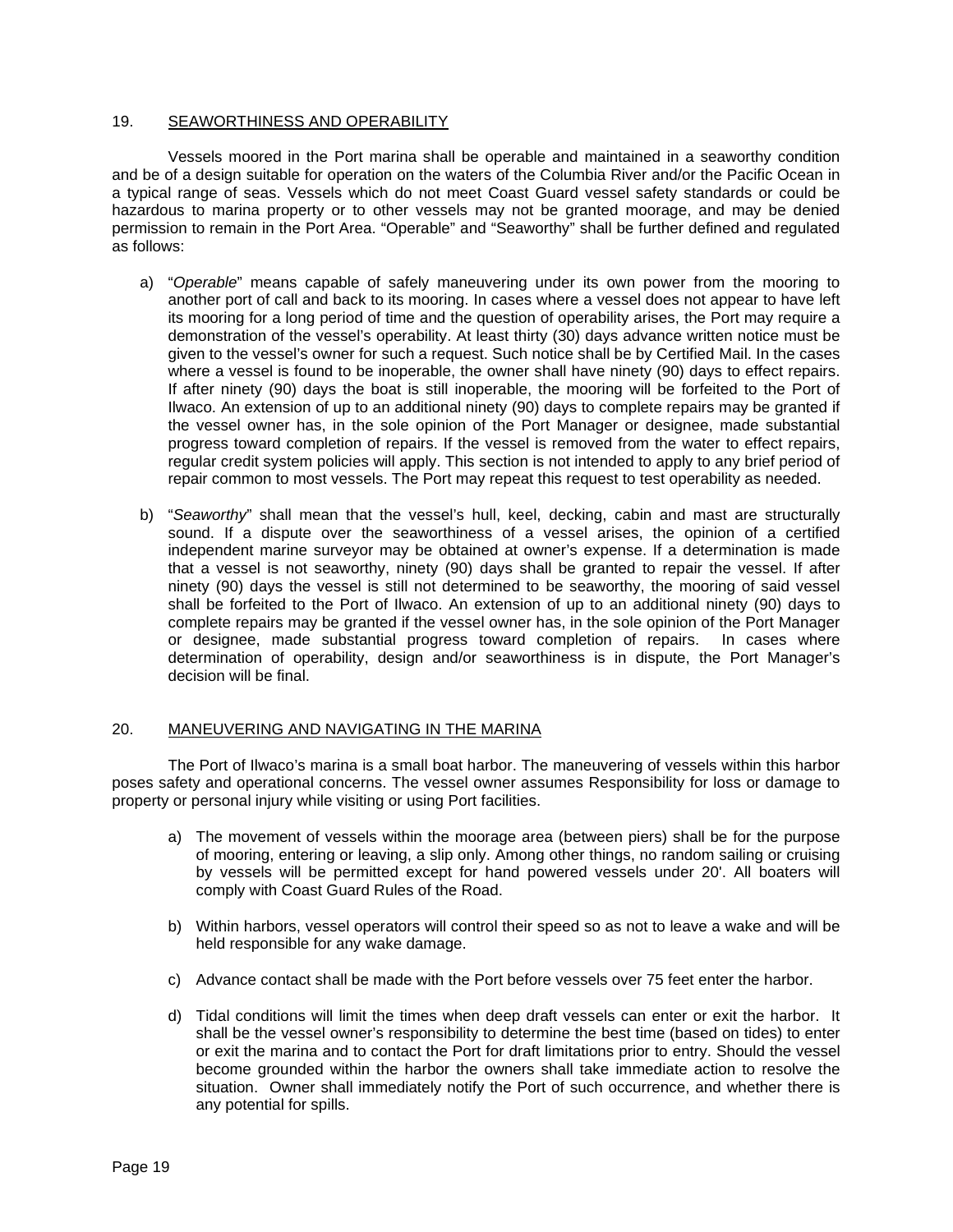- e) Weather conditions, specifically high winds may impact a vessel while entering or exiting the harbor. Large vessel traffic throughout the harbor is not recommended at times when the wind speed is greater than 20 MPH.
- f) Given the limitations listed above, some vessels may be required to utilize an assist vessel to help while maneuvering within the harbor. It is the vessel owner's responsibility to contract for and coordinate such assistance.

#### <span id="page-19-0"></span>21. STORAGE ON PIERS – ABANDONED PROPERTY

- a) No storage is permitted on piers or fingers.
- b) All vessel owners, operators, crew or guests using the Port area or its facilities for moorage or otherwise shall keep their vessel, and the pier or finger vicinity of his vessel neat, clean, orderly and shipshape.
- c) Any objects left on the docks or in the land areas of the Port in violation of the regulations will be removed by the Port and placed in storage. To recover these goods, a \$75.00 service charge in addition to storage charges shall be paid in full. After six (6) months, the goods will become property of the Port and the use or disposal will be determined by the Port.

#### <span id="page-19-1"></span>22. LIVE-ABOARD STATUS, RULES AND REGULATIONS

- a) Applications and permits
	- 1. Any person wishing to live aboard a vessel in the Port's marina shall first apply for, and obtain, a Live-Aboard Permit, approved by the Port Commission or designee, and issued by the Port Office.
	- 2. Once issued, Live-Aboard Permits must be posted in a conspicuously visible location on the vessel.
	- 3. After having obtained a Live-Aboard Permit under subsection "A", above, the tenant shall be obligated to reapply for a Live-Aboard Permit each successive January.
	- 4. Renting of live-aboard vessels prohibited.
	- 5. Live-Aboards must own the live-aboard vessel. Renting vessels to people seeking liveaboard status shall be prohibited. Non-approved person(s) living on the vessel are not permitted without prior written approval from the Port Manager.
- b) Seaworthiness Equipment Pump-out use
	- 1. All live-aboard vessels shall be capable of leaving the Marina under their own power (see subsection 19 of this section).
	- 2. All live-aboard vessels shall meet U.S.C.G. requirements for Recreational Boats.
	- 3. If needed, the Port shall determine if a vessel is properly equipped (e.g., Marine Sanitation Device, Fire Extinguisher) to be eligible for live-aboard status.
	- 4. Owners of live-aboard vessels shall provide proof of sufficient use of pump-out facilities or pump-out service.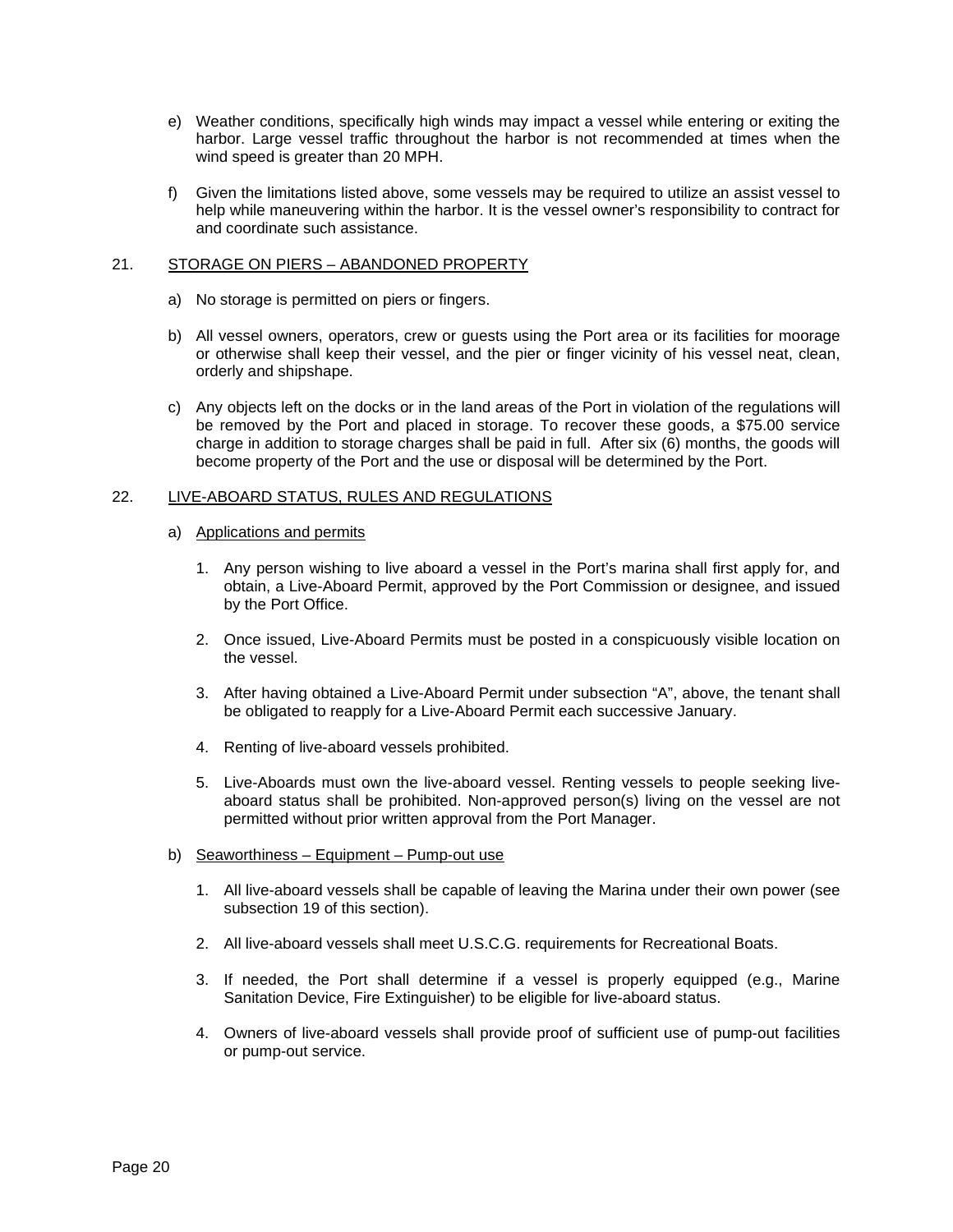#### c) Monthly fee

The owners of live-aboard vessels will be charged a monthly fee as adopted by the Port Commission as well as an established monthly fee for electricity. See fee and rate schedule.

#### d) Compliance with other rules, regulations and procedures

Owners of live-aboard vessels shall comply with all other applicable provisions of these Port Rules.

#### <span id="page-20-0"></span>23. SUMMER RESERVATIONS

The Port may provide a reservation system for transient summer moorage. It will be based on a first come first served basis. Summer reservations can only be made on or after March  $1<sup>st</sup>$  for the remainder of the year. A slip will not be reserved until all necessary documentation is completed, satisfactory evidence of satisfactory vessel liability insurance is provided and when advance payment is made. Payments are non-refundable however payments may be applied to Port services only if a cancellation is made more than 7 days in advance, less a \$11 cancellation fee. The unused portion of the payment generates a non-refundable credit that expires 24 months after the payment was first received. After which time, the customer shall forfeit the credit and the Port shall charge a 24-month handling fee no less than the credit amount issued. At no time will the handling fee exceed the credit issued. The Port Manager, upon written request from the customer, may review any extenuating circumstances for full or partial refund and his/her decision shall be final.

#### <span id="page-20-1"></span>24. SUBLEASING

Subletting of vessel berths is prohibited. The slip lessee shall not assign, transfer or sublet his/her berth. Use of the designated berth is personal to lessee and the designated vessel. A person purchasing the vessel or other interest therein from owner will not thereby acquire any rights to the assigned berth. The slip lessee shall be allowed to substitute another vessel, only if the substitute vessel is also owned by the slip lessee, and only upon notification to and approval by the Port. Vessels not owned by the slip lessee and/or approved by the Port in the designated berth shall be charged applicable transient moorage rates.

#### <span id="page-20-2"></span>25. VEHICLES ON FLOATS, ETC.

Motorcycles, bicycles, skateboards, or any other vehicles shall not be ridden, operated or parked on floats, ramps or docks. Provided, that this paragraph shall not apply to wheelchairs or fish carts being used for proper purposes.

#### <span id="page-20-3"></span>26. FUELING VESSELS

Fueling of vessels is not permitted in the marina with the exception of the commercial fuel dock. No fuel containers, other than portable approved marine fuel tanks certified under EPA CFR 40, are permitted on the docks or around marina waters. A fine of up to \$268 and/or cancellation of Port services may apply, with discretion given to the Port Manager, if found in violation.

#### <span id="page-20-4"></span>27. INDEMNIFICATION AND INSURANCE

All users of the marina and facilities operated by the Port of Ilwaco, including without limitation, nightly guests, monthly guests and regular moorage users, shall indemnify and hold the Port of Ilwaco, its employees, officials, and agents harmless from all damage to property and injury or death to persons that results, directly or indirectly, from user's use and/or occupancy of the Port property. This indemnification shall not apply to damage caused by the sole negligence of the Port but shall be enforceable to the maximum extent permitted by law. This indemnification provision shall supplement any other agreements that user has with the Port.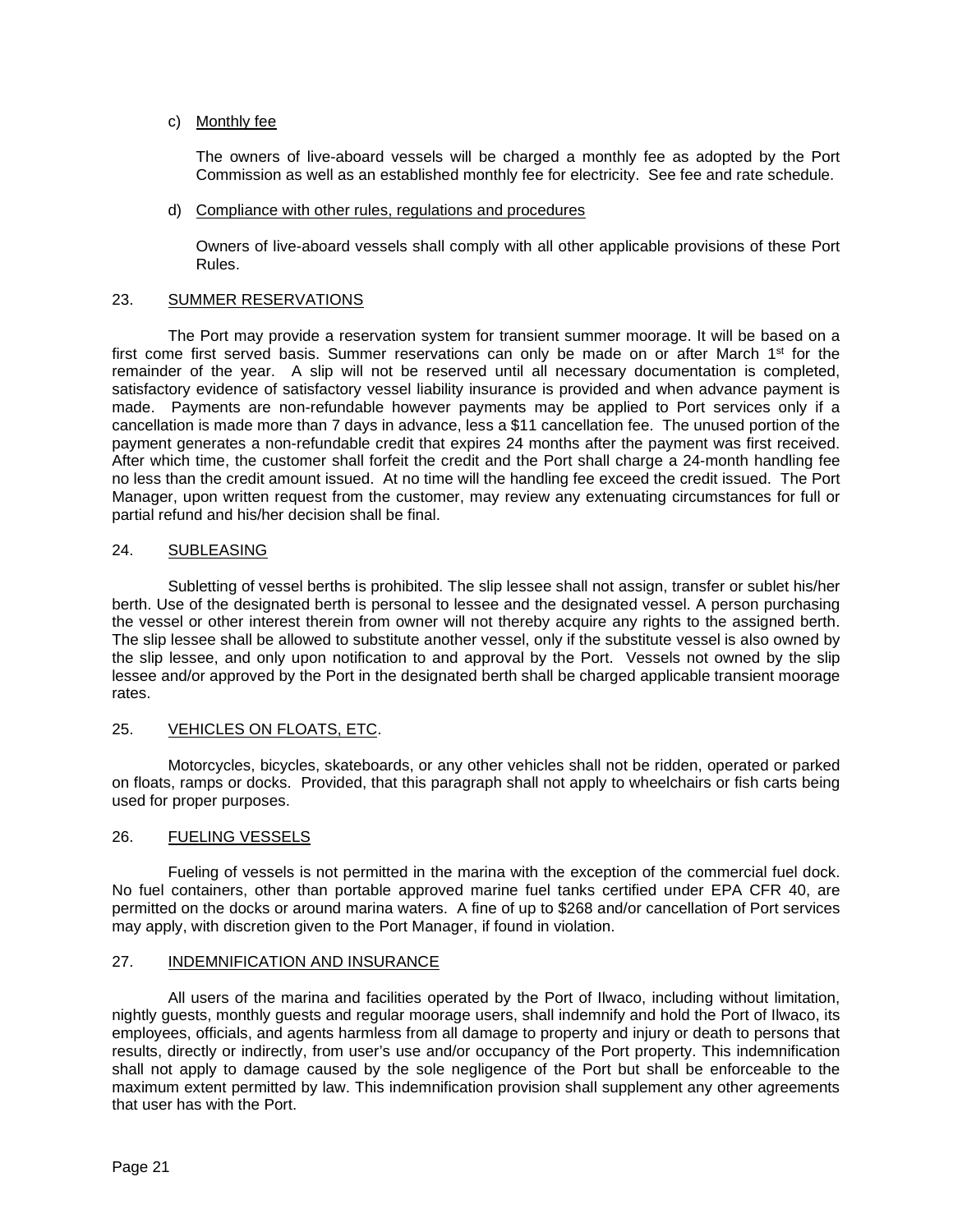All persons who berth a vessel in a marina operated by the Port of Ilwaco, even on a temporary basis, shall maintain insurance in force and good standing on the vessel. Monthly guest and regular moorage users shall carry Protection and Indemnity (watercraft liability) coverage with limits of at least Three Hundred Thousand Dollars (\$300,000) per occurrence. For all vessels engaged in charter, foot ferry, tour, launch, shuttle services, or similar activities where the general public is invited to Port facilities, the required minimum amount of coverage shall be Three Hundred Thousand Dollars (\$300,000) per occurrence (higher limits are encouraged). As a condition of using Port of Ilwaco facilities, users shall have insurance information available for inspection upon request by Port staff. Port Staff shall have the right, but not the obligation, to request such evidence of insurance. Failure to have such documentation may be grounds for termination of any berthage privileges.

#### <span id="page-21-0"></span>28. RESPONSIBILITY

The Port will not be responsible for special requests concerning the well-being and maintenance of any objects stored/moored at Port facilities (e.g., bilge pumps, heaters, lights, lines etcetera).

#### <span id="page-21-1"></span>29. OVERSIZE VESSELS

The maximum overage will be 2' over the slip size unless specifically permitted by the Port Manager.

#### <span id="page-21-2"></span>30. WASTEWATER

- a) Discharge of waste or other contaminated material from vessels in the Marinas is strictly prohibited. Vessels that discharge contaminated waste, particularly raw sewage, shall be subject to revocation of their moorage privileges and forfeiture of their assigned slip.
- b) The Port provides a pump-out unit in front of the Port office.
- c) All vessels being hauled out must pump-out all black and gray water tanks prior to being lifted. Established Port rates shall be applied.
- d) Vessel owners with vessels having holding tank capacities in excess of 500 gallons shall contract with a licensed bonded private septage hauler to pump tanks, after obtaining permission from the Port.
- e) Care must be taken to prevent accidental spillage during pump-out operation. The Vessel owner shall be responsible for all costs associated with clean up should a spill occur.

#### <span id="page-21-3"></span>31. BEST MANAGEMENT PRACTICES IMPLEMENTATION

All tenants and users of the Port's FACILITIES shall comply with the Port's Marina Best Management Practices (BMP's) as set forth in Appendix "A".

### <span id="page-21-4"></span>**SECTION 5 Moorage and Marina Services or Charges, Discounts & Terms of Payment**

#### <span id="page-21-5"></span>1. QUALIFICATIONS FOR MOORAGE RENTAL

The rental of a berth will be approved only if the user moors his/her vessel in the assigned berth. The Port reserves the right to shorten, cancel and/or not extend permanent single vessel moorage assignments if the moorage facility has not been appropriately utilized in the Port's judgment, or the user has violated any of the covenants of the moorage agreement.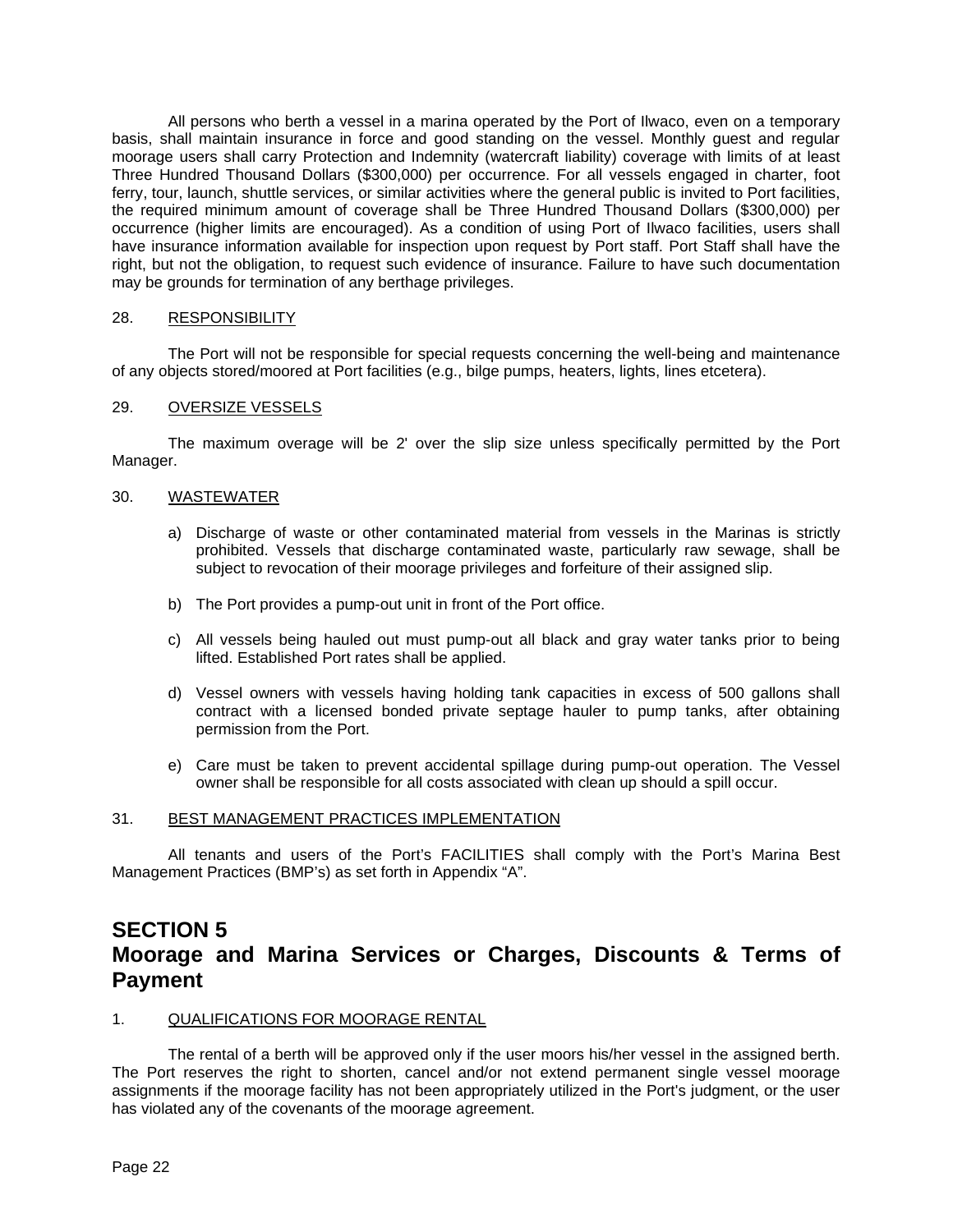#### <span id="page-22-0"></span>2. CHARGES & TERMS OF PAYMENT

Berthage charges are:

- a) Long Term/Permanent Moorage -- rental on a twelve-month basis, the fee is payable on presentation of invoice in advance of the first day of the first month together with any other required documentation, such as verification of liability insurance, licensing documentation or any other updated agreements or records.
- b) Transient Moorage -- short-term transient or long-term transient charges per day, month or multi-month payable in advance. No pro-ration of charges shall apply unless approved by the Port Manager.

#### <span id="page-22-1"></span>3. TRANSIENT REGISTRATION & MOORAGE FEES

- a) Registration: Transient vessel operators must register their vessels with the Port immediately upon arrival. A Transient Registration Envelope will be provided as proof of registration. If arrival is outside of office hours, registration envelopes and instructions are available at the Port's office door.
- b) Assignments: Transient berths, when available, will be rented at the discretion of the Port. Berth assignments will be made by the Port in its sole judgment and may be changed as the Port determines.
- c) Payment in Advance: Transient rates must be paid in advance. Transient fees for those vessels not registering on arrival may be subject to an additional \$27 per day penalty.
- d) Extended Term Payment Option: An owner of a vessel operating out of the Port for a period of over 30 days may request, a monthly billing of days in Port (daily rate), upon approval of the Port Manager or designee. An additional \$11 processing fee per month shall apply. Fees and charges will be billed monthly and are due upon invoice.
- e) Contact Information: Owner/operator of vessel shall provide to the Port current and valid documentation and/or registration information, current owner and operator's name, residence and mailing address, telephone, cell phone and emergency numbers. If the registering person is an operator, owner authorization for moorage and other charges must be made available upon request of the Port.
- f) Permission: Registration shall constitute permission for the Port to move the vessel for such purposes as permitted under this Tariff.
- g) Check-Out: Transient moorage checkout is 12:00 NOON daily. Vessels remaining after checkout time may be charged an additional day's moorage unless otherwise authorized by Port Manager or designee.
- h) Minimum Moorage Charge: Any vessel using Port facilities to park said vessel shall be charged one day of moorage, and must register with the office on arrival. (Additional 12.84% State Leasehold Tax may apply). See fee and rate schedule.

<span id="page-22-2"></span>Transient Monthly Moorage must be requested by the customer. Fees are based upon the vessel LOA or berth length, whichever is greater, and must be paid in advance, unless an EXTENDED TERM PAYMENT OPTION is approved by the Port. Customers may choose monthly moorage at any point, no credit for daily moorage will be applied, nor will moorage be prorated.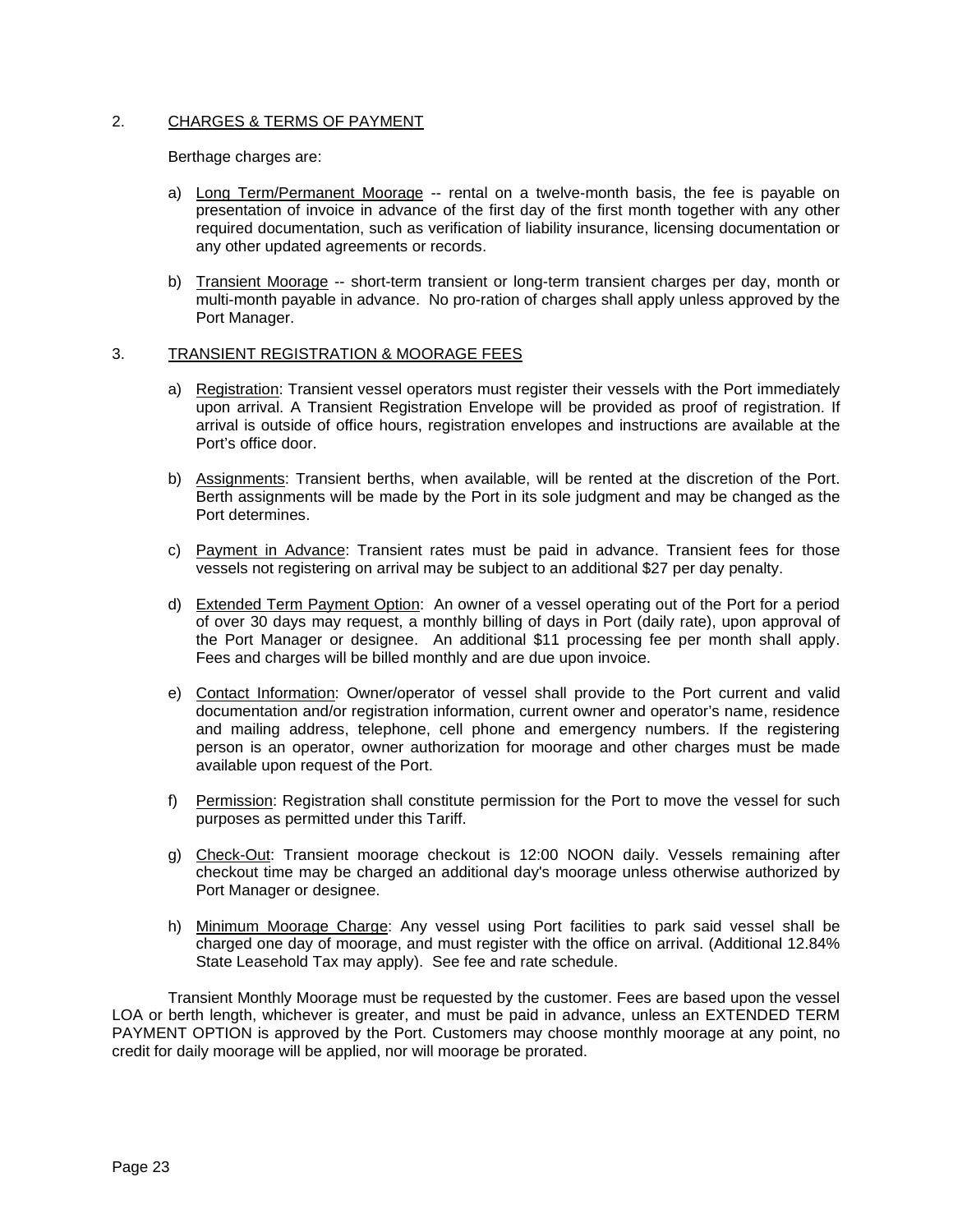#### 4. CONTRACTUAL RELATIONSHIP

The Port does not accept any vessel, tackle, gear, equipment or property for storage and shall not be held liable in any manner for the safekeeping or condition of the same, and is not responsible therefore as a warehouseman. The Port shall not be held responsible or liable for any damage or loss to, or of said vessel, tackle, gear, equipment or property either upon said vessel or upon premises of the Port, from any cause whatever, or for injury to the user or invitees occasioned by any cause, upon the Port premises or adjacent thereto. By use of Port facilities the vessel owner/operator accepts the condition of the Port facilities as is, and by continuing to moor at Port facilities, the vessel owner/operator accepts the Port facilities as its conditions change.

#### <span id="page-23-0"></span>5. LONG TERM MOORAGE REGISTRATION AND RATES

Long Term Moorage Agreements shall be for the 12-month period commencing on the first day when all of the following conditions are met:

- a) Moorage Agreement is completed.
- b) Proof of satisfactory liability insurance is provided.
- c) Full payment is received.
- d) A berth has been assigned by the Port.

Marina moorage rates shall be adjusted each year in February, effective March 1<sup>st</sup> and increased by a minimum of 1.50%. The Commission will take into consideration the Federal Consumer Price Index (CPI), however shall not be bound to use its rate for additional adjustment. From time to time, the Port may review its rate structure as compared to moorage facilities in the region, as a basis for adjustment. Rates are rounded to the closest whole cent.

The fees described in the fee and rate schedule change annually, effective March  $1<sup>st</sup>$ , and will be calculated by multiplying the berth length or vessel LOA, whichever is greater, times the appropriate unit fee to produce the moorage fee. See fee and rate schedule.

#### <span id="page-23-1"></span>6. SLIP ASSIGNMENT FOR LONG TERM MOORAGE HOLDERS

It is Port policy to recognize the commitment of all Long-Term moorage holders by providing Long Term moorage holders in good standing, the same berth assignment each year. This priority is given only as long as the account is current and the vessel is appropriate to berth size. Long Term moorage must be continuous from year to year with no lapse in payment.

#### <span id="page-23-2"></span>7. OPTIONAL PAYMENT PLAN

Upon approval of the Port Manager, or designee, a current long-term moorage customer with an account in good standing after 12 consecutive months, may be allowed to pay four equal, consecutive monthly payments for long term moorage. Each payment shall be 25% of the combined Long-Term moorage fee and Leasehold Tax and shall be due no later than the first day of the month of the agreement and the first day of each of the three consecutive following months. Other payment plans may be allowed, on a case by case basis, with approval of the Port Manager or designee. A service fee of \$11 will be applied to each installment payment regardless of the frequency.

Delinquency of more than 10 calendar days of any approved optional payment plan shall be cause for default. Default may be cause to terminate the Moorage Agreement, recalculation of the moorage fee based upon the monthly transient rates and forfeiture of the berth assignment. If a waiting list exists for that berth assignment it will be given to the next qualified customer.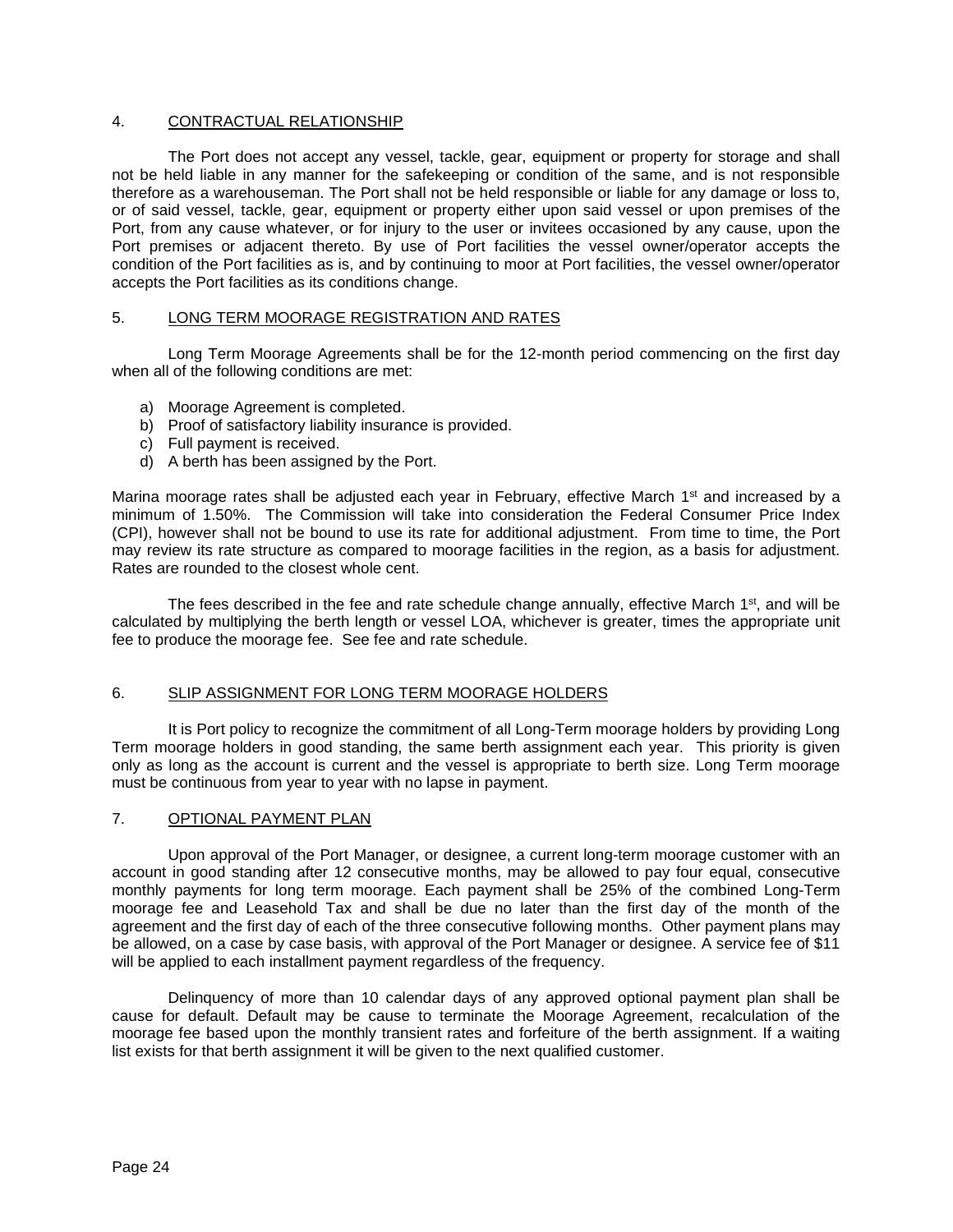#### <span id="page-24-0"></span>8. ALTERNATE VESSEL

Users with Long Term Moorage Agreements or Transient Moorage may use of their assigned berth for another vessel under the same ownership as their primarily assigned vessel, provided:

- a) The Marina Office shall be advised, at least 24 hours in advance, that an alternate vessel is to be in the assigned berth; and provide at that time appropriate vessel registration, vessel identification, insurance, owner contact information and length of stay; and
- b) The alternate vessel shall be the only vessel in the assigned berth.
- c) The primary vessel shall not be relocated to other Port controlled moorage or storage in the Marina, unless approval and payments are made.
- d) Should the alternate vessel be larger than the moorage length of the vessel/berth listed in the Long-Term Moorage Agreement, additional fees shall apply.
- e) Alternate vessels not registered in with the Marina Office at least 24 hours in advance will be charged transient daily moorage and applicable penalties will apply.

#### <span id="page-24-1"></span>9. EARLY TERMINATION

Early termination of a Long-Term Moorage Agreement, if requested by the berth renter, shall be granted provided an adjusted moorage fee is paid. The requested date of termination may not precede the date the request is filed. Such adjusted moorage fee shall be computed as follows:

*The number of effective months of the annual moorage agreement, commencing the first day of the first month of the annual moorage agreement, of the year under consideration,*  shall be multiplied by the monthly transient rates that would be applicable to that size of *slip, to the requested date of termination. If the total of monthly fees resulting from this computation is greater than the annual fee, there will be no credit issued. If the total of monthly fees is less that the annual fee, the berth renter will be entitled to a refund of the difference, if any, between the computed early termination fee and any fee actually paid, less \$27.00 processing fee.*

#### 10. VESSEL LENGTH LIMITS

The Port reserves the right to limit the size of the vessels using the berths.

#### <span id="page-24-2"></span>11. BOAT LAUNCH RAMP

- a. Charge for ramp use is \$10.00 per round trip payable as posted.
- b. A \$25.00 penalty, per offense, will be assessed on persons failing to pay the required \$10.00 fee and properly displaying receipt in the vehicle windshield.
- c. An Annual Launch Ramp Pass is available at the Marina Office. See the fee and rate schedule. Long Term moorage holders will be issued a single Launch Ramp Pass per year for their use free upon request. The annual pass is valid for the calendar year in which issued and is not prorated and applies to a single vessel ID.

#### <span id="page-24-3"></span>12. BOAT TRAILER PARKING FEE

Fees are payable in advance -- \$25.00 per month for all Port users. Moorage customers shall be given priority over non-moorage customers. A daily fee of \$5.00 applies if not paying monthly. Non-boat trailers are allowed only upon approval of the Port Manager. Trailers with loaded vessels shall only be allowed upon approval of the Port Manager – an additional \$25 fee per day may apply with a vessel on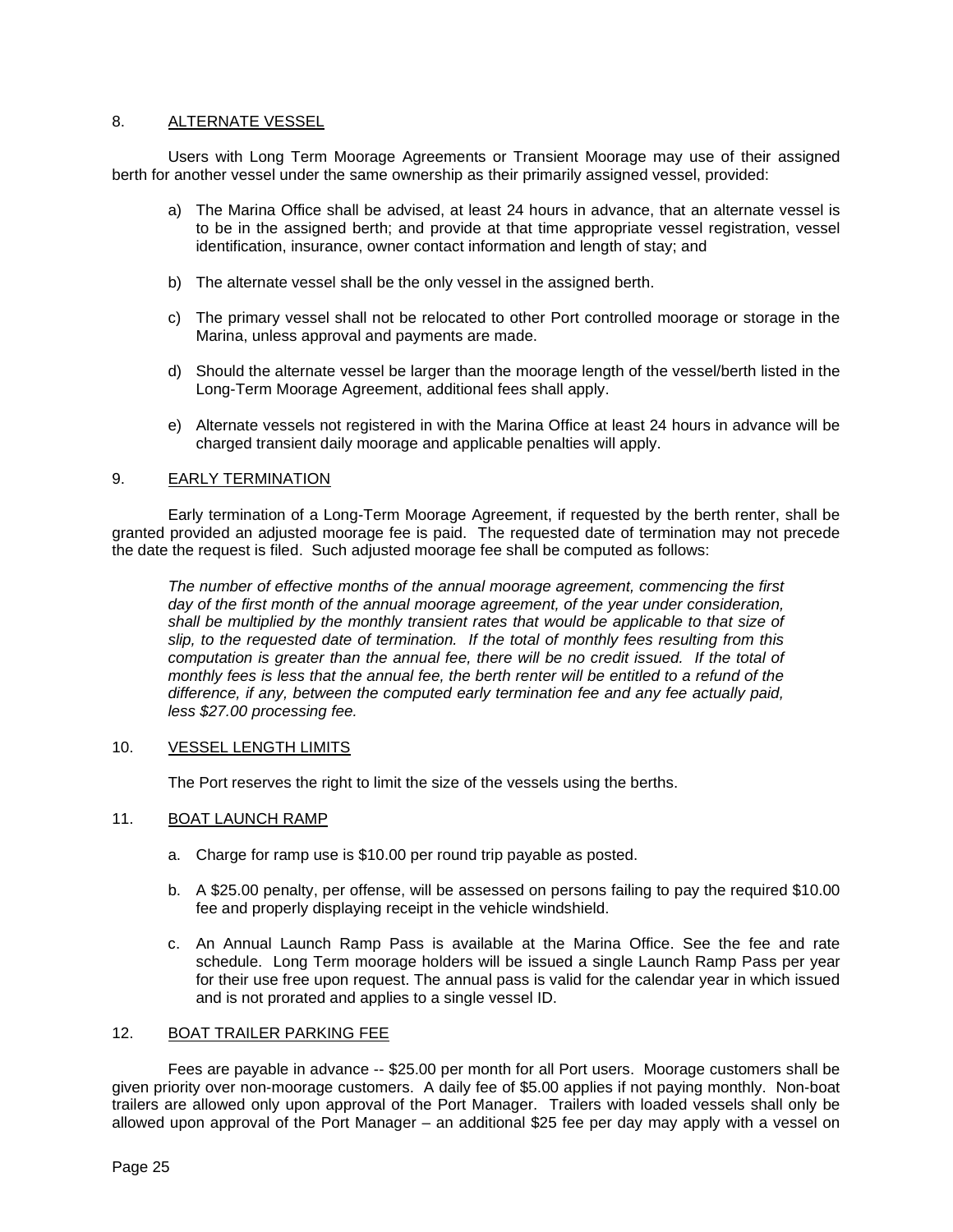the trailer. Any trailers parked without pre-payment shall be assessed an additional \$5.00 charge for each day unpaid. Boat trailers should have a current license plate affixed to them for identification.

#### <span id="page-25-0"></span>13. SHORE POWER HOOK-UP

- a) To protect Marina systems, shore-tie electrical cables must be kept in good repair. If in the Port's judgment a cable is inadequate, it must be replaced.
- b) The minimum specifications for shore power cables for basic electrical service in the Marina is S.O. marine grade cable No. 10 with three (3) conductors.
- c) Repair costs for damage resulting from the use of inadequate cables will be billed to the vessel owner.

#### <span id="page-25-1"></span>14. RATES -- ELECTRICAL ENERGY

- a) Basic Shore Power. Basic shore power is 30A, 120V. Use of shore power is at the option of the tenant. Other optional electrical services can be provided on certain floats at an extra cost. The charges are for one outlet only. Additional outlets require additional payment and are subject to prior written permission by the Marina staff.
- b) Basic Shore Power Non-Metered Slips Long Term Moorage Holders

AMPERAGE VOLTAGE PHASE DOLLARS 20/30 amp 110 volt: charges included with permanent moorage 50 amp and/or 220: to be determined on a case by case basis; minimum \$70.00 additional annual charge to permanent moorage.

c) Basic Shore Power - Transient

METERED SLIPS – LONG TERM MOORAGE

Basic monthly fee ....................... \$13.00 per month, plus metered usage. Meters will be read each month. Charges will be assessed based on actual usage times the rate per kilowatt-hour charged by the PUD for that month.

#### <span id="page-25-2"></span>15. USE OF POWER CORDS

- a) The Port does not guarantee continuity of electrical service to a vessel, nor the characteristics or compatibility with the vessels internal systems.
- b) Any damage caused by misuse or negligence by the tenant will be repaired by the Port and repair costs charged to the tenant.
- c) All shore power cords connected to any Port electrical outlet must be an exterior grade cord and must have an AMP capacity rating which matches or exceeds the rating of the outlets. Also, these cords must have weather proof boots on the ends.
- d) All shore power cords connected to any Port electrical outlet shall be secured between the vessel and outlet in such a manner as to prevent creating a hazard (i.e. tripping), and to prevent cord from hanging in the water.

#### <span id="page-25-3"></span>16. EMERGENCY SURCHARGE

In the event the Public Utility District No. 2 of Pacific County imposes higher rates for the electrical energy supplied to the moorage, the Port of Ilwaco reserves the right to adjust the schedule of charges for such rate increase without notice.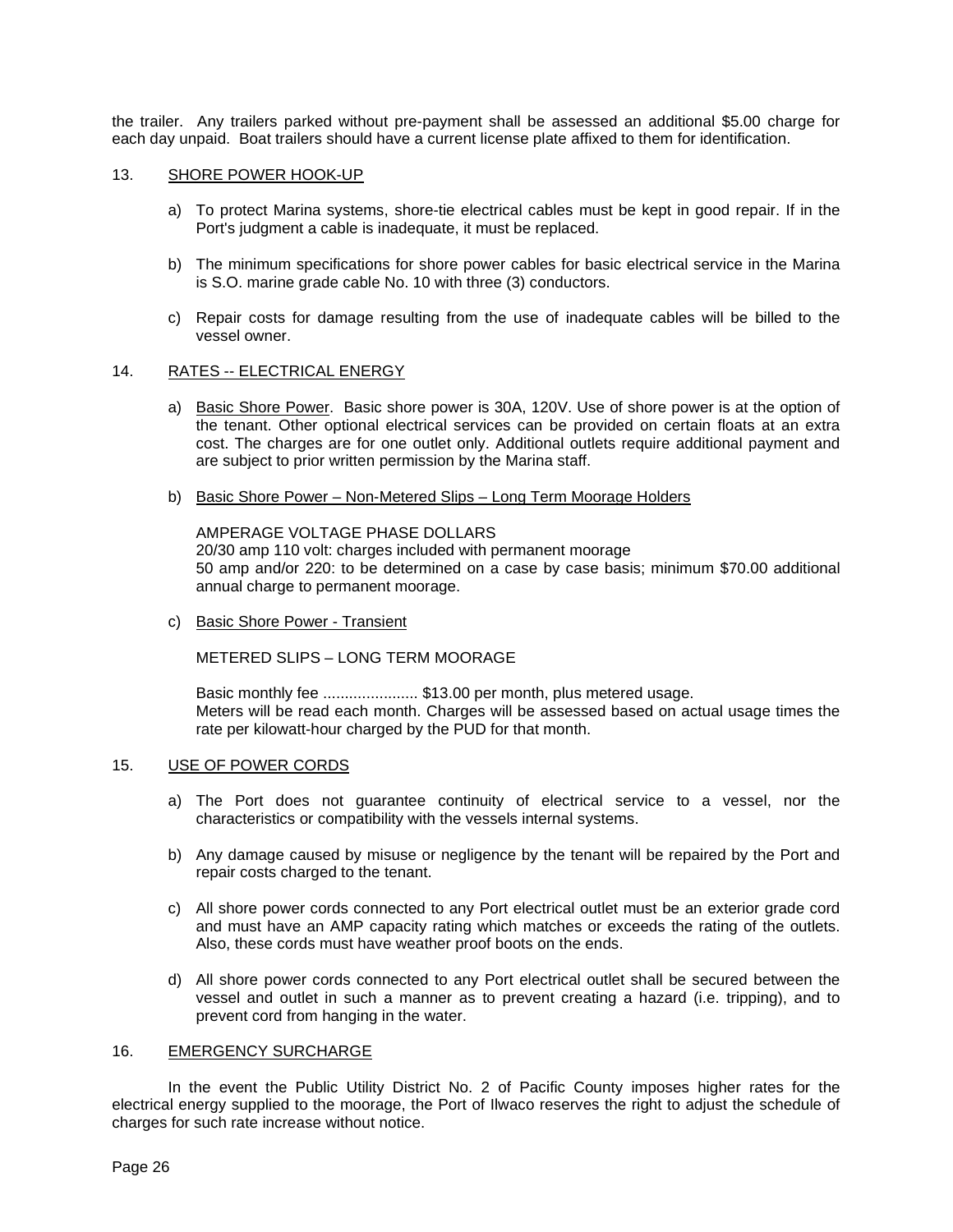#### <span id="page-26-0"></span>17. WATER SERVICE

- a) Water service is provided at several locations on all floats.
- b) All water lines on all floats will be turned off and drained during freezing temperatures. When the temperature is above freezing, the water service may be reinstated, if possible. The Port does not guarantee uninterrupted water service.
- c) Faucets shall be shut off, with no drips, when a hose is not in use. Hoses shall be fitted with a nozzle for water conservation when in use unless the hose is being used to fill freshwater holding tanks on a vessel, which shall be the responsibility of the tenant to monitor. Tenants using Port water in a negligible manner may be subject to a fee, as determined by the Port Manager, to cover the costs of the water. Water leaks of any nature must be reported immediately to the Port office or a Port employee.

#### <span id="page-26-1"></span>18. LEASEHOLD EXCISE TAX

In addition to paying rents, fees and/or other charges as herein provided, Tenant and Marina Users shall pay to the Port, as applicable, the Leasehold Excise Tax as required by the Revised Code of Washington (RCW) 82.29A, or as the same may be amended.

#### <span id="page-26-2"></span>19. MISCELLANEOUS EQUIPMENT FEE

The repair and/or replacement of equipment damaged by Tenant (including but not limited to; cleats, floats, piling, electrical pedestals, electrical outlets) will be billed the cost of materials plus the applicable labor rate.

#### <span id="page-26-3"></span>20. NON-SUFFICIENT FUNDS

A \$43.00 fee shall be charged on returned check payments and electronic payments declined by the bank for reason of non-sufficient funds.

#### <span id="page-26-4"></span>21. PENALTY FEE

Vessels that stay longer than their paid reserved slip assignment without contacting the marina office, by making arrangements and payment, may be subject to a penalty of \$27.00 per day, in addition to the applicable transient rate for the slip.

#### <span id="page-26-5"></span>22. REINSTATEMENT FEE FOR LONG TERM MOORAGE

Long Term Tenants' who have been cancelled due to non-payment and have been reverted to a transient tenant, upon request, will be granted a re-instatement of Long Term tenant status provided Long Term moorage and a re-instatement fee of \$107 for administrative fees is paid in full at the time of the request.

#### <span id="page-26-6"></span>23. PORT LABOR RATE

See fee and rate schedule.

#### <span id="page-26-7"></span>24. PORT EQUIPMENT SERVICES

See fee and rate schedule.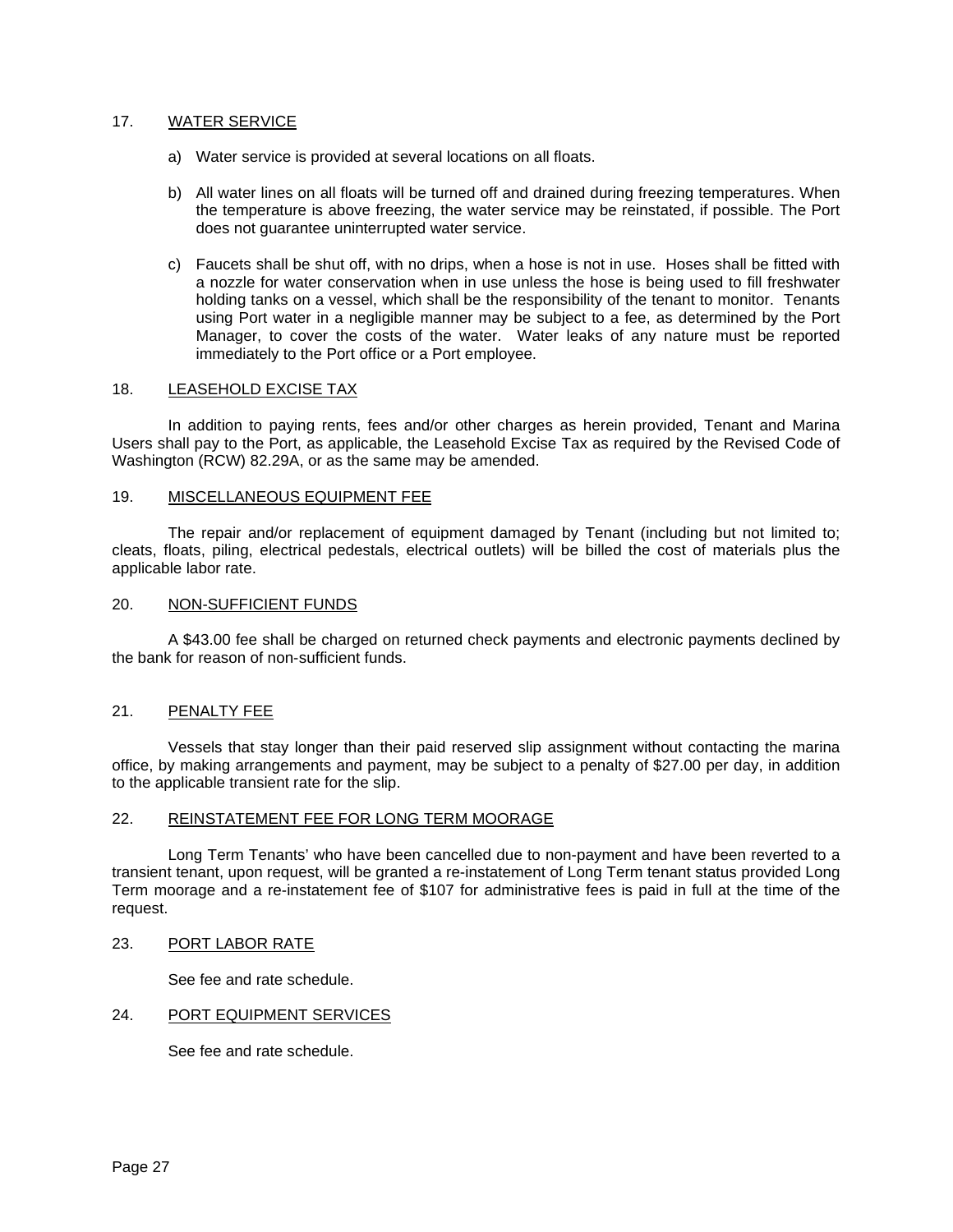#### <span id="page-27-0"></span>25. INTEREST CHARGES

Interest charges, invoice and/or other fee balances remaining unpaid 30 days after the invoice date will be considered delinquent. Interest at the rate of one and one-half percent (1.5%) per month (18% per annum) or a minimum of \$10.00, whichever is greater, will be charged on all delinquent balances.

### <span id="page-27-2"></span><span id="page-27-1"></span>**SECTION 6 Collection of Marina Charges**

Pursuant to RCW 53.08.320

#### <span id="page-27-3"></span>1. **IMPOUNDING PROCEDURE**

The Port's Manager and/or his assigned subordinates are authorized to take reasonable measures, including the use of chains, ropes and locks, or removal from the water, to secure vessels within the moorage facility so that the vessels are in the possession and control of the Port and cannot be removed from the moorage facility. The Port may inventory and remove items of value from impounded vessels to secure those items from theft. These procedures may be used if any owner mooring or storing a vessel at the moorage facility fails, after being notified that charges are owing and of the owner's right to commence legal proceedings to contest that such charges are owing, to pay the Port charges owed or to commence legal proceedings. Notification shall be by certified mail to the owner at his or her last known address. In the case of a transient vessel, or where no address was furnished by the owner, the Port need not give such notice prior to securing the vessel. At the time of securing the vessel, an authorized Port employee shall attach to the vessel a readily visible notice. The notice shall be of a reasonable size and shall contain the following information:

- a) The date and time the notice was attached;
- b) A statement that if the account is not paid in full within ninety (90) days from the time the notice is attached, the vessel may be sold at public auction to satisfy the Port charges; and
- c) The address and telephone number where additional information may be obtained concerning the release of the vessel.

After a vessel is secured the Port shall make a reasonable effort to notify the owner by certified mail in order to give the owner the information contained in the notice.

#### <span id="page-27-4"></span>2. EMERGENCY PROCEDURES

The Port's Manager and/or his assigned subordinates at their discretion are authorized to move moored vessels ashore for storage within properties under the Port's control or for storage with private persons under their control as bailees of the moorage facility, if the vessel is, in the opinion of port personnel a nuisance, if the vessel is in danger of sinking or creating other damage, or is owing port charges. Costs of any such procedure shall be paid by the vessel's owner. If the owner is not known, or unable to reimburse the Port for the costs of these procedures, the Port may seek reimbursement of ninety percent (90%) of all reasonable and auditable costs from the derelict vessel removal account established in RCW 79.100.100.

#### <span id="page-27-5"></span>3. REGAINING POSSESSION BY OWNER

If a vessel is secured under subsection 1 of this section or moved ashore under subsection 2 of this section, the owner who is obligated to the Port for Port charges may regain possession of the vessel by: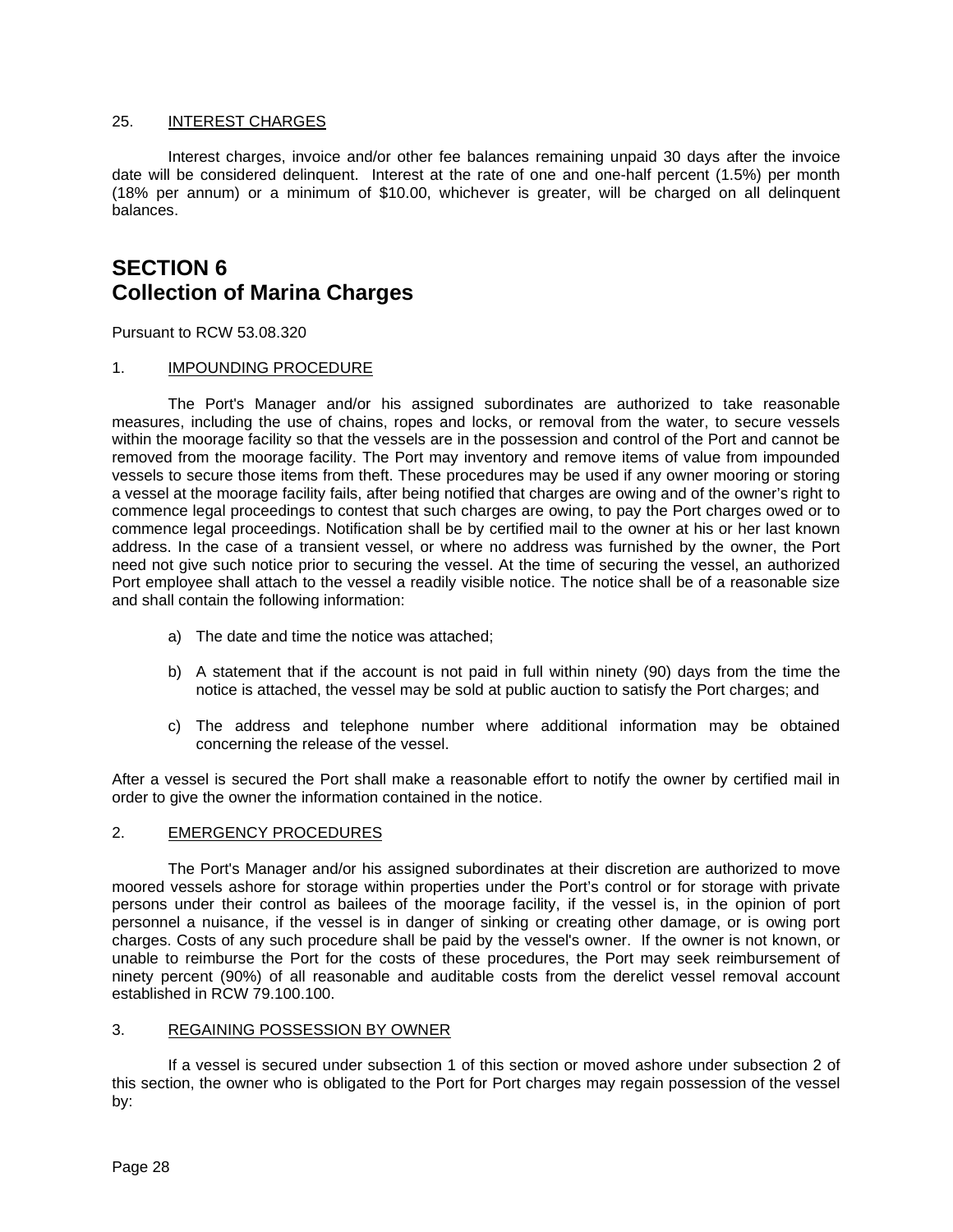- a. Making satisfactory arrangements with the Port for the immediate removal of the vessel from the moorage facility or for authorized moorage; and
- b. Making payment to the Port of all Port charges, or by posting with the Port a sufficient cash bond or other security acceptable to the Port, to be held in trust by the Port pending written agreement of the parties with respect to payment by the vessel owner of the amount owing, or pending resolution of the matter of the Port charges in a civil action in a court of competent jurisdiction. After entry of judgment, including any appeals, in a court of competent jurisdiction, or after the parties reach agreement with respect to payment, the trust shall terminate and the Port shall receive so much of the bond or other security as is agreed, or as is necessary to satisfy any judgment, costs, and interest as may be awarded to the Port. The balance shall be refunded immediately to the owner at his last known address.

#### <span id="page-28-0"></span>4. ABANDONED VESSELS

If a vessel has been secured by the Port under subsection 1 of this section is not released to the owner under the bonding provisions of this section within ninety (90) days after notifying or attempting to notify the owner under subsection 1 of this section, the vessel shall be conclusively presumed to have been abandoned by the owner.

#### 5. SALE OF ABANDONED VESSELS

If a vessel moored or stored at a moorage facility is abandoned, the Port has the authority to authorize, by resolution, the public sale of the vessel by authorized personnel to the highest and best bidder for cash as follows:

- a) Before the vessel is sold, the owner of the vessel shall be given at least twenty days' notice of the sale in the manner set forth in Subsection 1 of this section if the name and address of the owner is known. The notice shall contain the time and place of the sale, a reasonable description of the vessel to be sold, and the amount of the Port charges owed with respect to the vessel. The notice of sale shall be published at least once, more than ten but not more than twenty days before the sale, in a newspaper of general circulation in the county in which the moorage facility is located. Such notice shall include the name of the vessel, if any, the last known owner and address, and any reasonable description of the vessel to be sold. The Port may bid all or part of its Port charges at the sale and may become a purchaser at the sale.
- b) Before the vessel is sold, any person seeking to redeem an impounded vessel under this section may commence a lawsuit in the superior court for the county in which the vessel was impounded to contest the validity of the impoundment or the amount of the port charges owing. Such lawsuit must be commenced within ten days of the date the notification was provided pursuant to subsection 1 of this section, or the right to a hearing shall be deemed waived and the owner shall be liable for any port charges owing the moorage facility operator. In the event of litigation, the prevailing party shall be entitled to reasonable attorneys' fees and costs.
- c) Proceeds derived from the sale of the vessel under this section shall first be applied to the payment of Port charges and fees identified below in subsection 6 of this section. The balance, if any, shall be paid to the owner. If the owner cannot in the exercise of due diligence be located by the Port within one year of the date of the sale, the excess funds from the sale shall revert to the derelict vessel removal account established in RCW 79.100.100. If the sale is for a sum less than the applicable Port charges, the Port is entitled to assert a claim for a deficiency.
- d) In the event no one purchases the vessel at a sale, or a vessel is not removed from the premises or other arrangements are not made within ten days of sale, title to the vessel will revert to the Port.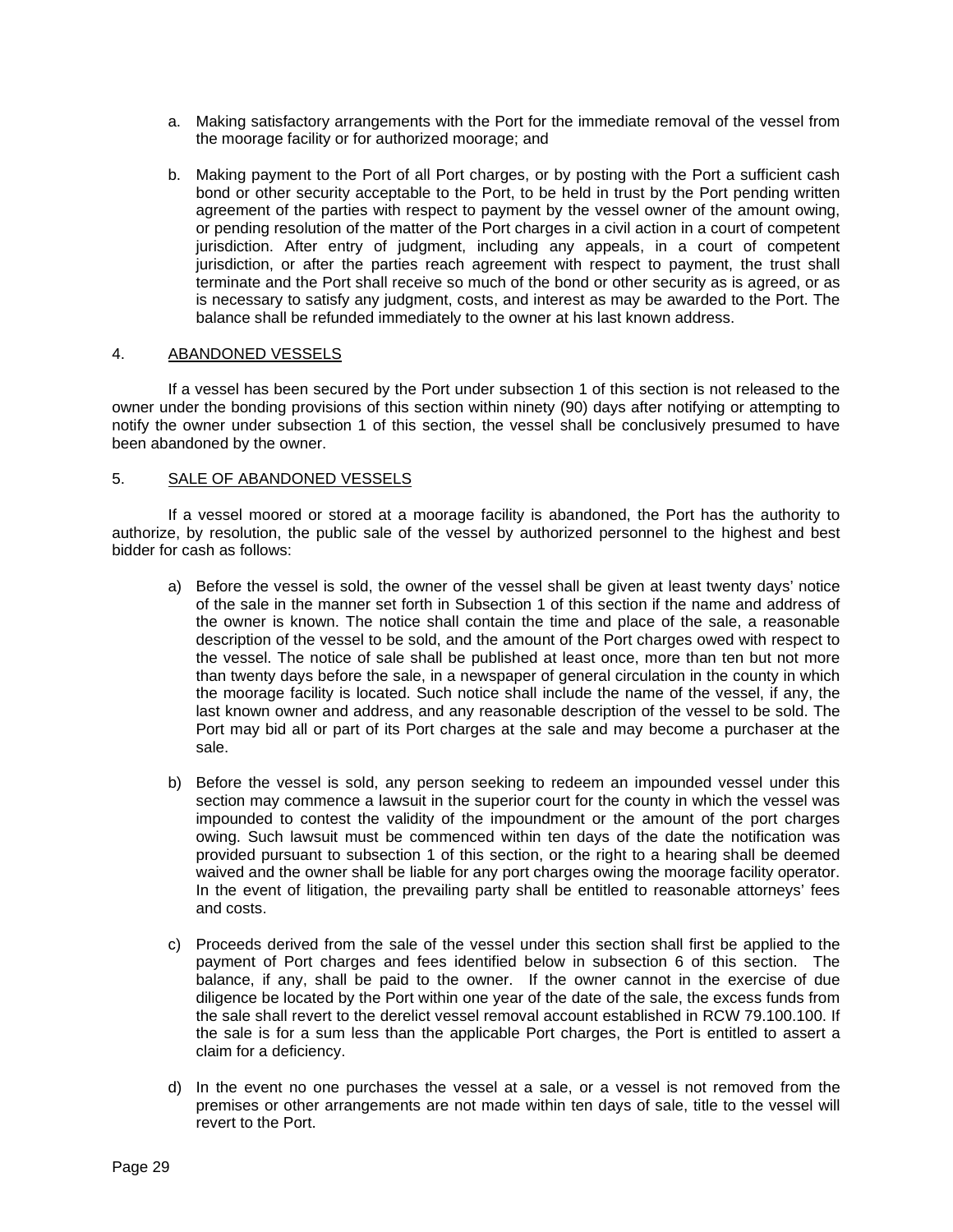#### <span id="page-29-0"></span>6. FEES

- a) Seizure of a vessel: All Port rates apply plus ten percent and any legal costs incurred.
- b) Custodial Care: Any Port labor involved in attending or showing the vessel up for auction.
- c) Vessel/Vehicle Removal: All Port rates apply plus any outside contractor or legal fees.
- d) Damage to Port Facilities: Time & materials costs to repair damage by a vessel, plus any legal fees.
- e) Processing Fee: Any vessel entering the seizure process shall be assessed a \$285 fee to cover additional management and clerical activities.

#### 7. NOTICES

The rules authorized under this section shall be enforceable only if the Port has had its tariff containing such rules conspicuously posted at the Port office at all times.

### <span id="page-29-2"></span><span id="page-29-1"></span>**SECTION 7 Commercial Activities Within the Marina**

#### <span id="page-29-3"></span>COMMERCIAL SEAFOOD ACTIVITIES

#### <span id="page-29-4"></span>1. SALE OF SEAFOOD TO THE PUBLIC

Vessels with Port moorage agreements are granted the authority to sell their catch to the general public without a Port Seafood Landing Permit. Activities will be strictly limited to seafood sales only. Moorage holders will comply with all federal, state and local regulations governing this activity. No other commercial activity will be permitted. The facilities shall be maintained in a clean, sanitary condition at all times.

#### <span id="page-29-5"></span>2. COMMERCIAL BUYING OF SEAFOOD

The Port of Ilwaco, at its sole discretion, may issue exclusive calendar year permits expiring December 31st, to use Port Facilities to receive commercial seafood purchases. Applicants must provide photocopy of valid Washington State Department of Fisheries and City of Ilwaco permits required for the proposed activity together with the required yearly fee, in cash, at the time of application. Such fee shall be refunded in full if the permit is not granted.

#### <span id="page-29-6"></span>3. CALENDAR YEAR FEE

\$350.00 (applies to any portion of the year). Permit holder will comply with all federal, state and local regulations governing this activity. No other commercial activities will be permitted. The facilities shall be maintained in a clean, sanitary condition at all times. Failure to comply with the condition of the issued permit will result in revocation of such use permit. An existing upland Port tenant is not required to pay the calendar year fee for a permit.

#### <span id="page-29-7"></span>4. WHARFAGE

<span id="page-29-8"></span>Wharfage of \$5.90 per ton shall be charged for any user of the Port facilities who is not an upland Port tenant or delivering seafood to an upland Port tenant. Wharfage fees are due by the 10<sup>th</sup> of each month and payment shall include a copy of the species and pounds delivered for each day of delivery. Failure to make a timely payment and report may result in loss of Port privileges and services.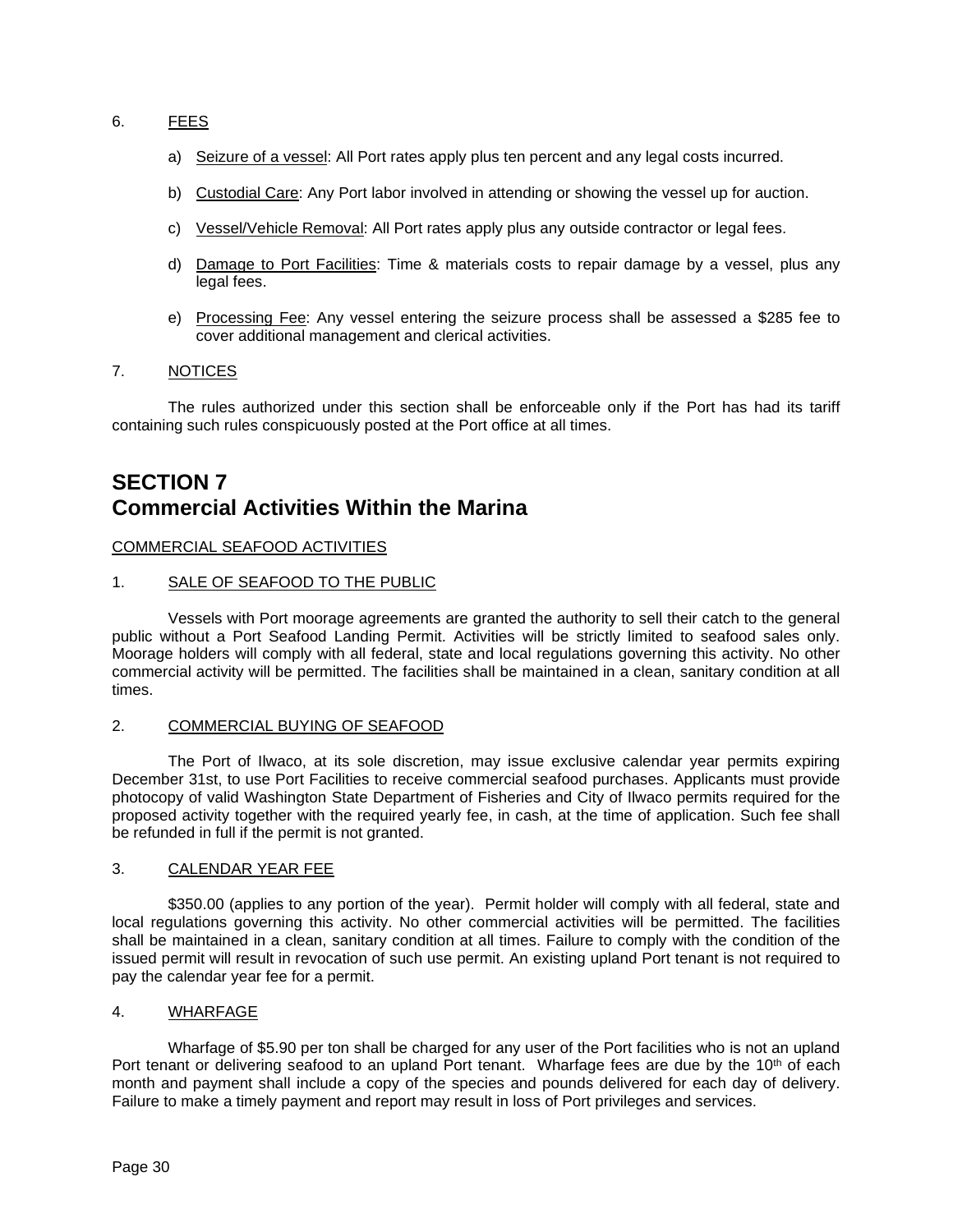## <span id="page-30-0"></span>**SECTION 8 Upland Support Facilities & Airport Rules and Regulations**

#### <span id="page-30-1"></span>1. BOAT TRAILER STORAGE

Parking of boat trailers and/or vehicles on Port property will be in designated areas only and subject to payment of prescribed fees in advance of usage.

- a) Unhitched trailers must be parked in the trailer storage area, not the day use parking area.
- b) Security for vessels, trailers, vehicles, equipment and gear shall be the owner's responsibility.
- c) The Port accepts no liability for lost, stolen or damaged vessels, trailers, vehicles, equipment or gear.

#### <span id="page-30-2"></span>2. CAMPING

Camping and/or sleeping overnight upon Port District property is prohibited and shall be considered trespassing if in violation of the Tariff. Camping and/or sleeping overnight on Port District property shall be permitted under the following uses:

- A.) Vessels lawfully moored within the Marina boat basin (see Live-Aboard Section.);
- B.) Recreational vehicle parks, or other living accommodations in permanent buildings upon Port District property, where specifically authorized by a lease with the Port, such as a hotel;
- C.) Or upon authorization of the Port Manager for any reason, including an emergency or security purposes.

#### <span id="page-30-3"></span>3. DRY LAND STORAGE

Property placed in dry land storage in designated Port Storage Areas will be charged at the prevailing Port lease rate. The Port is not responsible for damage or loss of stored property. Clean up fees will be charged for each man-hour at the established labor rate. Equipment charges are extra. Property illegally stored on Port land will be impounded and storage charges assessed at the prevailing rate. Delinquency in payment of charges due will result in public sale of said property as per Washington State Law.

#### <span id="page-30-4"></span>4. GARBAGE/TRASH RECEPTION FACILITIES

Garbage reception facilities at the Port of Ilwaco are for the use of moorage holders only. Vessel generated garbage/trash shall be placed in containers at marked locations. Fishing gear such as ropes, nets or related fishing equipment or gear shed clean-up is not allowed in Port dumpster. Persons who violate these provisions shall be billed at the rate of \$250 per offense to cover disposal, and moorage agreements may be terminated.

- a) Port garbage/trash containers are only for the disposal of boat generated trash. Household and business wastes are not to be disposed in Port waste containers.
- b) Recycling: The Port of Ilwaco encourages all boaters to use the recycling facilities that are available on Port property.
- c) The Marina will not accept, nor will it be responsible for collection, storage or disposal of designated hazardous waste.
- d) No trash, oil, fuel, debris or other material, liquid or solid, shall be deposited in the water, or land areas of the Port of Ilwaco property or on any floats or piers.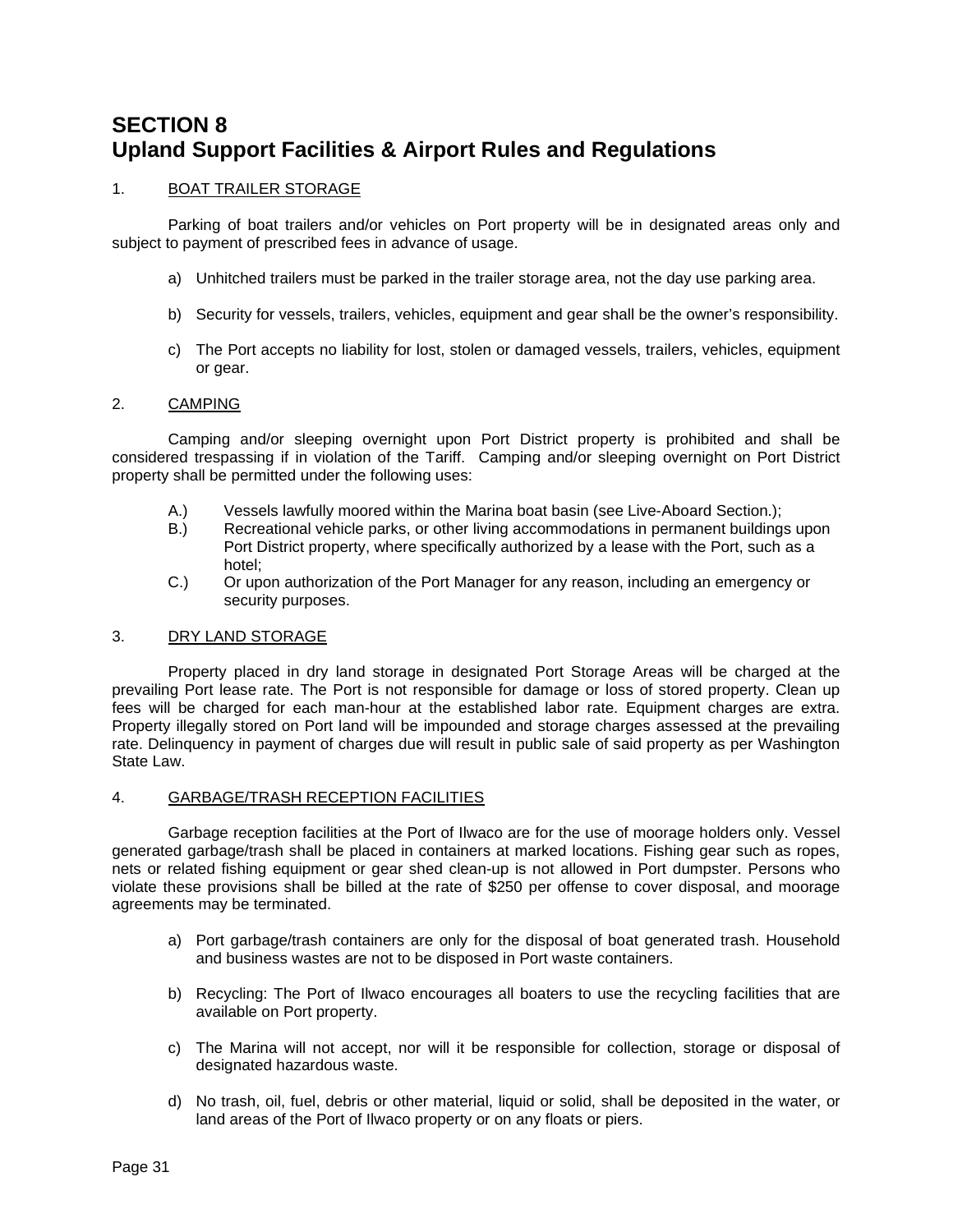- e) Used oil may be properly disposed of in designated oil recovery containers located on Port property.
- f) All leased properties shall provide or contract for their own garbage disposal. The Port may permit Lessees to use the Port's garbage containers, provided it is a seasonal business, for \$60 per month. The decision of the Port Manager with respect to whether to permit a Lessee to use the Port's garbage containers shall be final and may be revoked at any time.

#### <span id="page-31-0"></span>5. OPERATION OF VEHICLES AT OR UPON THE PORT OF ILWACO AIRPORT AT ILWACO, **WASHINGTON**

- a) Consent of the Port of Ilwaco to the operation of any vehicles upon the Port of Ilwaco airport property at Ilwaco, Washington by any person is hereby conditioned upon the operation of such vehicle at speeds no greater than the following, at the following locations, and upon compliance with all other rules adopted herein:
	- 1. Access Road to Port of Ilwaco Airport: 15 miles per hour.
	- 2. No vehicles, other than emergency vehicles, shall be permitted to drive upon the runways at the Port of Ilwaco.
	- 3. All other Airport property (except runways): 5 miles per hour.
- b) Any person operating any vehicle upon Port District property in violation of the foregoing, at the above identified locations, does not have the consent of the Port of Ilwaco to operate such vehicle upon Port District Property and is hereby prohibited therefrom.
- c) The Port Manager shall cause appropriate speed limit signs and "No Driving" signs to be placed at various locations at the Airport so as to reasonable apprise persons operating vehicles thereon of the foregoing speed restrictions and prohibitions.

#### <span id="page-31-1"></span>6. AIRPORT USER FEE DEFINED

User Fee charges for the use of the tie-down area at the Port of Ilwaco airport facility will be assessed to users at the option of the Port. Persons using area for periods in excess of fifteen (15) days must register with the Port authority.

#### <span id="page-31-2"></span>7. PURCHASE AND SALE OF GOODS AND SERVICES

It is hereby declared that the purchase and/or sale of any goods or services, within the property owned by the Port District, without the express written permission of the Port Commission is illegal, and any person or entity who violates this paragraph is hereby declared to be trespassing upon the real property owned by the Port District and such violation shall be prosecuted according to law. Provided, however that the Port Commission may permit such purchases and sales on a case by case basis, and may establish license fees therefore, at the sole discretion of the Commissioners.

#### <span id="page-31-3"></span>8. CRAB POT STORAGE

Crab pots may only be stored in designated areas on Port property. Staging crab pots for a short period; two months before and one month after the crabbing season, may be allowed for annual moorage customers or vessels delivering to upland Port tenants, upon space available, without charge, and upon approval of the Port Manager or designee. All equipment must be removed from the Port's parking areas by the April 15<sup>th</sup> of each year. Maintenance of crab pots in or on Port parking areas in prohibited. Upon removal of the pots all debris and material on the ground must be cleaned up and properly discarded. The Port reserves the right to charge fees to the owner if garbage is left behind.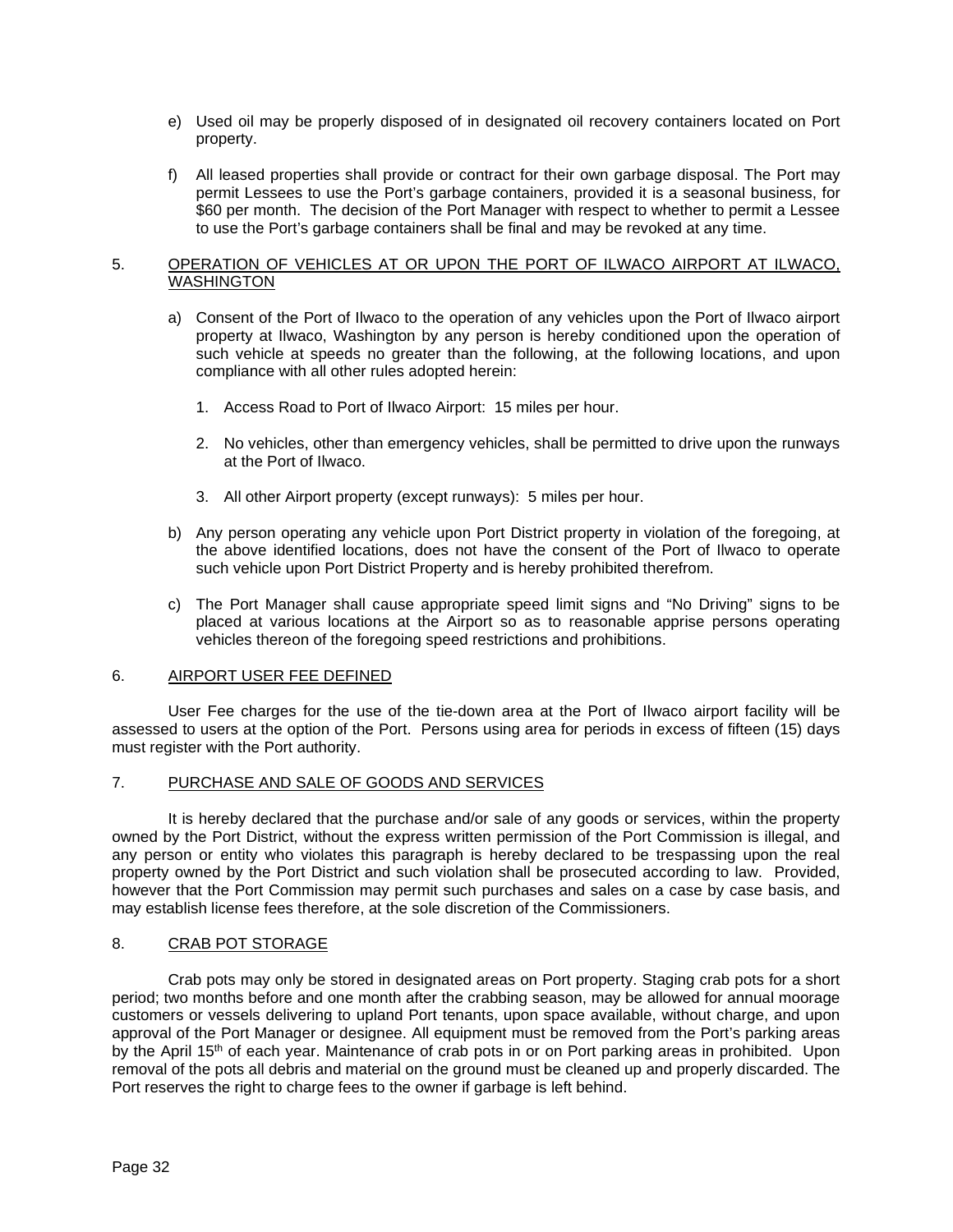An agreement must be signed to store pots on Port property other than during the staging periods. The rate for storage of crab pots before and/or after the staging period is \$90.00 per month for a 30' X 40' space, based upon availability (\$0.075 per square foot). Crab pots must be stacked on pallets with a maximum of 6 pots per pallet. If tarps are used, they must be secured and tidy or Port charges may apply to address them.

### <span id="page-32-1"></span><span id="page-32-0"></span>**SECTION 9 Travelift, Storage & Work Yard**

### <span id="page-32-2"></span>**A. TRAVELIFT AND STORAGE**

The Travel Lift, Storage and Work Yard Rules, Regulations and Procedures describe the rules governing use of the mobile travel lift to haul out vessels for repairs in the yard, inspections, temporary storage and re-blocking within the yard.

#### <span id="page-32-3"></span>1. SCHEDULING HAUL-OUTS

- a) The Port offers the haul-out service on a pre-arranged basis. Scheduling is through the Yard office and may require lead times of up to three (3) weeks.
- b) At the time the haul-out reservation is made, the owner must provide vessel information including, but not limited to the following: proof of ownership (i.e., state registration, documentation papers, or notarized bill of sale); proof of liability insurance (\$300,000 minimum); dimensions; approximate weight; general condition; preferred service dates; current pictures of the vessel if unknown to the Port; and services required.

#### <span id="page-32-4"></span>2. BOATYARD AGREEMENT REQUIRED

Prior to the haul-out, the vessel owner or his/her authorized representative is required to complete a "Boatyard Agreement" in a form acceptable to the Port and acknowledgement the Port is not responsible for damage to the vessel occurring during haul-out or storage. The owner and all crew members who will be performing work on the vessel while it is in the yard shall comply with the Boatyard Best Management Practices Implementation, Appendix B of these Rules, Regulations and Procedures.

- a) Prior to haul-out the hoist operators will meet with the owner to inspect the vessel.
- b) The owner should provide any engineered drawings, sketches, photographs, etc. which will help in determining placement of straps and blocking.
- c) Bilge pumps shall be turned off prior to haul-out.

#### <span id="page-32-5"></span>3. PREPARATION OF VESSEL PRIOR TO HAUL-OUT

- a) Prior to haul-out the vessel owner or representative is responsible to ensure that all gear and equipment in and on the vessel is secured against movement of the vessel during the haulout.
- b) All equipment, vessel attachments and technical gear, including masts and stays, must be secured by the owner or representative, prior to the haul-out. The hoist operator may authorize equipment or attachments may be loosened or removed.

#### <span id="page-32-6"></span>4. ROUND-TRIP HAUL-OUTS – SERVICES INCLUDED

A round trip haul-out includes the following services: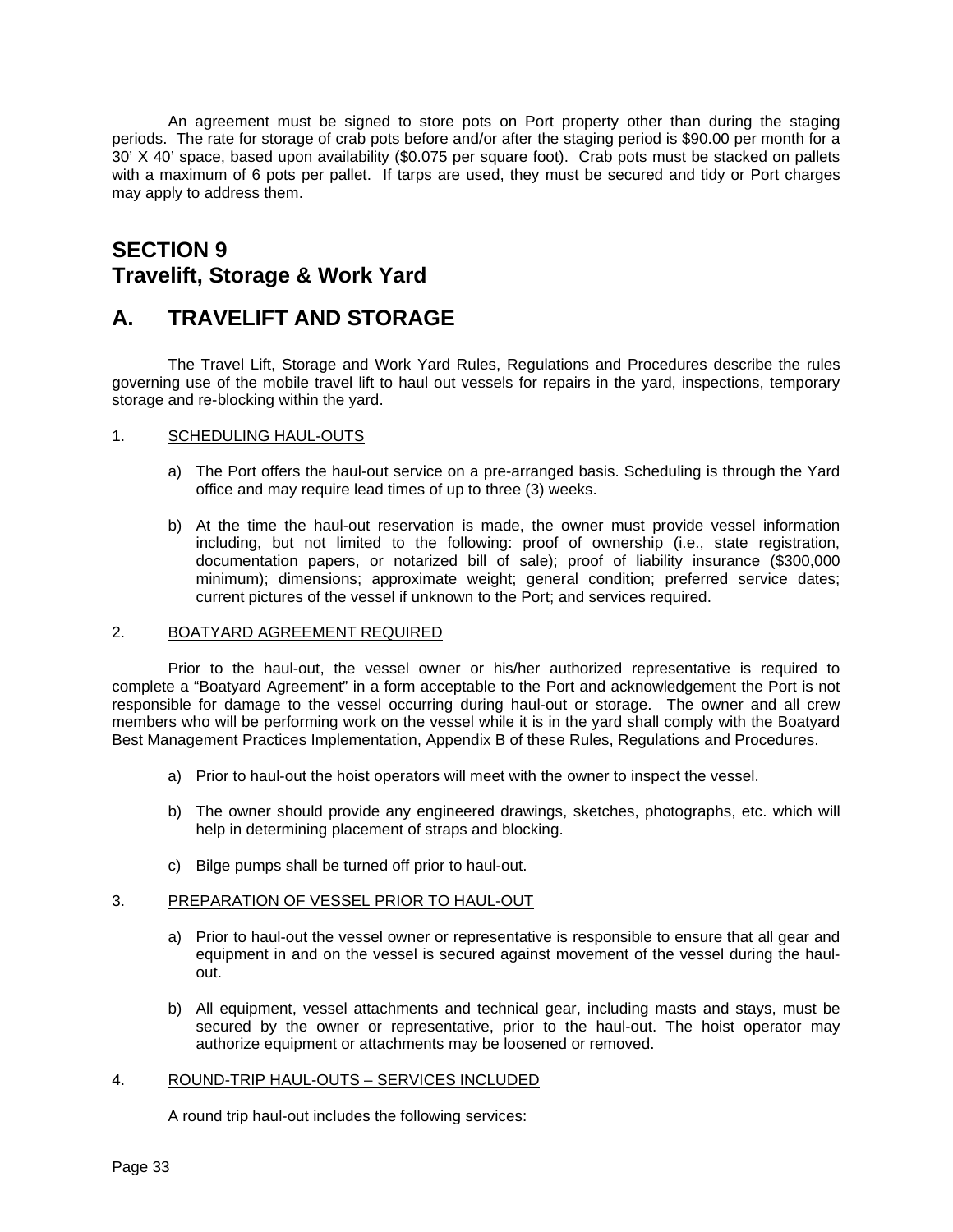- a) A lift out of the water with blocking and the return trip into the water or onto a trailer.
- b) For an additional fee, the owner or representative will have use of the pressure sprayer after hauling out (see posted fee and rate schedule). All washing will be accomplished at an area designated by the Yard Manager. The owner is required to provide all tools and supplies (e.g., scrub brushes, scrapers, tools, etc.), for cleaning the bottom of the vessel. No use of detergents or chemicals is allowed.
- c) The Port will provide the materials and labor for blocking the vessel. Requests for nonstandard blocking will be considered, though additional charges may apply.

#### <span id="page-33-0"></span>5. RETURNING VESSELS TO THE WATER FOLLOWING BLOCKING

- a) After the vessel is lifted from the blocking, the vessel owner is permitted a brief interval to touch up "holidays" left by the cradle.
- b) The owner may provide cardboard, wax paper, or old carpet to place between straps and vessel's hull before the vessel is picked up.

#### <span id="page-33-1"></span>6. INSPECTON HAUL-OUTS

- a) An inspection haul-out is a lift out of the water, with the vessel allowed to hang in the slings for a short interval before being returned to the water.
- b) An inspection haul-out may last up to four (4) hours (including haul-out), subject to availability, to permit vessel inspection.

#### <span id="page-33-2"></span>7. ONE-WAY HAUL-OUTS

A one-way hoist is a lift of a vessel one time either in the yard for re-blocking or onto a trailer. If use of the pressure sprayer is requested, standard wash down fees shall apply.

#### <span id="page-33-3"></span>8. MOVING AND RE-BLOCKING OF VESSELS IN YARD

Re-blocking of vessels either to a different location within the yard, or to rearrange the blocking to facilitate work requires advance reservations, and approval of the new blocking set up by the Port's hoist and yard supervisor. Additional charges may apply. See fee and rate schedule.

#### <span id="page-33-4"></span>9. HAUL-OUT FEES AND CHARGES

- a) All haul-out charges must be paid in full at the end of each month. All haul-out charges must be paid before vessel is returned to water. See fee and rate schedule.
- b) Charges for the hoist are based on vessel's hull length.
- c) Vessels that require an immediate haul-out after placement in the water must pay re-block fees. Vessels that have been released from slings will use inspection procedures.
- d) Use of the travel lift for operations other than those set forth in this section, or where delays are encountered, will be charged according to fee and rate schedule.

#### <span id="page-33-5"></span>10. HAUL-OUT CHARGES – CALCULATION OF TIME

a) Charges for the lift commence at the time scheduled or when the Port operator is ready, whichever is later.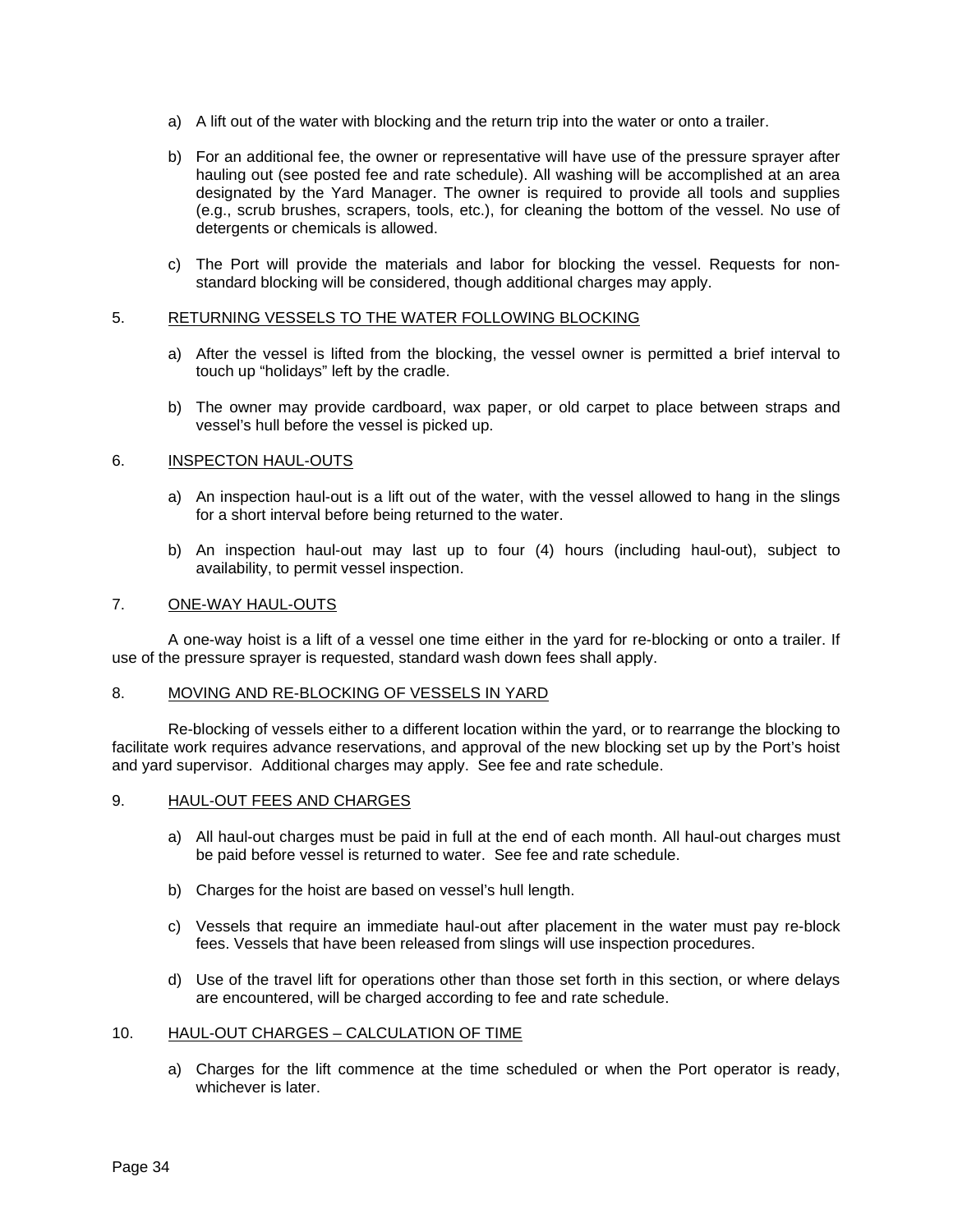b) Time of completion is when Port operator and travel lift or other Port equipment is no longer engaged in handling the vessel.

#### <span id="page-34-0"></span>11. WEATHER-RELATED SUSPENSIONS

In high winds or other extreme weather conditions, all operations of the lift will be shut down until such time as the lift operator determines it safe to resume.

#### <span id="page-34-1"></span>12. HAUL-OUT CANCELLATIONS – RESCHEDULING

Appointments may be canceled if the owner or representative is more than 15 minutes late. It is the owner or representative's responsibility to make a new appointment.

#### <span id="page-34-2"></span>13. HAUL-OUT – OPERATIONAL LIMITS – SAFETY PRECAUTIONS

- a) If the operational limit of the hoist is reached before the vessel is all the way out of the water, the vessel will be immediately placed back in the water.
- b) If the load limit is reached and vessel must be placed back in the water, the owner will have the option of trying to remove enough weight from the vessel to fall within safe operational limits or go to another facility. Attempted lift fees will be applied.
- c) No one shall be on board vessel while the lift is moving to the blocking location.
- d) It shall be the sole responsibility of the owner or representative to consider the limitations and requirements of the hoist when modifying vessels (i.e., the addition of bait sheds, rolling chalks, stabilizers, transducers, etc. may preclude damage-free movement of the vessel during the return trip from the yard to the water).

The Port shall not be held responsible for damage due to strap placement. It shall be the owner's or representative's sole responsibility to inform the hoist operators of the location of shafts, props, transducers, knot meters, or any other fixtures that could be damaged by strap placement. The Port shall not be held responsible for damage caused to hard chines, bilge keels, rubbing strakes or similar projections from the hull, or underwater damage caused by improper location of slings.

#### <span id="page-34-3"></span>14. PORT EMPLOYEES - LIMITATIONS ON AUTHORITY

Port employees shall not be authorized to perform any work on vessels other than that which is necessary to haul, block, and/or wash vessels.

#### <span id="page-34-4"></span>15. WASH-DOWN FACILITY

In order to meet Federal water quality standards, the Port has installed vessel wash-down facilities to capture, contain and treat wash-down water. This facility is used to wash the growth from vessel bottoms after haul-out and prior to blocking in the yard.

- a) The washing of vessel bottoms shall be done on the Port's wash-down slab ONLY, and nowhere else on Port property.
- b) The use of detergents, cleaners, or solvents in conjunction with the pressure wash is strictly prohibited. These products pose treatment and disposal problems.
- c) Vessel owners have the option of washing the vessel themselves or hiring Port staff to do so. If owner wishes Port staff to pressure wash, arrangements must be made at time the haul-out is booked. Pressure washing charges will apply in both instances. See fee and rate schedule.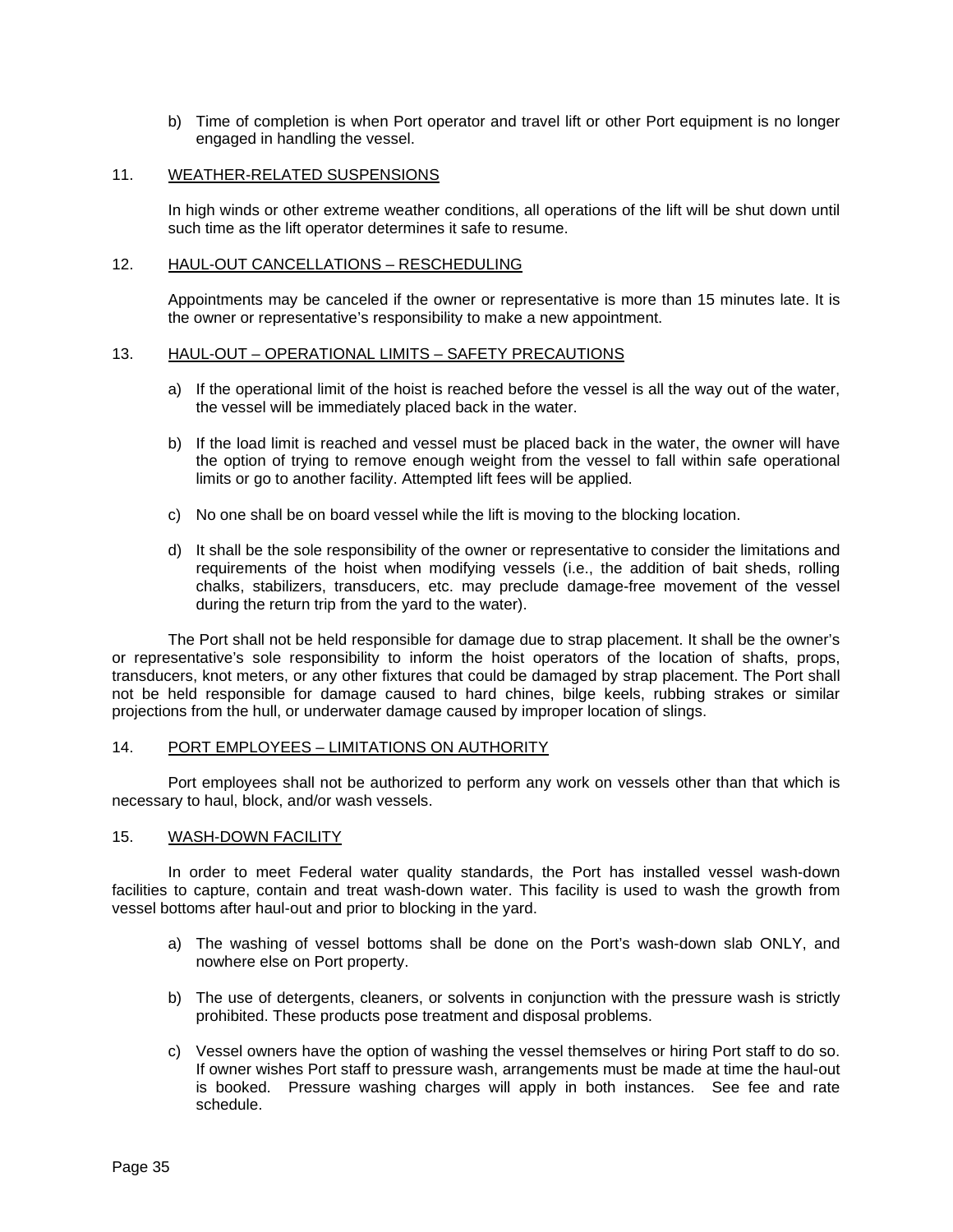- d) Pressure washing of the vessel's bottom often generates solid waste which must be properly disposed. Solid waste disposal charges shall be billed separately from wash-down charges.
- e) The vessel owner, or anyone assisting or contracted by the owner to wash vessel's bottom, must follow established wash-down procedures.
- f) Abuse or damage of the Port wash-down facility by the vessel owner or contractor while using the facility will be repaired by Port staff and the vessel owner will be charged for any such repairs on a time and materials basis.
- g) Care shall be taken while the vessel is on the wash-down slab to prevent anything other than wash-down water from entering the sumps in the center of the slab.
- h) If problems are encountered during wash-down operations, Port staff shall be notified immediately. Customers shall not attempt to fix Port equipment.

#### <span id="page-35-0"></span>16. VESSEL BLOCKING

As part of a round-trip hoist, the Port will provide blocking materials and Port staff will provide the labor to block up vessels in the yard.

- a) Port staff, working with the owner and using owner's engineered drawings, photo's, etc., will determine the best way to block vessel.
- b) If an owner requests extra blocking beyond that proposed by Port staff, the established extra blocking rate shall apply.
- c) If an owner requests a blocking arrangement different from that proposed by staff, such requests will be considered by Port staff, with Port staff retaining final decision-making authority on the acceptability of such requests. If an agreement with the owner cannot be reached, the vessel shall be placed back in the water and regular hoist fees shall apply.
- d) Alteration, for any reason, of the blocking set by Port staff shall terminate the Port's responsibility. Port staff will correct the blocking and labor charges shall be applied.
- e) Any cutting of the blocking cradles or damage to any blocking materials other than by normal wear and tear will lead to charges to replace damaged blocking.
- f) Tying off of tarps, etc. to any of the blocking materials is prohibited.

### <span id="page-35-1"></span>**B. WORK YARD**

The Work Yards Rules, Regulations and Procedures describe the rules governing vessel owners, vessel crews and local marine trades and marine trades service providers conducting vessel maintenance and repair activities in the work yard areas of the Port of Ilwaco. The rules are intended to ensure that such activities are conducted in a safe and lawful manner. Additionally, because the entire Port of Ilwaco is operated under a National Pollutant Discharge Elimination System (NPDES) waste discharge permit administered by Washington State Department of Ecology, these rules are intended to minimize the environmental impacts of such activities and to maintain the Port's NPDES permit.

#### <span id="page-35-2"></span>1. HOIST/YARD TENANCY AGREEMENT REQUIRED

Prior to beginning work on the vessel, the vessel owner or his/her authorized representative is required to complete a "Hoist/Yard Tenancy Agreement" in a form acceptable to the Port Manager and Port Attorney.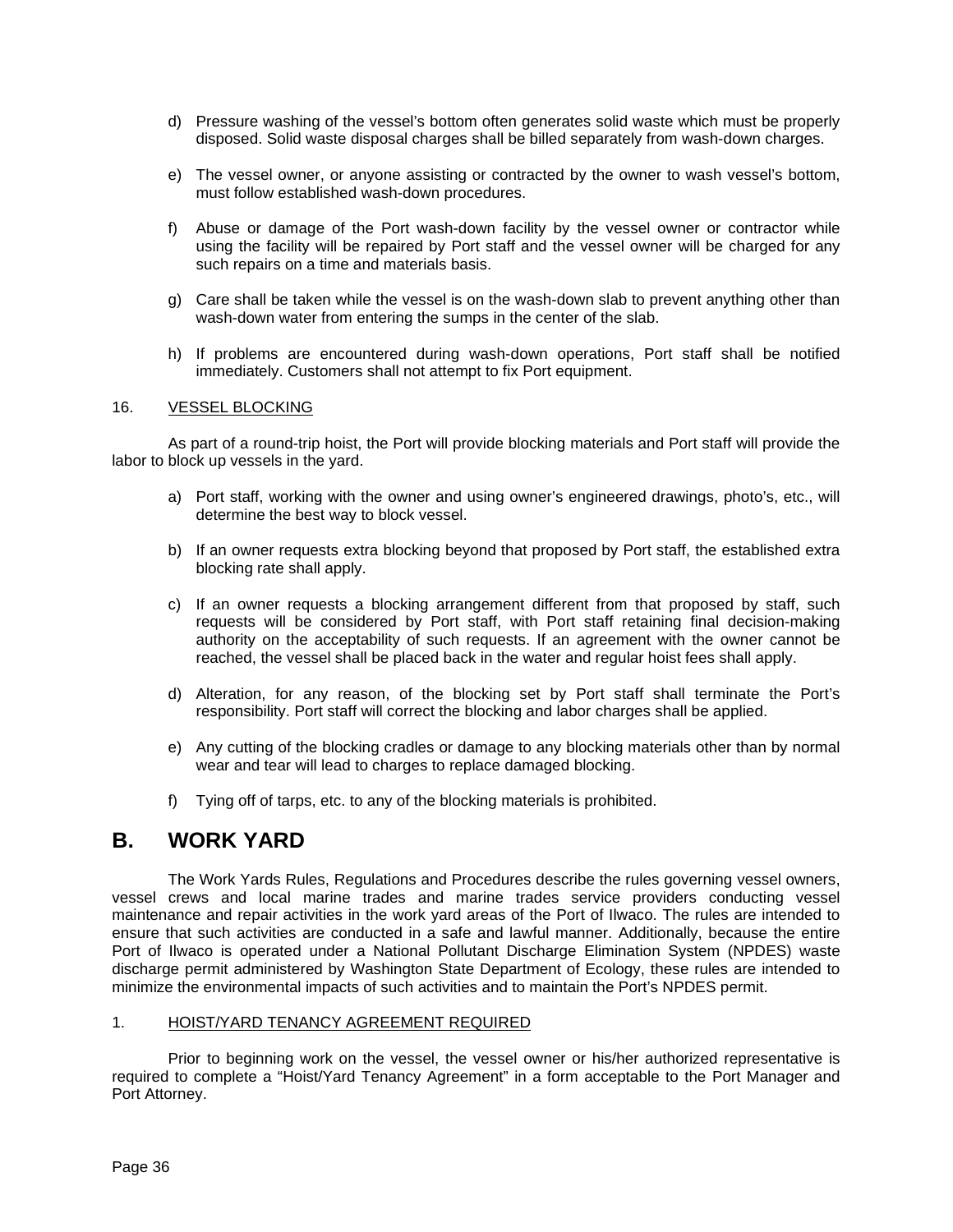#### <span id="page-36-0"></span>2. PROJECT PLANS REQUIRED – CONTENTS

A project plan must be submitted by the owner or his/her authorized representative to the Port at the time the Hoist/Yard Tenancy Agreement is signed. At a minimum, this plan shall include the following information:

- a) A detailed description of the work to be accomplished;
- b) A comprehensive list of the marine service providers and vendors to complete the work;
- c) An estimate of the time necessary to complete the project; and
- d) A detailed description of the measures to be taken to comply with the safety and environmental standards of these Rules, Regulations and Procedures.

#### <span id="page-36-1"></span>3. PROOF OF BUSINESS LICENSE REQUIRED

- a) All contractors and marine service providers working on Port property will have a current business license. It should be available for inspection upon request by Port staff. Port Staff shall have the right, but not the obligation, to request such evidence of licensure.
- b) All contractors will sign an executed copy of a "Environmental Best Management Practices (BMPs)" and a Hold Harmless agreement. It will be the responsibility of the vessel owner or his/her authorized representative to ensure that the Port is provided with all required information.
- c) The Port will maintain a file and list of contractors and marine service providers that have submitted the information required above.

#### <span id="page-36-2"></span>4. VEHICULAR AND HEAVY EQUIPMENT ACCESS – PRIOR ARRANGEMENTS REQUIRED

If a vessel owner intends to use or needs to have larger equipment access the vessel (e.g., cranes, delivery trucks, etc.), prior arrangements shall be made with the hoist and yard supervisor.

#### <span id="page-36-3"></span>5. TOOLS AND EQUIPMENT TO BE PROVIDED BY OWNER

The Port shall under no circumstance provide tools or equipment (e.g., ladders, extension cords, etc.) to vessel owners, contractors and service providers working within the Port's yard areas. The owner or his/her authorized representative shall provide all gear, equipment and labor. Said tools, equipment and supplies shall either be kept aboard the vessel or in an approved storage unit, when not in use. The vessel owner/agent shall be responsible for the safekeeping of their tools and equipment, as specified in the General Provisions section of the tariff.

#### <span id="page-36-4"></span>6. UPLAND LIVE-ABOARD PERMITS – REQUIREMENTS – LIMITATIONS

- a) Persons wishing to live aboard their vessel while in the upland work yard areas of the Port shall first apply for a "Live-Aboard Permit" on forms available at the Port Office.
- b) The owner of the subject vessel or his/her authorized representative shall apply for the Live-Aboard Permit. Renting of vessels to persons seeking live-aboard status is prohibited.
- c) All live-aboard vessels within upland yard areas shall be registered with the Port and have a current Live-Aboard Permit conspicuously displayed upon the vessel.
- d) Upland Live-Aboard Permits shall be valid for a period of up to 30 days, and shall be valid only while work is being actively performed on the vessel.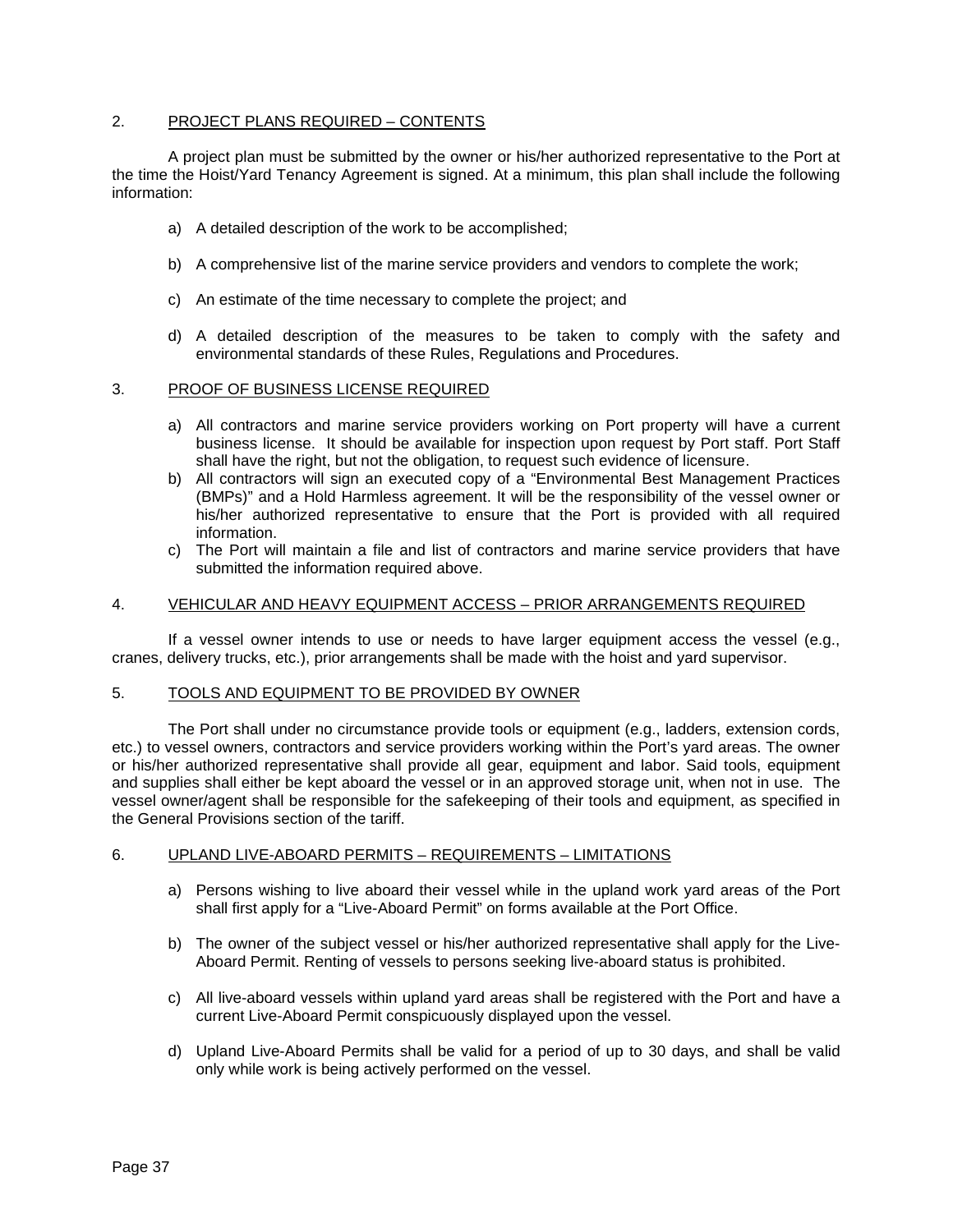- e) Upland Live-Aboard Permits may be renewed on a monthly basis, provided that the Port Manager has reviewed the request and has concluded that the criteria set forth below have been satisfied:
	- 1. Unforeseen circumstances during the repairs to the vessel necessitate an extension of the Live-Aboard Permit;
	- 2. Termination of the Live-Aboard Permit would result in an unreasonable hardship to the vessel owner, and the vessel owner is not responsible for the delay in completing repairs;
	- 3. The vessel owner has demonstrated reasonable diligence in attempting to complete the repairs during the initial three (3) month period or any one (1) month extension period thereafter, as applicable; and
	- 4. That the vessel owner's accounts with the Port have been paid up to current status throughout his/her stay within the yard.
- f) Live-Aboard tenants shall be charged a monthly fee, as well as an established monthly fee for electricity.
- g) A Port Live-Aboard tenant that has moved his/her vessel into an upland work yard area of the Port will be charged the standard moorage rate and Marina live-aboard fees, in addition to the established monthly fee for electricity.
- h) Live-Aboard tenants shall comply with all Port Rules, Regulations and Procedures.

#### <span id="page-37-0"></span>7. WORK YARD STORAGE CHARGES

- a) Storage charges on accounts that are prepaid commence on the day after the haul-out, and charges run through the day returned to the water or otherwise leaving the yard.
- b) All charges shall be paid in full before any discount may be provided.
- c) Work yard charges shall be based on the overall length of the vessel.
- d) Charges will be billed the first of the month following haul out with standard payment terms applied. Delinquent accounts will be billed a late charge.

#### <span id="page-37-1"></span>8. PAINTING OF VESSELS

Paint spillage and overspray shall be promptly cleaned up. Spray painting is prohibited as overspray may occur. The owner should always take the appropriate steps, such as tarps or barriers, to protect nearby vessels and vehicles.

#### <span id="page-37-2"></span>9. REFUSE DISPOSAL – WORK AREAS TO BE KEPT CLEAN AND ORDERLY

- a) For large amounts of refuse, owners should independently contract with Peninsula Sanitation for a dumpster or haul the material to the landfill on their own.
- b) Empty cans, scraps of lumber, paper or other debris shall be placed in refuse containers provided for that purpose. Area shall be left clean and orderly at the close of each day. If the area is not cleaned, the Port may charge the owner for clean-up and disposal.
- c) Prior to re-launching of the vessel, the area around the vessel in the yard shall be left in a clean and orderly condition. If the area is not cleaned, the Port shall charge the owner for clean-up and disposal.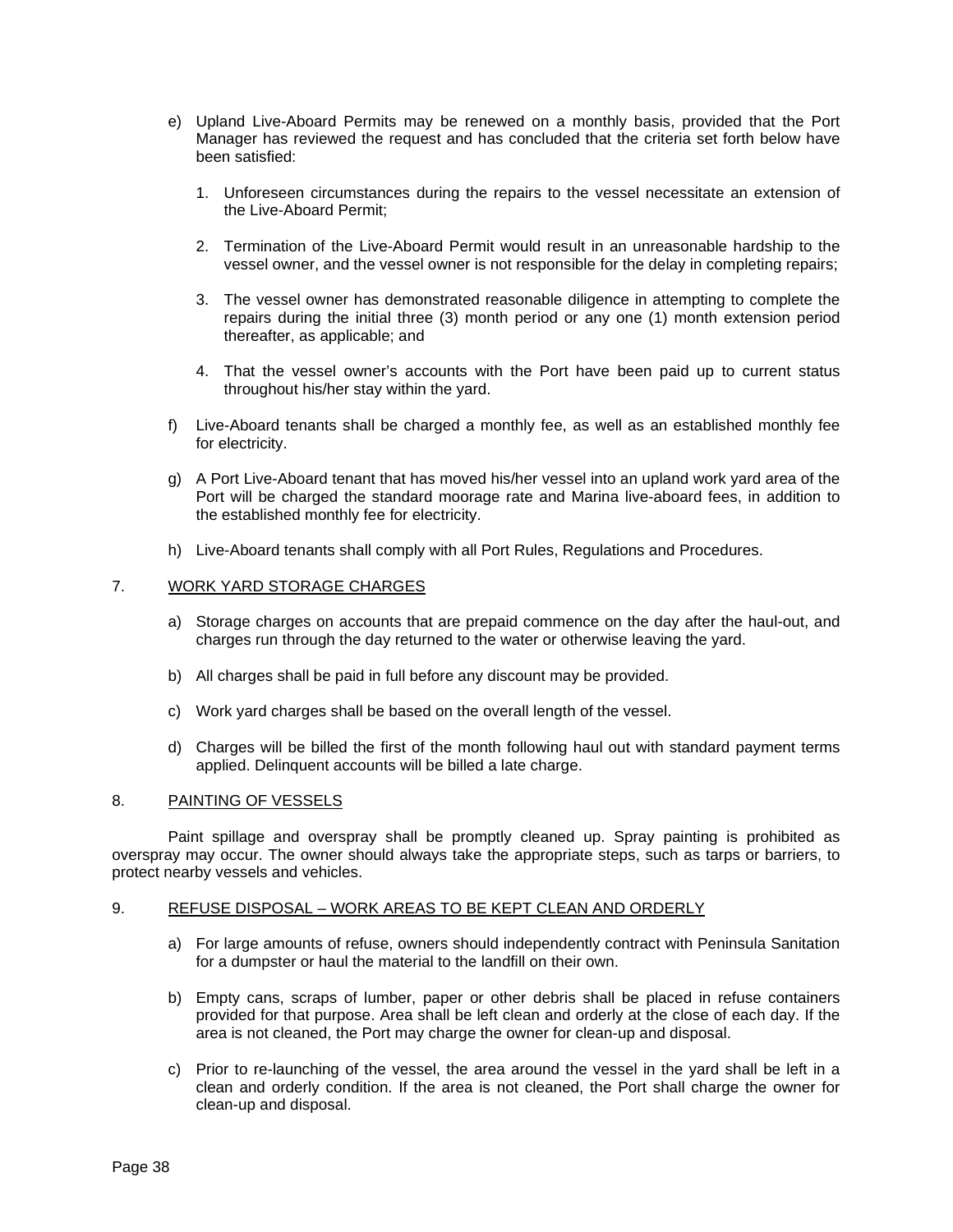#### <span id="page-38-0"></span>10. HAZARDOUS AND VOLATILE MATERIALS

- a) It is acknowledged by the Port that the repair and restoration of vessels necessitates the use of hazardous and volatile substances that inherently possess the potential to endanger other vessels and persons if used inappropriately. It shall be the vessel owner's sole responsibility to ensure that all appropriate safety precautions and manufacturer's instructions are adhered to while working in the yard areas of the Port.
- b) Oil, paint, and other volatile liquids or debris shall not be permitted to enter sanitary drains, thrown in the water or dumped on the ground. All hazardous materials must be disposed by approved means.

#### <span id="page-38-1"></span>11. ALTERATION OF VESSEL BLOCKING – TERMINATION OF PORT RESPONSIBILITY

Consistent with previous tariff sections above, alteration, for any reason of the blocking set by Port staff shall terminate the Port's responsibility.

#### <span id="page-38-2"></span>12. PROHIBITED BEHAVIOR ON OR IN WORK YARD AREAS

Persons engaged in work within the Port's Work Yard areas will be considerate to their neighbors and take care not to interfere with the work of other vessel owners in the area.

#### <span id="page-38-3"></span>13. VIOLATIONS – REMOVAL OF VESSEL – COMPENSATION FOR CLEAN-UP AND DAMAGES

Violators of these regulations will be required to bring their account current and remove their vessel from the Port property within fifteen (15) days of written notice from the Port Manager or designee. They will also be required to pay for any damage or necessary clean up prior to departure.

#### <span id="page-38-4"></span>14. TEMPORARY STRUCTURES

Temporary structures for the purpose of sheltering active work areas from the elements may be permitted at the discretion of the Port Manager, provided that the vessel owner shall document, to the satisfaction of the Port Manager, compliance with the building permit regulations of the City of Ilwaco.

### <span id="page-38-6"></span><span id="page-38-5"></span>**SECTION 10 Derelict Vessels**

#### <span id="page-38-7"></span>1. INSPECTION OF SUSPECT VESSELS

The Port Manager, or designee, shall inspect any vessel which could be considered a derelict vessel (i.e., "suspect vessel"). Inspections shall occur prior to transporting in or hauling out a vessel for storage in the Port yards or before receiving a regular moorage or guest slip assignment. It shall be the duty of the Port staff to notify the Port Manager when a vessel, which might be considered a derelict vessel, has requested haul-out or moorage at the Port facility.

#### <span id="page-38-8"></span>2. DERELICT VESSEL DETERMINATION

a) When the Harbormaster or Yard Manager is notified by a Port Employee that a vessel is suspected to be a derelict vessel, the owner shall be notified that the Harbormaster or Yard Manager is required to inspect the inside and/or outside of said vessel. If the owner refuses to allow such inspection, the Harbormaster or Yard Manager may refuse to allow the vessel to be hauled out and placed in dry storage at the Port facility, and/or refuse moorage. The owner shall immediately remove the vessel from the premises of the Port facility. Any executed agreements will be subject to cancelation and subject to refund of any monies paid.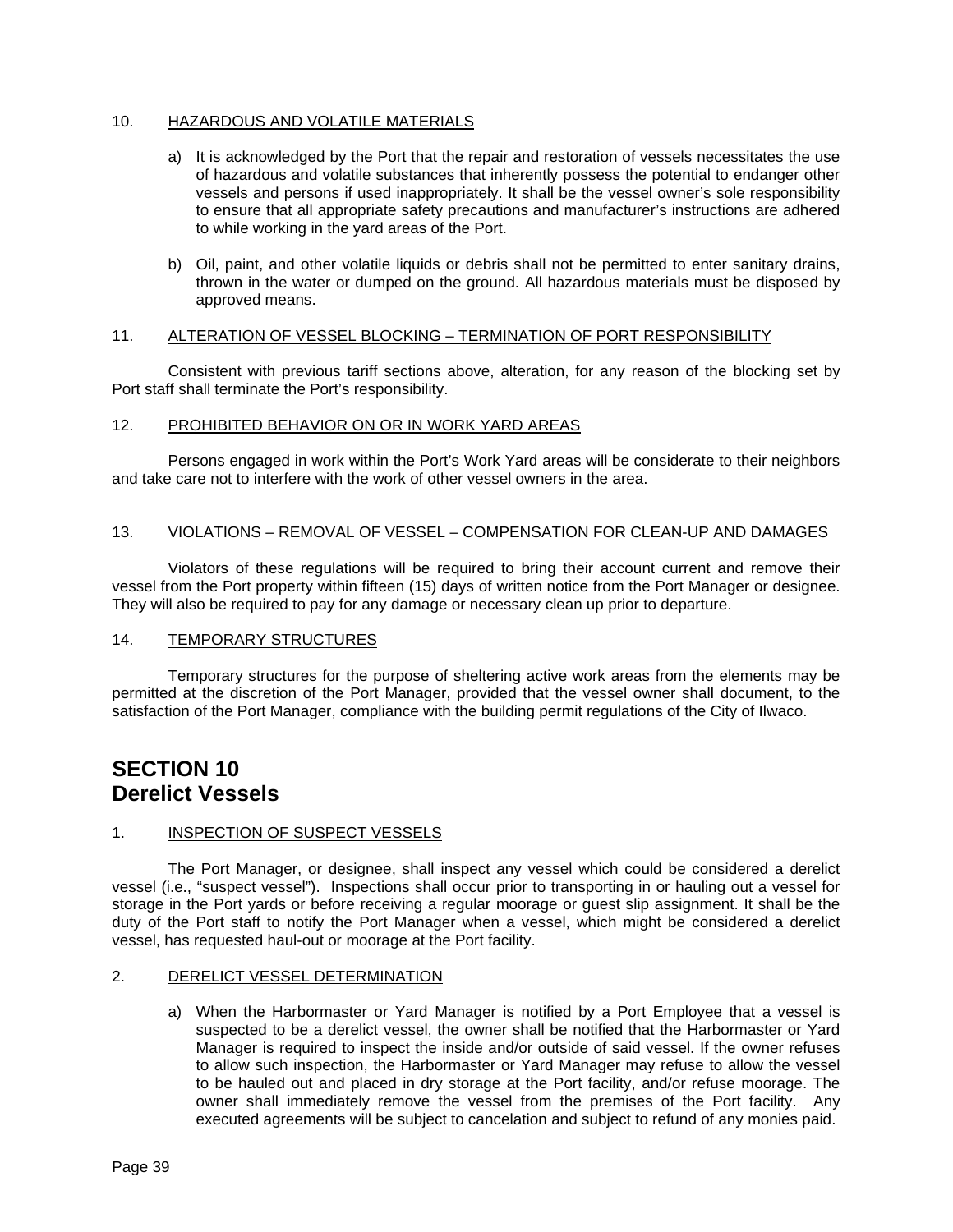- b) In conducting the inspection in order to make the determination of whether the vessel is derelict, the Harbormaster or Yard Manager shall consider the following nonexclusive criteria in making his evaluation:
	- 1. General seaworthiness;
	- 2. Recent history of use of the vessel;
	- 3. Whether the vessel is equipped with a working generator, holding tank, engine, and electrical system;
	- 4. The extent of the repairs necessary to make the vessel seaworthy and to bring the vessel in compliance with current Coast Guard Regulations governing such vessel; and
	- 5. Other factors bearing on the value of the vessel in comparison with the cost of demolition, transportation and disposal.

#### <span id="page-39-0"></span>3. DEPOSIT REQUIRED FOR DERELICT VESSELS

- a) If after completing the above described inspection, at the sole discretion of the Port Manager, a vessel is determined to be a derelict vessel, the owner of such vessels shall deposit with the Port of Ilwaco a deposit in the amount of the number of tons of the vessel, multiplied by the current "Disposal Fee" per ton as charged by the Peninsula Sanitation/Pacific Solid Waste for disposal, plus the sum of Five Hundred Dollars (\$500.00) for a derelict vessel weighing up to 40 tons, which shall be considered the estimated expense of demolition and transportation to the landfill for disposal. Refer to the Derelict Vessel Agreement and Deposit Form as set forth in Appendix C.
- b) The deposit made by owner shall be placed into an account within the Port of Ilwaco, and shall be held until the vessel is removed by the owner from the Port of Ilwaco.
- c) Should the owner not remove the vessel, abandon the vessel, or fail to pay storage or moorage charges and should the Port be required to dispose of the derelict vessel the deposit shall be forfeited to the Port of Ilwaco to be used in demolition, transportation and disposal of said vessel. If deposit charges do not provide for all disposal charges the Port shall bill the owner for the balance due.
- d) If, and when the owner removes the vessel from Port property the deposit shall be returned to the owner within three (3) weeks of removal of the vessel from Port property.
- e) Deposits required under this Chapter must be made with cash or cashier's check.

#### <span id="page-39-1"></span>4. PORT MANAGER DERELICT VESSEL AUTHORITY

The Port Manager may authorize removal of a suspect derelict vessel when such vessel may be in danger of sinking. It is intended that the determination of whether such vessel is in fact a derelict as defined herein shall be made prior to granting moorage and/or haul-out to any such vessel. However, if an emergency arises and in the Port Manager's discretion (or designee) it is appropriate to haul-out a vessel prior to making a determination as to whether the vessel is a derelict vessel, the inspection and determination contemplated herein shall take place once the vessel is removed from the water.

#### <span id="page-39-2"></span>5. PORT CHARGES – DELINQUENCY – PUBLIC SALE

The deposit required above, shall be considered a "port charge" as defined by RCW 53.08.310 (1) and any failure to pay the deposit as required herein upon demand of the Port of Ilwaco shall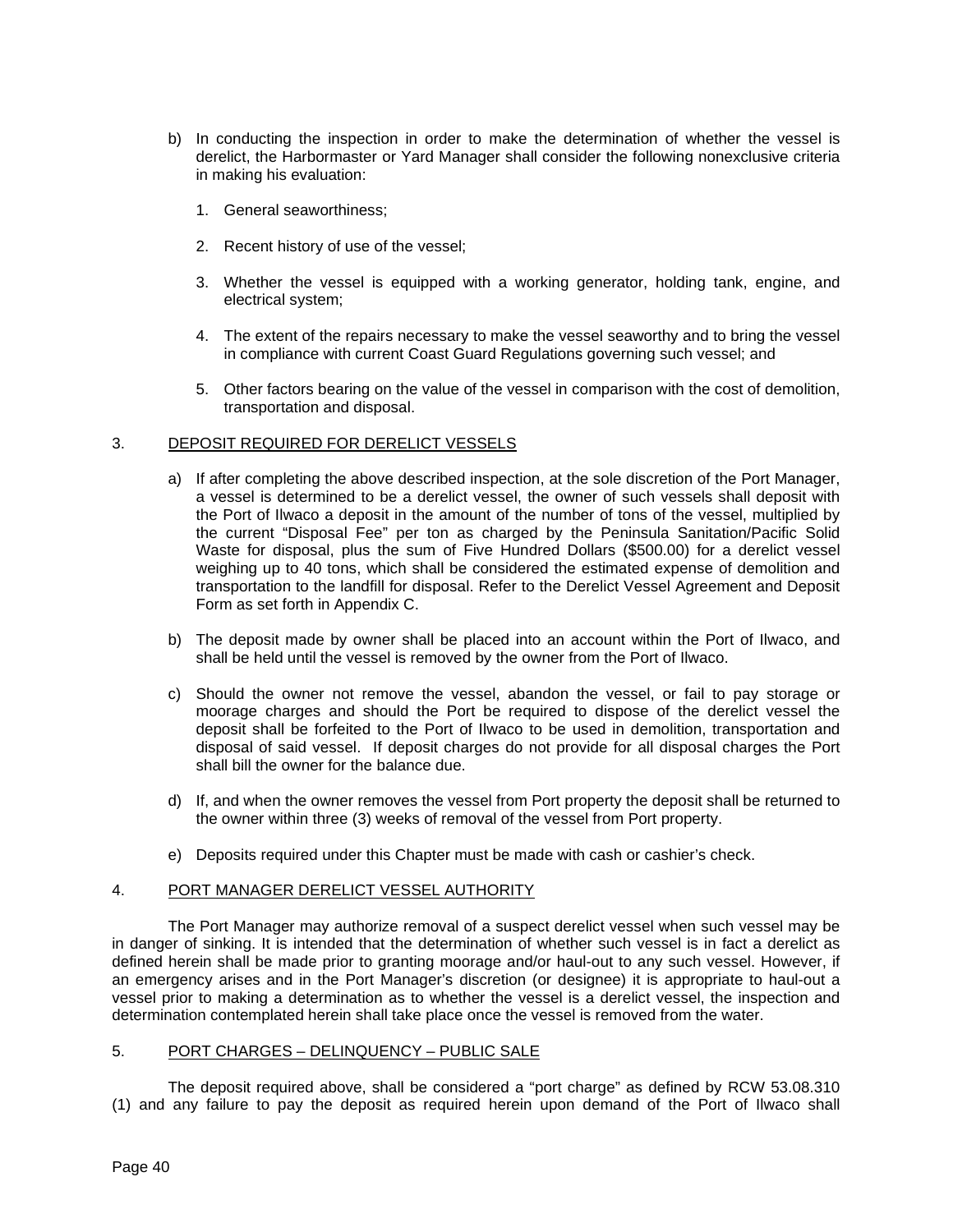constitute a failure to pay port charges and subject the vessel to sale at public auction as authorized by RCW 53.08.320 under the process previously mentioned in this document.

### <span id="page-40-1"></span><span id="page-40-0"></span>**SECTION 11 Boat Ramps & Launch**

The Port expects all users to use the launch facility responsibly and with common courtesy, to keep them free of litter, to respect and protect the public's interest, and to refrain from any activities which will or might cause the facilities damage or harm. The Port further expects the visiting public to respect the rights of others and to be particularly vigilant with regards to the control of pets, the safety of children, and keeping the facilities free of vandalism.

#### <span id="page-40-2"></span>1. NON-LIABILITY OF PORT OF ILWACO - INSURANCE REQUIRED

- a) Operator Responsibility/Hold Harmless. The Port's boat launch facility lies in an exposed site where unforeseen and unexpected winds are common. It is the sole duty of vessel operators to monitor wind, wave and tidal current conditions and to take all necessary measures to protect their vessels, to refrain from damaging other vessels, property, moorage floats/piers, and to protect their passengers, and any pedestrians in the vicinity of the Port's boat launch ramps from personal injury. Should property damage or personal injury occur, as a condition of use of the facilities, the owner and/or operator of the vessel shall save, indemnify and hold the Port harmless from, and defend the Port against any and all claims for personal injury or property damage arising out of, or in any way connected to, use of Port facilities.
- b) Assumption of Risk. Any person visiting or using the Port's boat launch facilities does so at his/her own risk. The Port does not assume any responsibility for loss or damage to property or personal injury within or on such facilities.
- c) Insurance Required. As a condition of using Port boat launch facilities, all vessel and boat trailer owners and operators (other than small recreational vessels such as dinghies and kayaks) must carry general liability insurance to protect against personal injury and property damage as a condition of using said facilities.

#### <span id="page-40-3"></span>2. LAUNCH FEES

Use of Port boat launch facilities are subject to fees established in the Port's tariff, which establishes both a daily use fee as well as an annual use permit. Port of Ilwaco annual moorage customers are exempt from a fee for the vessel(s) registered with the Port. Launch passes are available at the Port office and shall be displayed on the boat trailer. Payment of any boat ramp fees prior to obtaining a launch pass from the Port office will not be subject to a refund.

#### <span id="page-40-4"></span>3. BLOCKING OF RAMPS PROHIBITED

Persons using the Port boat launch facility shall not block ramp access to other users with towvehicles, trailers or other obstructions. Temporary blocking may be permitted by the Port Manager for specific short term uses.

#### <span id="page-40-5"></span>4. TOW-VEHICLE PARKING

Persons using the Port boat launch facility shall follow posted signage for parking. To the extent practicable, owners of tow-vehicles/boat trailers should use provided parking spaces as far from launch ramps as possible, in order to ensure that later arrivals have adequate room to maneuver. Tow-vehicles should try to avoid blocking main driveway areas and abide by any posted "no parking" signs established by the Port. The Port shall have the option to move/remove any tow-vehicle on Port property and shall have the right to bill the owner for any related fees or charges.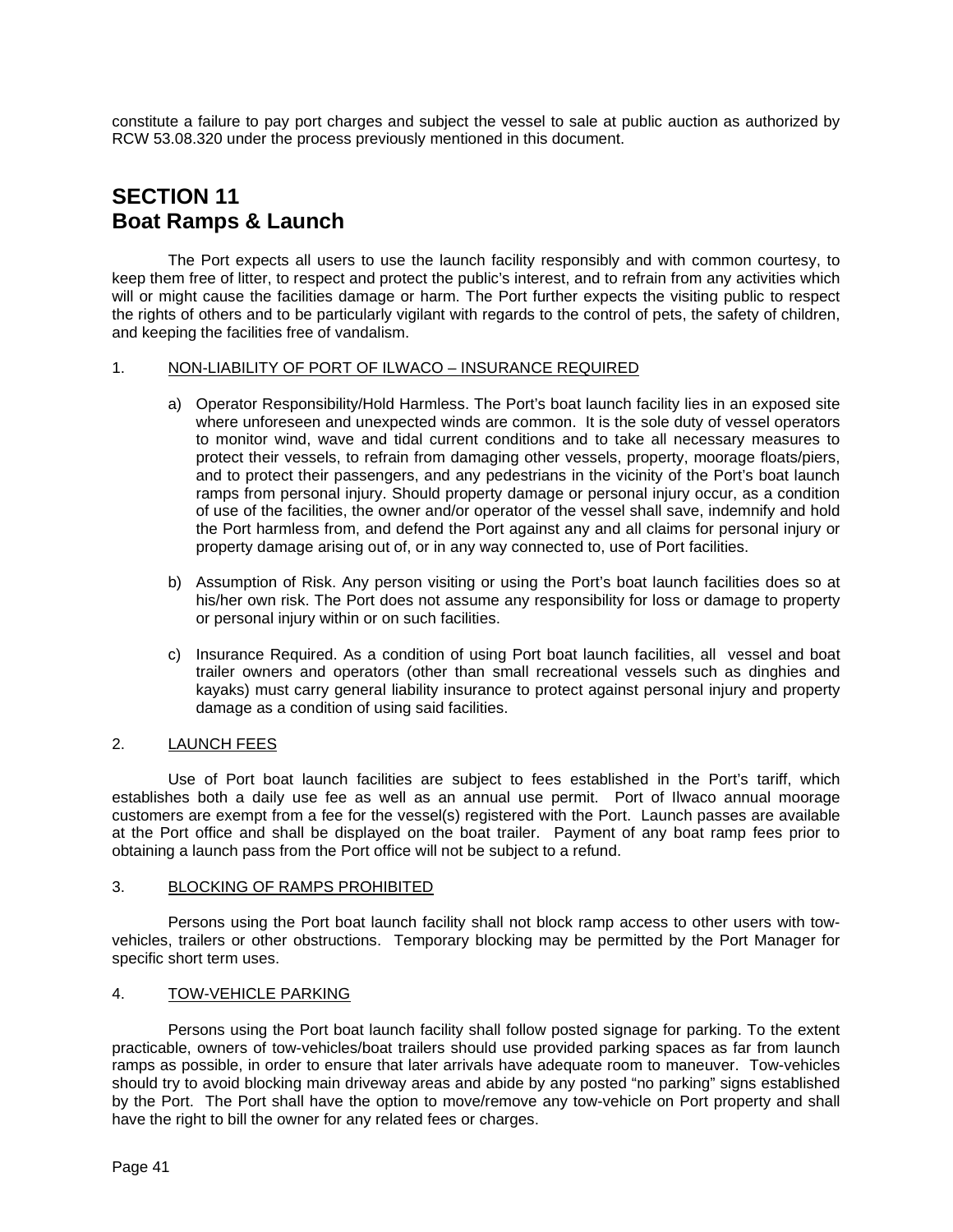### <span id="page-41-1"></span><span id="page-41-0"></span>**SECTION 12 Fish Cleaning**

Fish cleaning or dumping of fish related disposal materials is not allowed on Port property, or in vessels in the marina whether at the dock or in the water or the launch facility and areas around it. Violator(s) will be prosecuted. The maximum fine shall be \$268 for each offense(s). Additionally, violation may incur the loss of any or all port services, at the discretion of the Port Manager. No fees or charges previously collected for port services shall be refunded. This is in an effort to discourage marine mammals from entering the marina and causing a nuisance and destruction of public infrastructure.

### <span id="page-41-3"></span><span id="page-41-2"></span>**Section 13 Dredging and Related Services**

The Port Commission may elect to enter into agreements to provide dredging related equipment and/or services to other Ports in the region. Fees and specific guidelines for such activity shall be determined on a case by case basis.

### <span id="page-41-5"></span><span id="page-41-4"></span>**Section 14 Hoist Services**

The Port operates a hoist to launch and haul out vessels less than 7 tons. This service is available by appointment only during business hours (8am – 4:30pm M-F). Appointments desired outside business hours will only be taken if staff is available to operate the hoist and the applicable fees will be double those charged during business hours. Once an appointment is made, the customer would need to cancel the appointment with a minimum of 8 hours of advance notice for appointments made during business hours and a minimum of 24 hours of advance notice for appointments made outside business hours. No shows will be charged at the full applicable rate if the appointment is not canceled as specified above.

If a vessel is lifted off a trailer or hauled out of the water for a period of time (haul/hang), the customer will be charged the applicable haul-hang rate at the boatyard (per foot rate). The haul hang may not last more than 2 hours and shall be done during regular business hours when hoist use by other customers is limited. No sanding and/or painting shall be performed at the hoist area.

The hoist area is not designed as a wash down facility. No washing of vessels and/or equipment of any sort is allowed at the hoist area. This service is available in the boatyard, subject to availability and charges.

The vessel owner/agent shall complete a hoist tenancy agreement prior to the service being performed.

### <span id="page-41-7"></span><span id="page-41-6"></span>**Section 15 Public Hoist\*\***

The following terms, fees and/or conditions shall apply to any and all public hoist users:

1. Prior to use of the hoist, a hoist operator (controlling the hoist) must be approved by the Port of Ilwaco. As part of the approval process, the user must complete the applicable "Indemnification and Hold Harmless Agreement for Hoist Use", consenting they have been informed by Port personnel on the operation of the hoist, and will follow all safety procedures required for use. As part of the agreement, the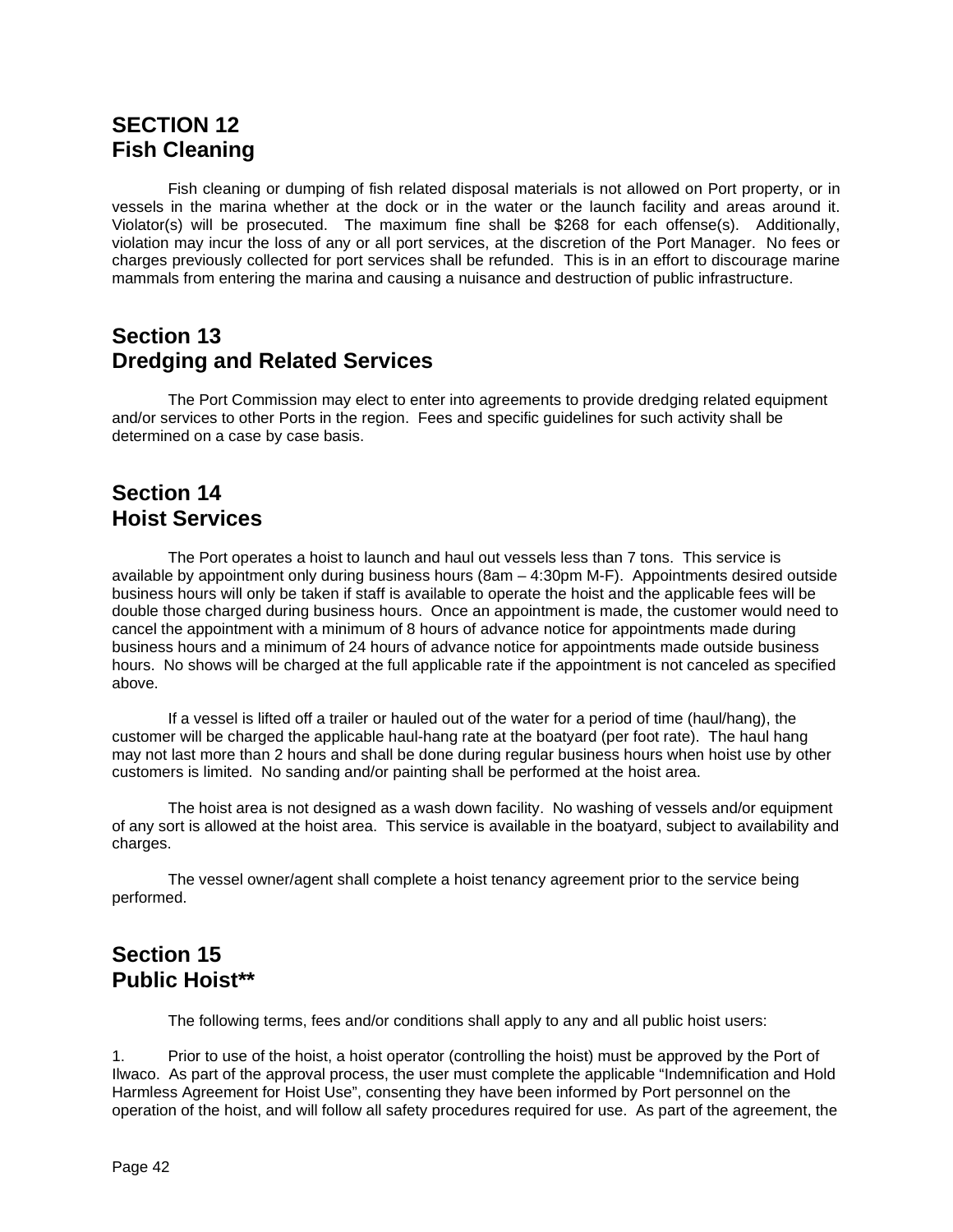user shall immediately report to Port any deficiency or safety issue regarding operation of the hoist. Furthermore, the user agrees to exercise the utmost care in the use of the hoist.

2. Fees for use of the hoist shall be tied to one authorized operator and one authorized vessel delivering seafood products. An authorized vessel is considered the vessel being loaded and unloaded. All hoist fees must be pre-paid in advance and prior to use. The following is a schedule of fees for use of the hoist:

Monthly Fee - \$535.00 Weekly Fee - \$230.25 Monthly Fee for Additional vessel - \$187.25 (maximum of 1 additional vessel) Additional authorized user - \$43.00

. 3. Unapproved operators are not allowed to operate the hoist under any conditions. Likewise, unauthorized vessels are not allowed to load or offload at the facility without prior authorization and payment of applicable fees. Any operator or vessel in violation shall be subject to immediate termination of hoist services and/or loss of moorage or other Port privileges.

4. Anyone with a hoist agreement shall not unload seafood at the docks and up the ramps, unless the Port hoist is deemed inoperable by Port staff. If the Port finds negligence on behalf of the user, services may be terminated immediately.

5. Use of the hoist shall be limited to loading ice into an authorized vessel and offloading seafood products from an authorized vessel. No other uses will be allowed unless prior approval is granted in writing from the Port. Arrangements can be made for Port staff to provide additional hoist services (nonseafood/ice items, like equipment, tanks, etc.)

6. If the hoist becomes inoperable for any reason, fees will not be refunded. The Port will attempt to get the hoist operating as soon as possible. The Port shall fully investigate any potential negligence by hoist users.

7. Use of the hoist shall only be during daylight hours. Extreme caution, including not operating the hoist, should be taken in windy conditions.

8. Upland space surrounding the hoist facility must be kept clear so boat ramp and surrounding areas are unobstructed to allow for other uses.

#### **\*\* Refer to SECTION 7 (Commercial Activities Within the Marina) when applicable (Permit, Wharfage, etc.) \*\***

### <span id="page-42-1"></span><span id="page-42-0"></span>**SECTION 16 Severability**

If any term or provision of these regulations or the application thereof to any person or circumstance shall to any extent be held invalid or unenforceable, the remainder of these rules and regulations shall not be affected thereby and shall remain in full force and effect.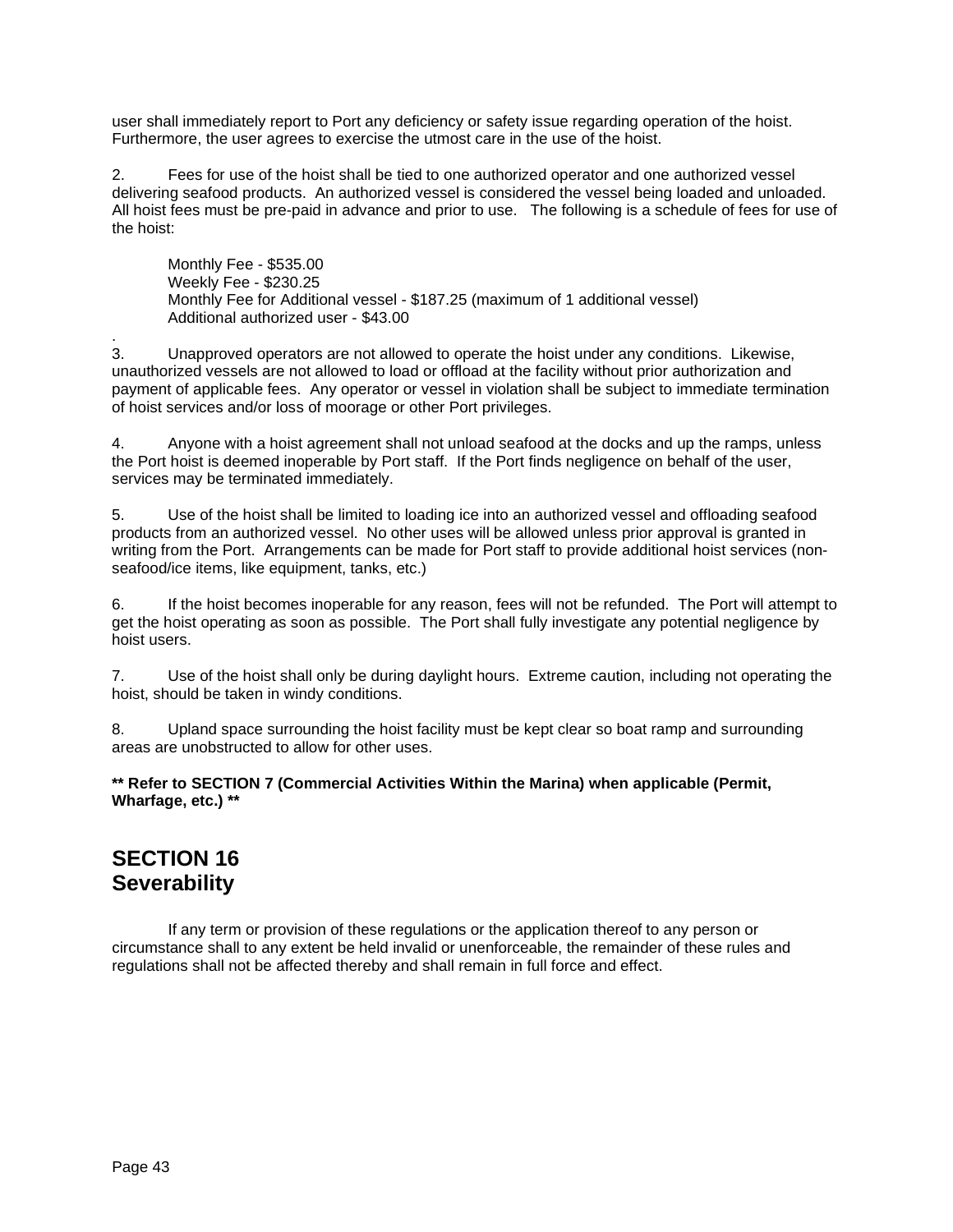### <span id="page-43-0"></span>**APPENDIX A**

#### **PORT OF ILWACO MARINA BEST MANAGEMENT PRACTICES (BMP's)**

BMP's are intended to be practical and affordable actions that can reduce pollution at the source, but they will only work with everyone's participation. By effectively implementing source control measures now, marinas and marina tenants may be able to avoid more expensive and restrictive measures being placed on the boating public by regulatory agencies in the future. By adopting the following BMP's, we can show our commitment to preserving the surrounding environment in accordance with the guidelines issued by the Washington State Department of Ecology and the requirements of the Federal Clean Water Act.

#### Commercial Activity

- Vessel hulls with soft or ablative anti- fouling paint shall not be scrubbed or cleaned in the Marina by divers or with underwater scrubbing devices. Approved haul-out facilities must be used for these coatings. Mechanical devices or scrapers, or any process that removes paint underwater may not be used.
- Divers are not allowed to leave any sort of material in the water including film, debris or zinc.
- Contractors must dispose of their own waste off site. The marina is not permitted to handle hazardous wastes generated by commercial operators or maintenance contractors.

#### Engines and Bilges

- Absolutely no oil, fuel, or anti- freeze is to be discharged into the marina. Use absorbent pads to soak up oil and fuel in bilges.
- Do not pump contaminated bilge water into the marina. Install a manual bilge pump shutoff switch to avoid discharging contaminated bilge water.
- Never drain oil, antifreeze or other liquids into the bilge. Use pumps to drain engine oil directly. Recycle all waste oil and antifreeze on shore.
- Do not dispose of fuel, oil or filters in the dumpsters. Recycle oil, antifreeze and oil filters at appropriate shore-side facilities. Do not mix any other fluid with waste oil when pouring into recycling tanks. Waste oil contaminated with other materials cannot be readily recycled and disposal costs increase dramatically.
- Do not use detergents or soaps on fuel, oil or otherwise contaminated bilge water. While enzymebased bilge cleaners are generally safe to use, it may take some time before the oil sheen is gone. It is best to remove contaminated water and dispose of it appropriately at on-shore facilities. The discharge of emulsified oil is a violation of state law. Use absorbent pads.
- In Washington State, vessels that are over 26' in length are required to display an "Oil Discharge is Prohibited" placard near the bilge pump switch (placards are available at most marine supply stores). Fines for discharging oil from a bilge can amount to as much as \$20,000 per day per violation.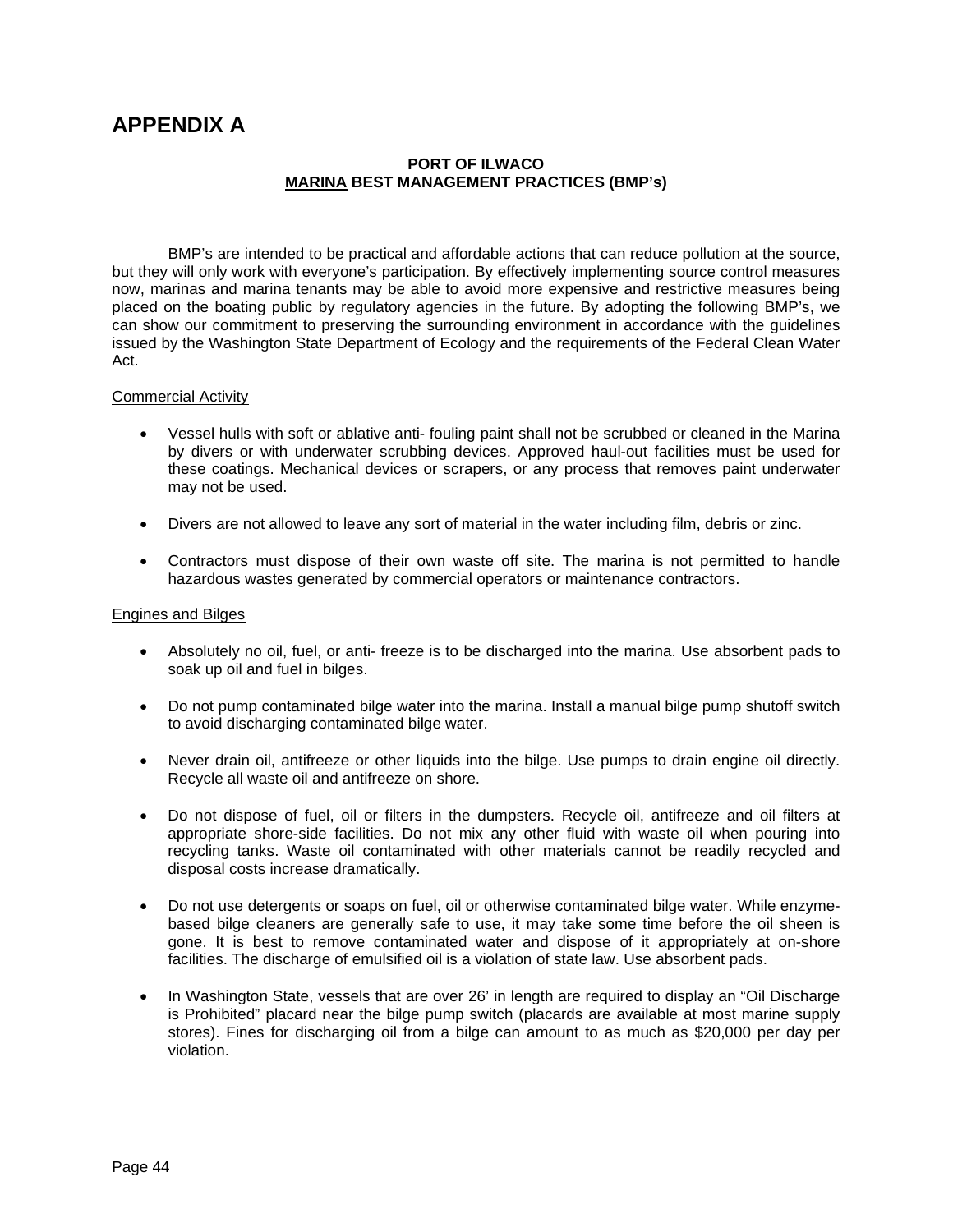Vessel Fueling (Refueling is only allowed at the fuel dock – Fueling in any other area is prohibited.)

- Report oil and fuel spills immediately to Washington State's hotline at 1(800) OILS-911 and the National Response Center 1-800-424-8802. If you cause a spill, stop it at the source and start to clean it up immediately. Do not pour liquid detergent onto the spill; this is illegal, makes recovery impossible and makes the spill worse under the surface.
- Do not "top-off" or overfill tanks. Know your fuel tank capacity and don't wait for fuel to spill out of the overflow vent to indicate full. Place a bucket or an absorbent pad at the fuel vent in case of accidental overflow. Special No-Spill containers are available at marine supply stores for this purpose. Remember warm weather and direct sunlight can cause expansion and a fuel vent spill even after fueling is completed. In-line fuel/air separators and indicator whistles can be installed to reduce fuel vent spills.
- Do not hose down accidental fuel spills. Do not use detergents or soaps to clean up fuel and oil spills. Use absorbent pads when feasible.

#### Sewage and Gray Water

- Do not discharge sewage directly overboard. Discharge within three (3) miles of land is illegal and subject to fines up to \$2,000.
- Y-valves must be safety wired to ensure sewage flows into holding tank only.
- Store sewage in holding tanks and dispose of properly at a pump-out station or use a pump-out service.
- Even treated sewage is a threat to the shallow water environments. Do not discharge treated sewage (including Coast Guard approved MSD's) while in the marina.
- Minimize detergent usage and oily food waste in on-board sinks and showers. Scrape off table scraps and dispose of in the trash. Use shore side facilities whenever possible.

#### Vessel Cleaning

- Scrub and rinse your boat often. A quick rinse after each outing reduces the need to scrub the top-side with harsh cleaners.
- If cleaners are used, no visible suds or discoloration of the water are permitted. Spot clean or use small amounts of phosphate-free and biodegradable soaps only when necessary. Otherwise, use alternatives such as baking soda or vinegar as all-purpose cleaners. Remember there is no legal discharge of any cleaner to our waters.

#### Surface Preparation and Refinishing

- Painting and refinishing of boats (when in the water) is limited to minor touch ups. All work must be contained. Major work involving more than 25% of the boats above water surface areas must occur on land at a permitted boatyard. Schedule cosmetic work during annual haul-outs.
- Tarps must be used to capture all dust, drips, and debris. Any discharge to marina waters is a violation of state and federal law. Airborne particles may damage adjacent boats. The open water area between the hull and the dock must be tarped during rail or minor hull work.
- Do not work from a float or small boat.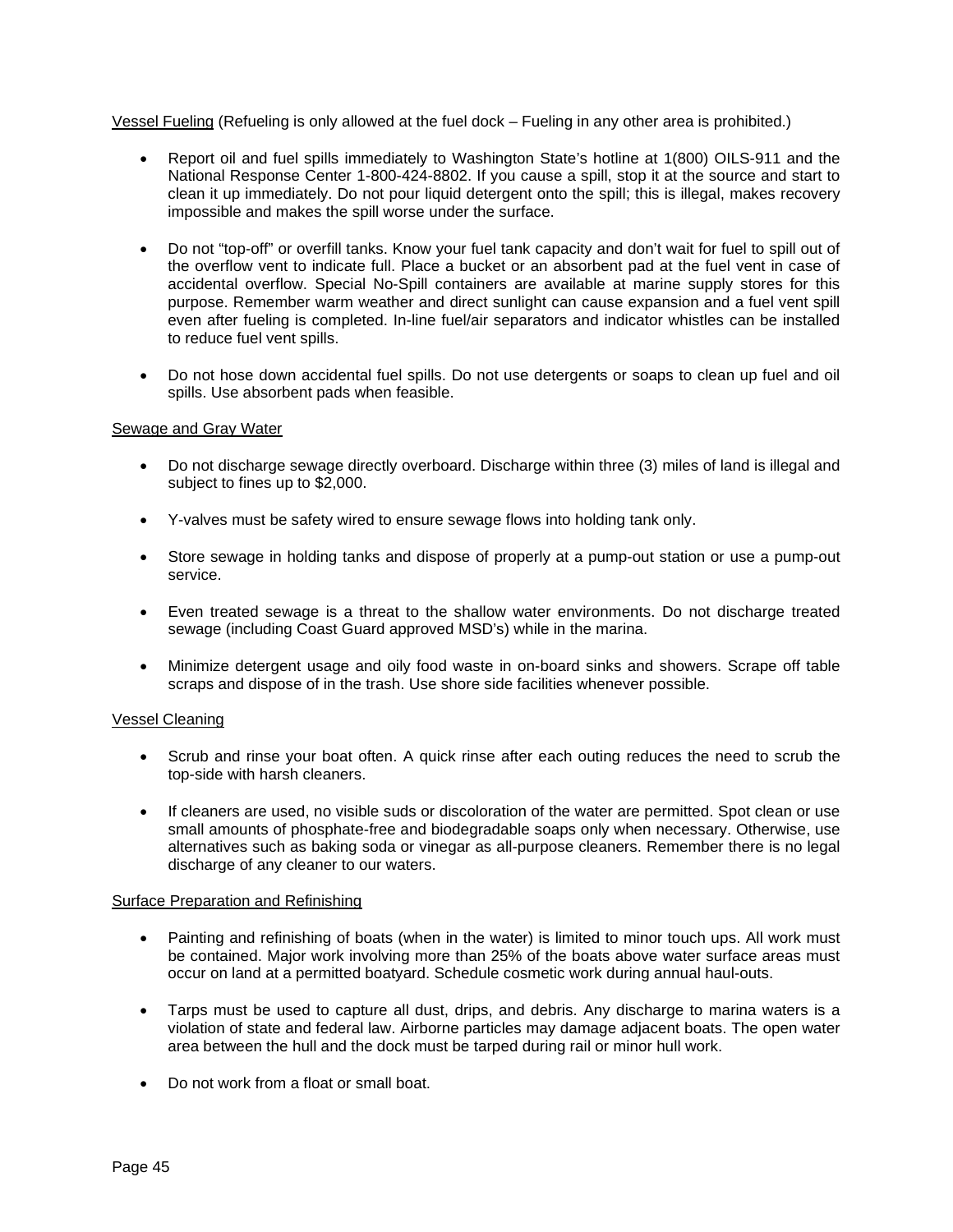- Limit use of paint, thinners and varnish on board or on the dock to containers of one (1) gallon in size or smaller.
- All paint mixing must be done on the shore, not the dock or the deck of the vessel. Open cans should be placed inside some type of secondary containment that will catch spills. A five gallon bucket or plastic tote works well for this purpose.
- Spray painting is not allowed while boats are in the water.

#### Hazardous Wastes

- Contact the county to locate an off-site disposal facility. Do not dispose of any liquid paint, solvents or other hazardous wastes in the marina trash receptacles or any solid waste container. Completely dry all paint cans before placing in the trash.
- All hazardous waste must be disposed of properly. Do not dispose of the following in the marina trash receptacles:
	- a) Fuel, used oil, used oil filters, antifreeze or transmission fluid
	- b) Paints, solvents or varnish
	- c) Batteries
	- d) Wet shop rags
- Buy only the amount of materials you need. Use up remaining paint if possible. Take excess paints and chemicals home or dispose of them at the local hazardous waste facility. Do not discard these materials in the sewer or storm drains.
- Store usable chemicals, coatings and fuels securely on-board to prevent accidental overboard discharge. Do not store any hazardous or flammable materials on the dock, in lockers or elsewhere in the marina.

#### Solid Waste Disposal

- Securely store all garbage for shore-side disposal. "If it goes aboard, it comes ashore."
- Dispose of all garbage in the marina trash receptacles.
- Collect all pet waste in plastic bags and dispose of in the marina trash receptacles.
- Let empty paint cans dry out completely before disposing of them in the marina trash receptacles.
- Recycle aluminum, cardboard, glass, plastic drink bottles and newspapers.
- Whenever possible select non-disposable containers for food and other items to minimize waste and chance of losing overboard.

#### Stormwater and runoff

- No pressure washing of any kind is permitted in upland areas except on approved pressure wash pads.
- No boat or vehicle washing is allowed in marina parking areas.
- No dumping of any material into stormdrains.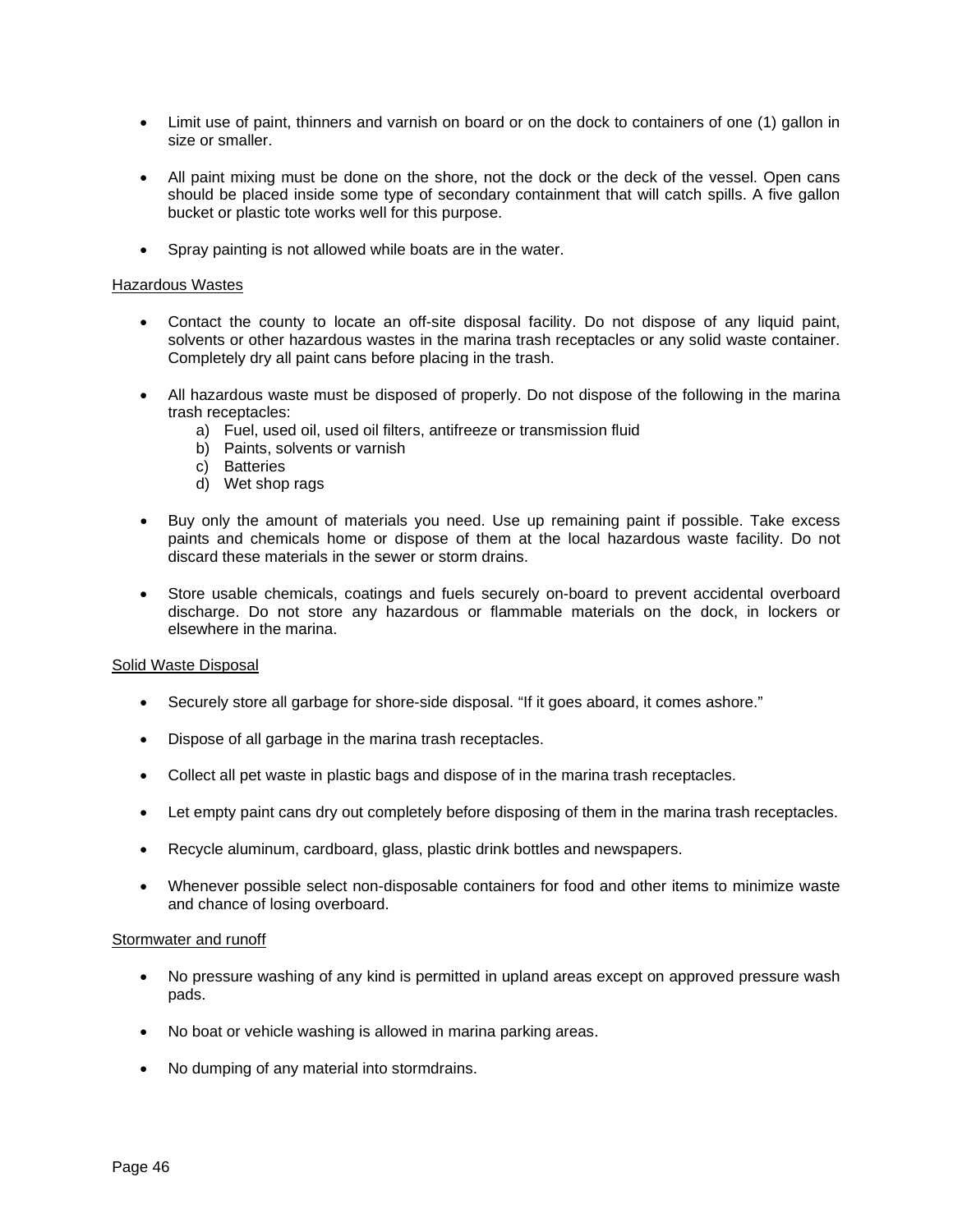### <span id="page-46-0"></span>**APPENDIX B**

#### **PORT OF ILWACO BOATYARD BEST MANAGEMENT PRACTICES (BMP's)**

#### A. General Provisions

- 1. You are responsible for the work area around your boat or leased work areas, and for the actions of anyone assisting you be it family, crew, or contractors. Please keep your work area clean, safe and orderly.
- 2. Sanding shall be done with vacuum sanders only. Ask Port staff for information on required performance standards for vacuum sanders.
- 3. Tarps are recommended under the vessel to catch all debris and dust from such activities as sanding, grinding, scraping, painting, wood planing, or any other activity which may contaminate the soil. Tarps are required for vessels not on concrete pads.
- 4. Tarps must be swept and the sweeping deposited into the dumpster or deposit the whole tarp after careful folding to contain all dust and debris. To avoid wind-blown debris and dust you may need to sweep more often. It is recommended that you sweep and dispose of debris at the end of each day.
- 5. All used sandpaper, cans, brushes, etc. must be cleaned up and deposited in the dumpster. Again, we recommend you do this at the end of each day.
- 6. All spray painting and sanding shall be controlled with structures or drapes to the maximum extent to minimize the spreading of wind-blown materials. The local air quality authority may have additional requirements beyond these minimal requirements.
- 7. At times windy conditions will force some activities to be delayed until containment can be effective.
- 8. Airborne pollution is not permitted from any maintenance activity.
- B. Paint Management
	- 1. The use of paints and solvents shall be carried out in such a manner so as to prevent these products from entering the soil or water if accidentally spilled.
	- 2. Drip pans, drop cloths, tarpaulins or other protective devices shall be required for all paint mixing and solvent use operations.
	- 3. Paint cans shall be kept in drip pans with drop cloths or tarps underneath the drip pans.
	- 4. Paint and solvent spills shall be treated as oil spills and shall be prevented from reaching the ground, which eventually reaches the storm drains and subsequent discharge into the water.
	- 5. Antifouling paints containing tributyltin (TBT) are prohibited from use on any vessel less than 25 meters in length (82 feet). There are two exceptions: vessels with aluminum hulls, and outboard motor or lower drive units.
	- 6. Only persons licensed by the Washington Department of Agriculture may purchase, handle, or apply TBT paints. The Port requires proof of these licenses.
	- 7. Purchase the right quantity to begin with and you will have less excess waste to dispose of at the Household Hazardous Waste facility.
	- 8. Empty cans should be allowed to dry, and then crushed and thrown into dumpster. Latex and water base paints wash up waters are O.K. for the sanitary sewer system.

#### C. Safe Management of Hazardous Materials

- 1. Hazardous materials include solid chemicals, chemical solutions, paints, oils, solvents, acids, caustic solutions and waste materials, including used batteries and their contents. These materials shall be stored in a secondary container which will prevent the inadvertent entry of these materials into the water or onto the ground. Storage shall be in a manner which will prevent spillage by overfilling, tipping, or rupture. Additionally, the practices set forth in items #2-5, below, shall be used.
- 2. When storing hazardous materials in an appropriate secondary container, keep all materials in their original containers, with original container labels remaining in place. Keep the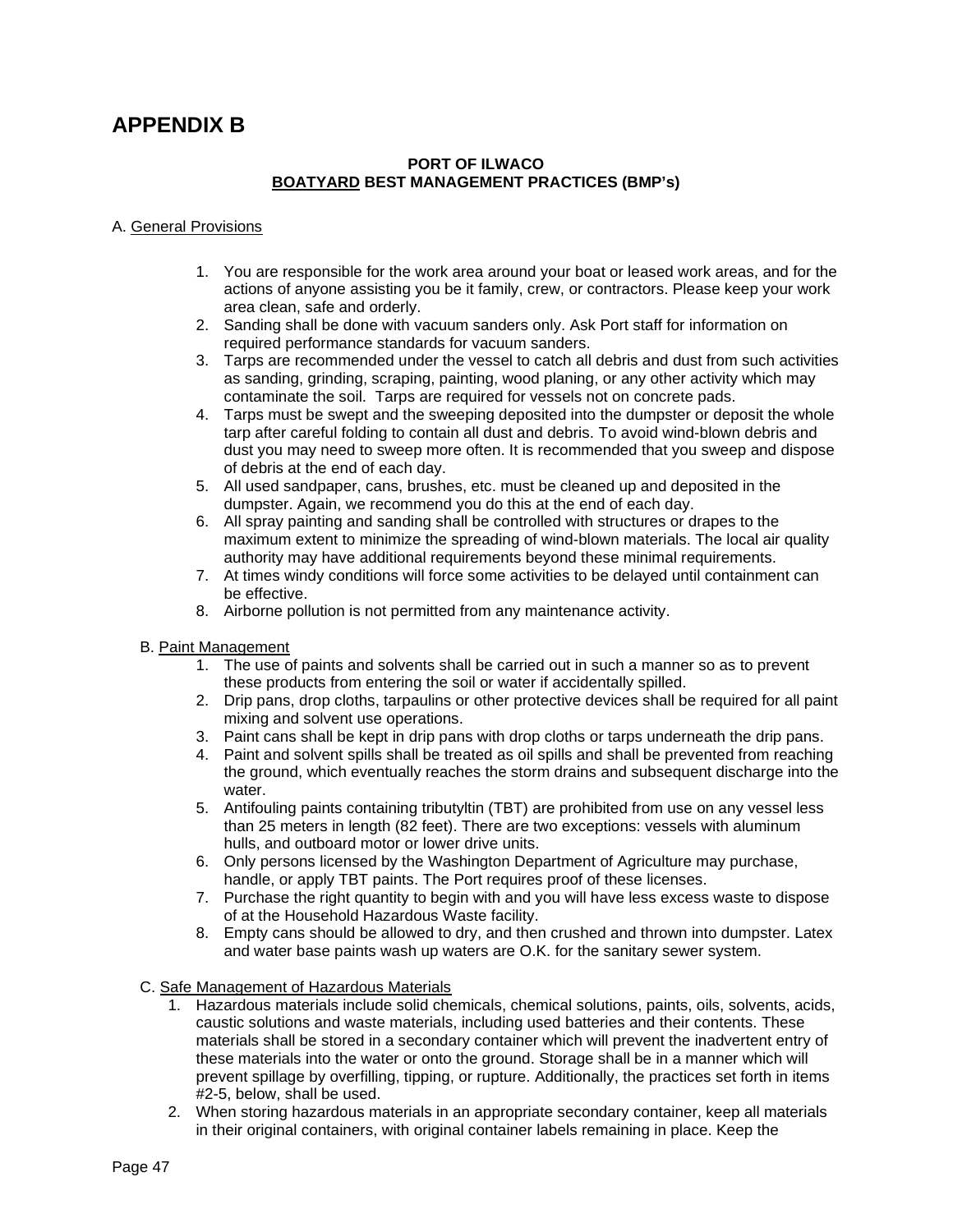containers in areas where they will not get knocked over. Keep the containers in areas that have good ventilation.

- 3. Keep all containers out of the reach of children.
- 4. Incompatible or reactive materials shall be segregated and securely stored in separate areas that prevent mixing of chemicals.
- 5. When ready for disposal these hazardous materials shall be taken to the Household Hazardous Waste facility. These materials shall not be disposed of in the dumpsters or sewer or water.

#### D. Bilge Water & Waste Oil

The Port of Ilwaco does not provide for the collection of non-contaminated (oil, solvent and detergent free) bilge water. Bilge water service may be requested from an outside vendor by contacting the Port office. Contaminated bilge water must be disposed of legally.

- 1. Bilge water discharges shall not cause any visible oil sheen in the receiving waters or on the ground. Oily engine room bilge waters shall be disposed in accordance with Washington State laws.
- 2. Bilge water shall not be discharged to the water or ground if solvents, detergents, or other emulsifying agents or dispersants have been added. It must be treated as a hazardous material.
- 3. When it is necessary to move a vessel before pumping out the bilge, absorbent pads shall be deployed in the bilge spaces as a precaution to prevent pollution due to accident, slippage, shifting of the vessel in sling or lift, or other causes.
- 4. No discharge of oil to the water or ground is permitted. The Port has provided a waste oil tank located near the West Main ramp. Please use it to dispose of your waste oil only.
- 5. In the event of an accidental discharge of oil into waters or onto land, Port staff should be notified immediately.
- 6. Cleanup efforts shall commence immediately and be completed as soon as possible, taking precedence over normal work, and shall include proper disposal of any spilled material and used cleanup materials.
- 7. Drip pans or other protective device shall be required for all petroleum product transfer operations to catch incidental spillage and drips from hoses, drums, or portable containers.
- 8. Leaking connections, valves, pipes, hoses and equipment shall be repaired or replaced immediately. Hydraulic hoses and connections to deck gear seem especially vulnerable to accidental discharges.

#### E. Hot Work (Welding)

The zinc found in the flux of welding rods can enter the Port's stormwater system if used welding rods are allowed onto the ground. This increases the cost and complexity of the Port's stormwater system and puts the Boatyard Permit at risk, therefore:

Welding rods shall be kept off the ground at all times and shall be disposed of as garbage in the appropriate garbage bin.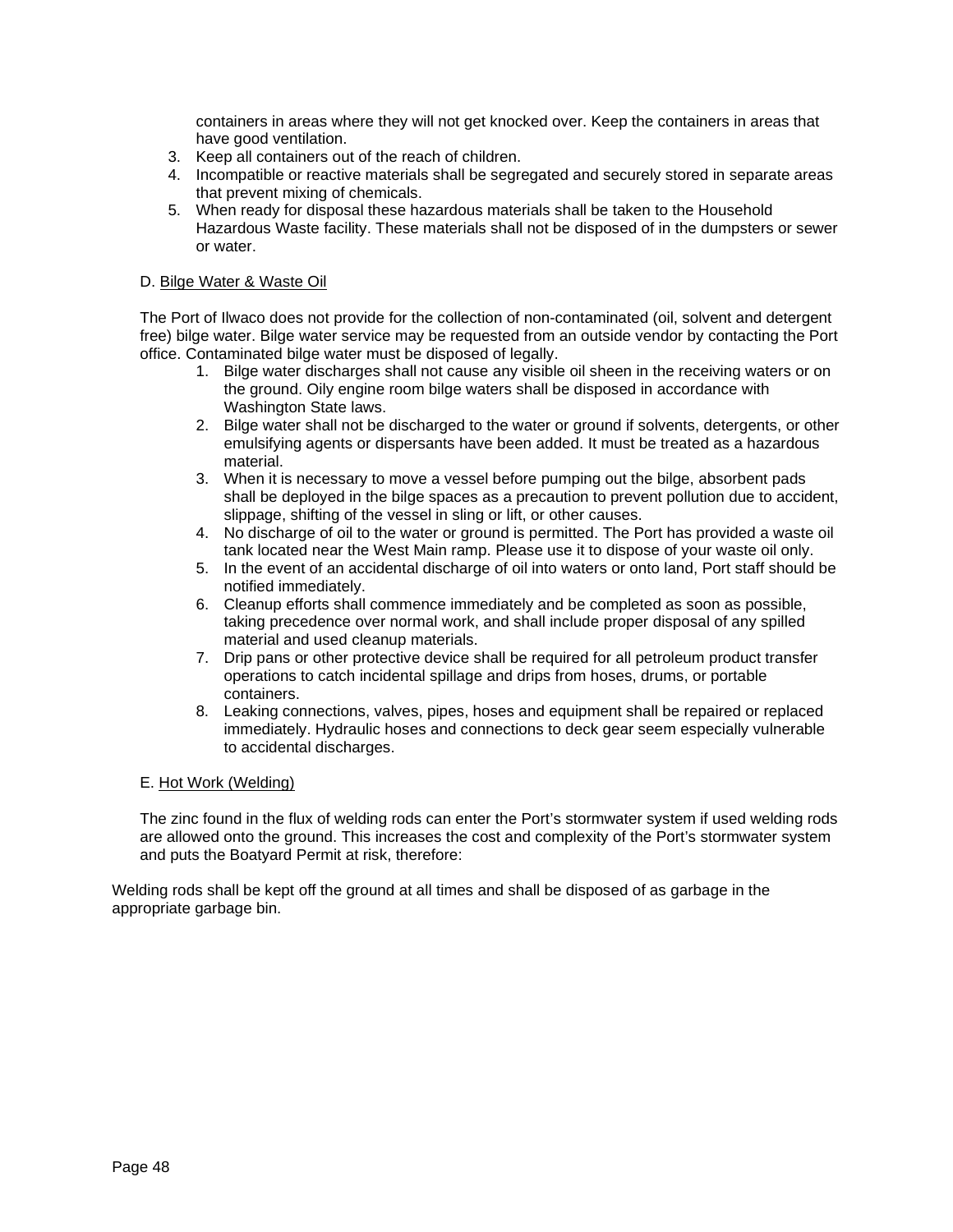### **APPENDIX C**

### **Port of Ilwaco Derelict Vessel Agreement & Deposit Form**

The derelict vessel deposit is based on an estimate of vessel tonnage, demolition, and transportation costs. If the Port must demolish and dispose of said vessel; vessel owner will be responsible for all costs incurred by the Port in excess of the monies on deposit.

| Estimated tonnage __________                                                                                   |
|----------------------------------------------------------------------------------------------------------------|
| Actual tonnage __________                                                                                      |
| Multiplied By Peninsula Sanitation disposal fee $(\frac{6}{2} - \frac{1}{2})$ (ton) = \$                       |
| Plus: The expense for demolition & transportation to the transfer station \$500 initial deposit (final rate to |
| be determined by actual cost to the Port). $\frac{1}{2}$                                                       |
| Plus: Roundtrip Hoist \$                                                                                       |
| First Months Storage \$                                                                                        |
| Leasehold Tax \$                                                                                               |
| <b>Amount received \$</b>                                                                                      |

Deposit must be in the form of a bank cashier's check or cash.

1. The owner will still be required to pay standard moorage/storage fees while the vessel is in the Port facility. No portion of the derelict deposit shall be applied for payment of storage fees, haul-out fees, or any other fees normally due the Port as a result of storing/mooring vessels within the Port facility.

2. If, and when the owner removes the vessel from Port property the deposit shall be returned to the owner in the form of a check within three weeks of removal of the vessel from Port property.

3. Should the owner not remove the vessel, abandon the vessel, or fail to pay storage/moorage and should the Port be required to dispose of the derelict vessel, the deposit shall be forfeited to the Port of Ilwaco to be used in demolition, transportation, and disposal of said vessel.

4. The deposit required herein shall be considered a "Port Charge" as defined by RCW 53.08.310 (1). Any failure to pay the deposit as required herein upon demand of the Port of Ilwaco shall constitute a failure to pay Port Charges and subject the vessel to sale at public auction as authorized by RCW 53.08.

This agreement is made and entered into this \_\_\_\_\_ day of \_\_\_\_\_\_\_\_\_\_\_\_\_\_\_\_\_\_\_\_\_\_ 20 \_\_\_\_\_\_,

by  $\_\_$ 

(*Owner's Signature*)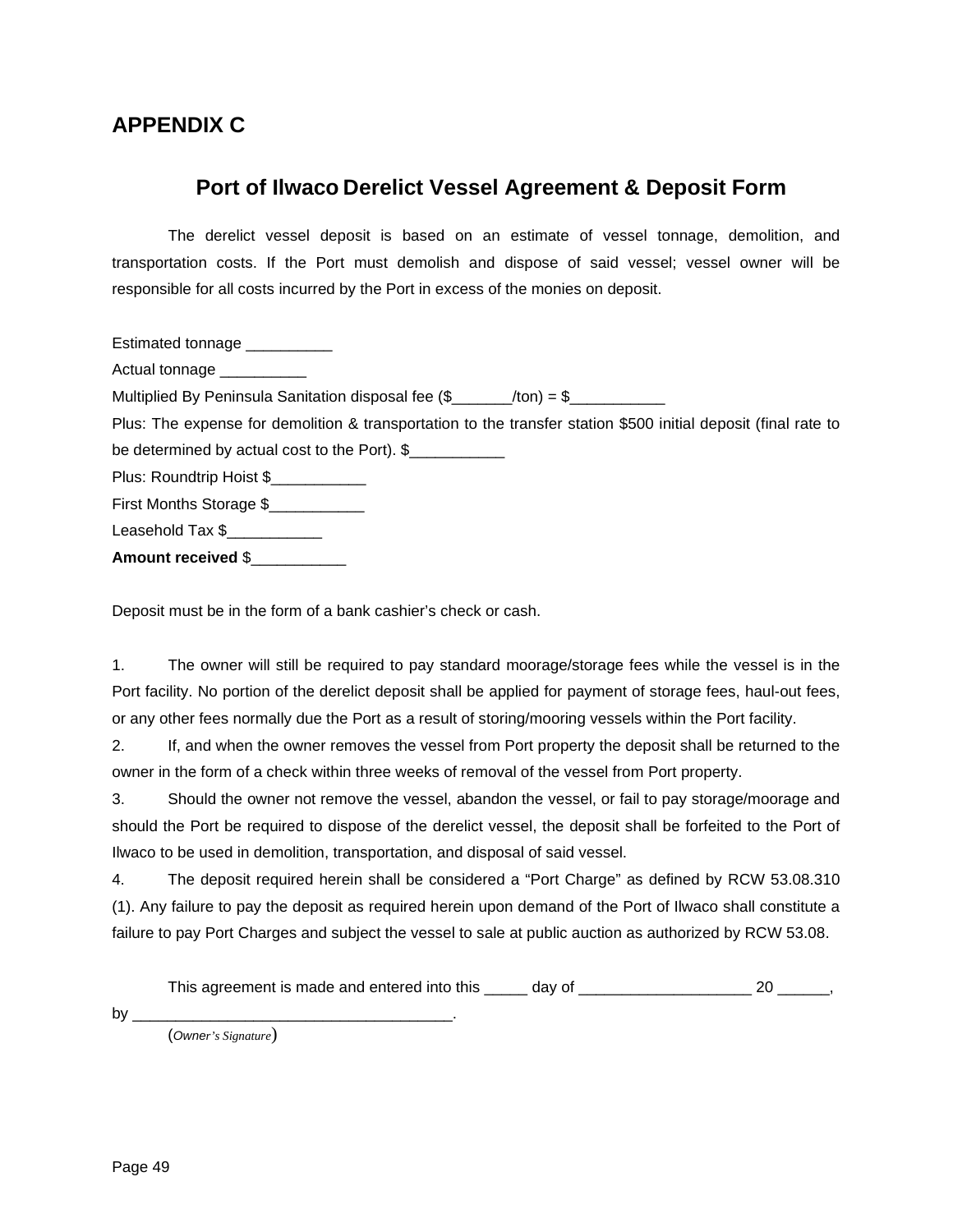### **APPENDIX D**

### **FEE AND RATE SCHEDULE**

*The Fee and Rate Schedule is not meant to be inclusive of all Port of Ilwaco fees and rates. Additional rates and fees may be found in the Port of Ilwaco Tariff No. 21. All rates and fees are subject to interest charges described in Section 5, Subsection 25 of Port of Ilwaco Tariff No. 21.*

#### **1. MOORAGE SERVICES**

All annual and monthly moorage rates are based upon slip length, or length overall of vessel (LOA), whichever is greater. Guest (daily) moorage rates are based upon overall vessel length.

#### **MINIMUM LENGTH FOR RATE CALCULATION IS TWENTY (20) FEET.**

#### A. **ANNUAL RATES**

| Annual Moorage (per foot rate/per year)**  |         |  |
|--------------------------------------------|---------|--|
| W Main & E Main (no electric)              | \$24.35 |  |
| W Main & E Main (electric)                 | \$34.00 |  |
| W Main & E Main, 51' plus (electric)       | \$35.35 |  |
| C, D, & Holman Floats, 50'                 | \$34.00 |  |
| C, D, & Holman Floats, 51' plus            | \$35.35 |  |
| All Other Commercial Berths, 50'           | \$34.00 |  |
| All Other Berths, 51' plus                 | \$35.35 |  |
| E, F, G, J, M, N & P Floats (electric)     | \$33.45 |  |
| H, K, L Floats (no electric)               | \$24.35 |  |
| N Float, east side (no electric)           | \$24.35 |  |
| P Float, side ties up to 20' (no electric) | \$24.35 |  |
| Vessels 100' or greater                    | \$44.95 |  |

**\*\*Subject to 12.84% state leasehold tax.**

| <b>Annual Electricity</b>       |                                      |
|---------------------------------|--------------------------------------|
| 20/30 amp 110v (non-metered)    | Included in Annual Moorage           |
| 50 amp and/or 220 (non-metered) | Additional \$70 minimum fee per year |
| Basic Fee (metered)             | \$13 per month plus metered usage    |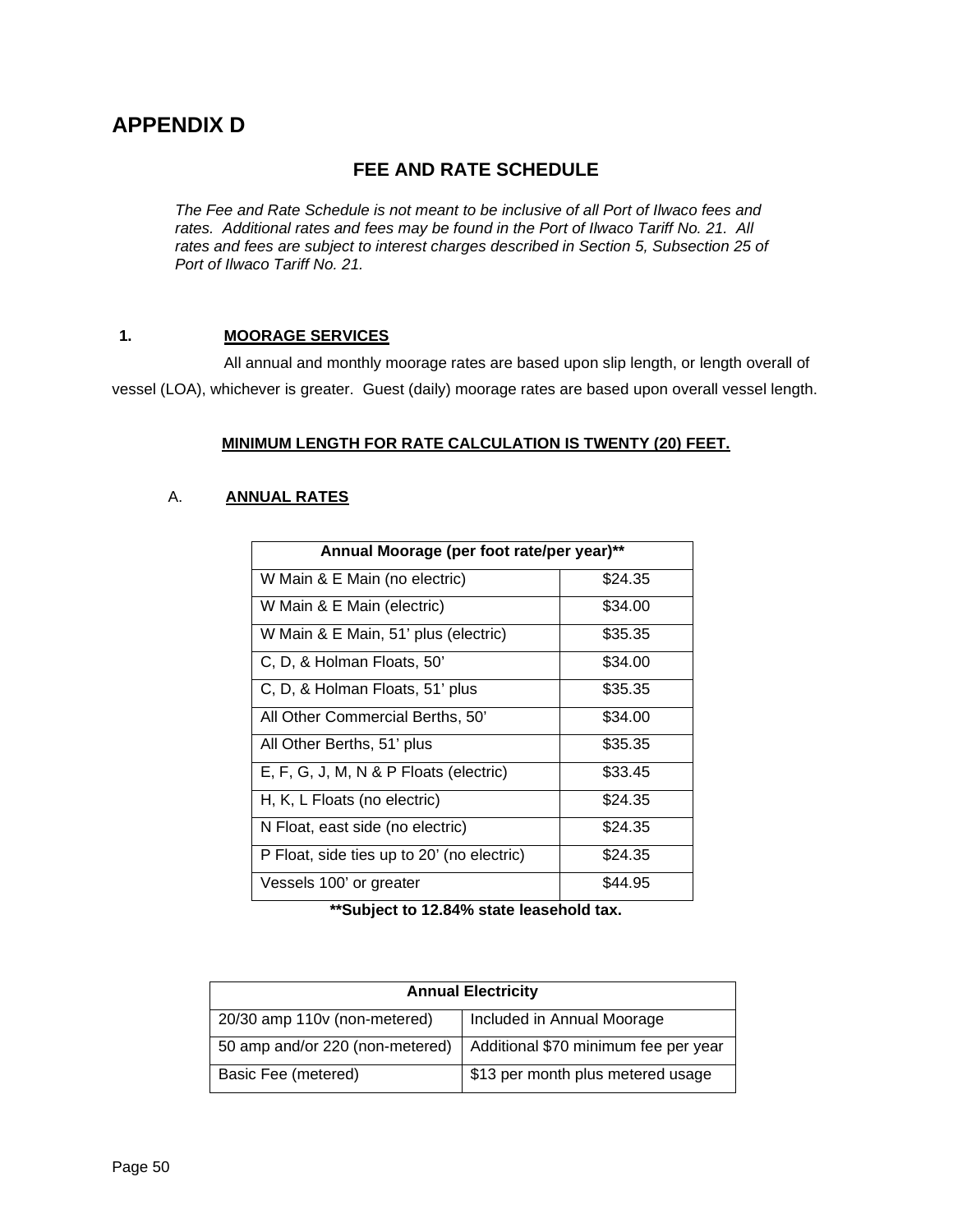#### **MOORAGE SERVICES (CONTINUED):**

#### **B. MONTHLY RATES**

| Monthly Moorage (per foot rate)** |         |
|-----------------------------------|---------|
| Up to 49'                         | \$11.50 |
| 50' and over                      | \$11.75 |

**\*\* Moorage rate may subject to 12.84% state leasehold tax.**

| <b>Monthly Electricity (flat rate)</b> |         |
|----------------------------------------|---------|
| Up to 35'                              | \$47.00 |
| 36' and over                           | \$64.50 |

**\*\*Electric charge will apply if a vessel is in a space that has electricity available.**

#### **C. GUEST (DAILY) RATES**

| Daily Moorage Rates (flat rate per day) |         |  |
|-----------------------------------------|---------|--|
| $0 - 20$ feet                           | \$18.50 |  |
| $21 - 30$ feet                          | \$23.00 |  |
| $31 - 50$ feet                          | \$31.50 |  |
| $51 - 75$ feet                          | \$39.00 |  |
| 76 feet and up                          | \$74.00 |  |

| Daily Electricity (flat rate per day)** |        |
|-----------------------------------------|--------|
| Up to $29'$                             | \$5.00 |
| $30'$ to $44'$                          | \$5.50 |
| 45' and over                            | \$8.00 |

**\*\*Electric charge will apply if a vessel is in a space that has electricity available.**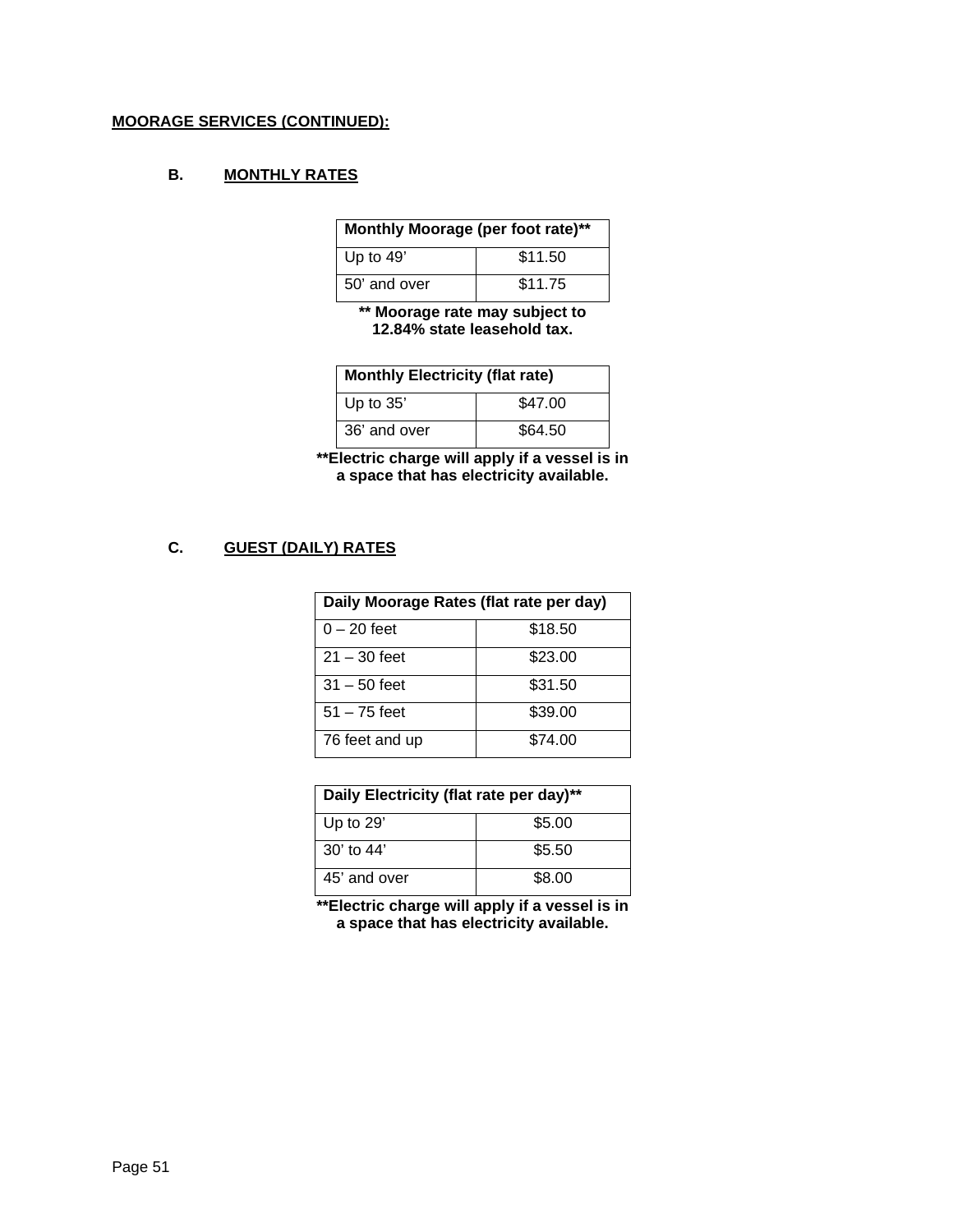#### **MOORAGE SERVICES (CONTINUED):**

#### **D. OTHER MARINA FEES**

Other fees may apply to Port facility users. Violations resulting in a fine may result in cancellation of Port services. These fees are in addition to regular port charges for services.

| <b>Other Marina Fees**</b>            | Rate                             | <b>Tariff No 21 Reference</b> |
|---------------------------------------|----------------------------------|-------------------------------|
| P-Float Gate Fee                      | \$34.00 first card issuance      |                               |
| P-Float Gate Fee - additional<br>card | \$11.00 per additional card      |                               |
| Lift Bags                             | \$118 per 1,000# of lift per day |                               |
| Failing to clean up after dogs        | \$268 non-compliance fine        | Sec 1, subsection 17          |
| Unleashed dogs                        | \$268 non-compliance fine        | Sec 1, subsection 17          |
| <b>Skiffs</b>                         | \$11 per day                     | Sec 4, subsection 12 c)       |
| Storage on Piers (abandoned           | \$75 service charge              | Sec 4, subsection 21 c)       |
| property)                             |                                  |                               |
| Cancellation Fee - Summer             | \$11 fee                         | Sec 4, subsection 23          |
| Reservations                          |                                  |                               |
| Fueling Vessels (does not apply       | \$268 fine                       | Sec 4, subsection 26          |
| to commercial fuel dock)              |                                  |                               |
| Transients not registered on          | \$27 per day                     | Sec 5, subsection 3 c)        |
| arrival with Port office              |                                  |                               |
| <b>Extended Term Payment Option</b>   | \$11 processing fee per month    | Sec 5, subsection 3 d)        |
| <b>Optional Payment Plan</b>          | \$11 service per installment pmt | Sec 5, subsection 7           |
| Early Termination                     | \$27 processing fee              | Sec 5, subsection 9           |
| Non-sufficient Funds                  | \$43 fee                         | Sec 5, subsection 20          |
| Extended stay without notice to       | \$27 penalty per day             | Sec 5, subsection 21          |
| Port office                           |                                  |                               |
| Long Term Moorage                     | \$107 admin fee                  | Sec 5, subsection 22          |
| Reinstatement                         |                                  |                               |
| Seizure Process                       | \$285 processing fee             | Sec 6, subsection 6 e)        |
| Fish cleaning or dumping              | \$268 fine for each offense(s)   | <b>Sec 12</b>                 |

**\*\*Contact Port Office for applicability**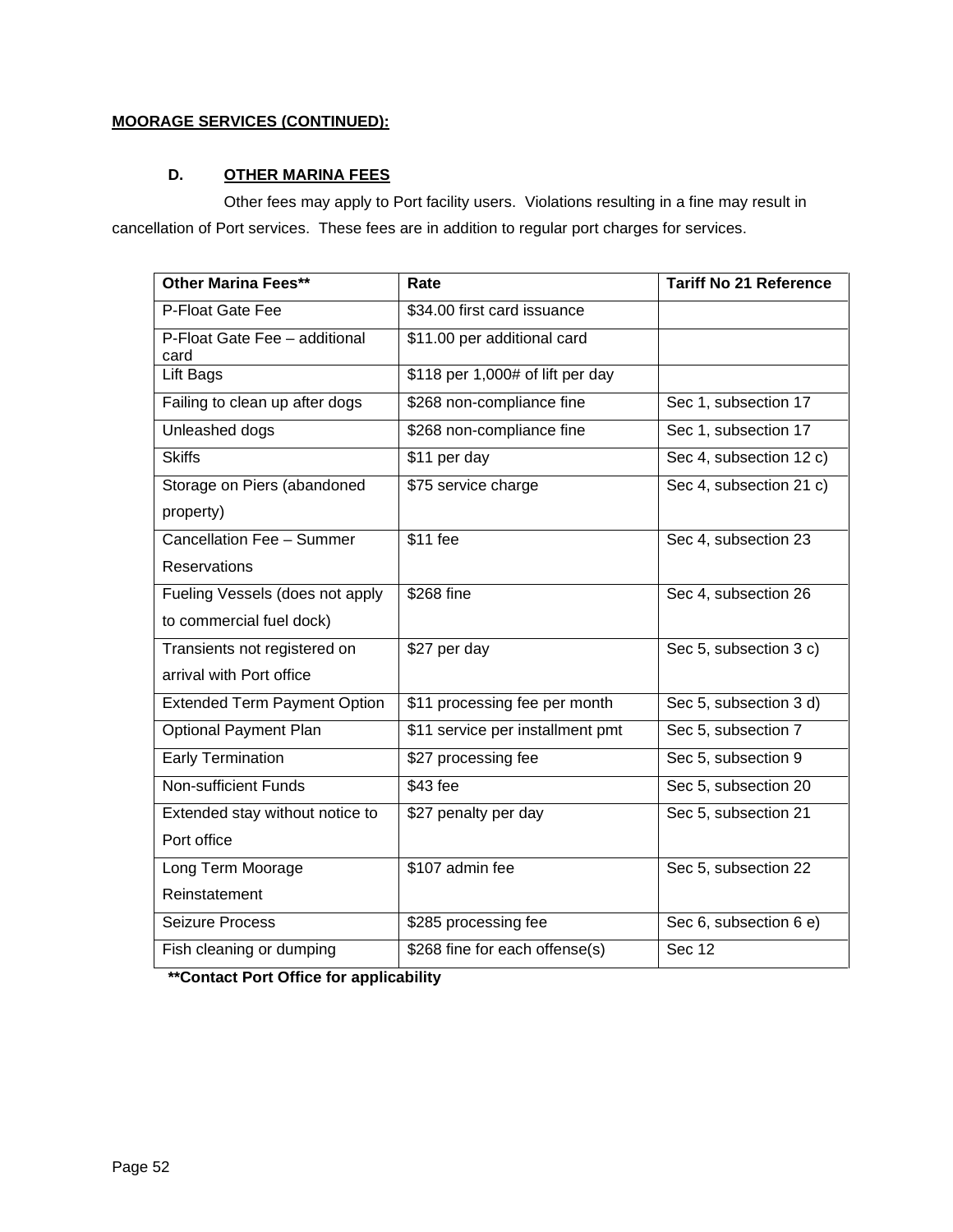#### **2. LIVE ABOARD FEE**

| Live-Aboard Fees** (flat rate, both fees apply) |          |
|-------------------------------------------------|----------|
| Monthly Live-Aboard Fee***                      | \$53.50  |
| Monthly Live-Aboard Electric                    | \$107.00 |

**\*\*Requires pre-approval from Port. Refer to Sec 4, subsection 22 of Tariff No. 21 \*\*\*Subject to 12.84% state leasehold tax**

#### **3. RATE CHANGES**

Marina moorage rates shall be adjusted each year, effective March  $1<sup>st</sup>$ , and increased by a **minimum** of 1.5%. See section 5, subsection 5 of the Tariff No. 21. All other rates in Tariff No. 21 are subject to change anytime without notice.

#### **4. PUMP OUT SERVICES**

| First Pump Out           | \$56.75 |
|--------------------------|---------|
| Each Subsequent Pump Out | \$67.50 |

#### **5**. **LABOR/SERVICE**

Service rates apply during straight time only and include vehicle or vessel and one operator only. Special callout at night or weekends is subject to a minimum of three (3) hours' overtime.

| Regular Hours (M-F; $8:00 - 4:30$ ) | \$107.00 | 1 hr minimum per employee    |
|-------------------------------------|----------|------------------------------|
| After Hours (callout or weekend)    | \$124.00 | 3 hr minimum, per employee** |

**\*\*Some Port equipment and services require two employees to be onsite. Please contact Port office prior to engaging services for applicable labor rate.**

#### **6. COMMERCIAL SEAFOOD BUYERS**

Port facility users purchasing commercial seafood in the Port of Ilwaco marina are subject to an annual permit fee. The fee does not apply to existing upland Port tenants. See section 7, subsection 2 and 3 of Tariff No. 21.

| <b>Commercial Seafood Buyer Permit Fee</b> | \$350.00 per calendar year |
|--------------------------------------------|----------------------------|
|--------------------------------------------|----------------------------|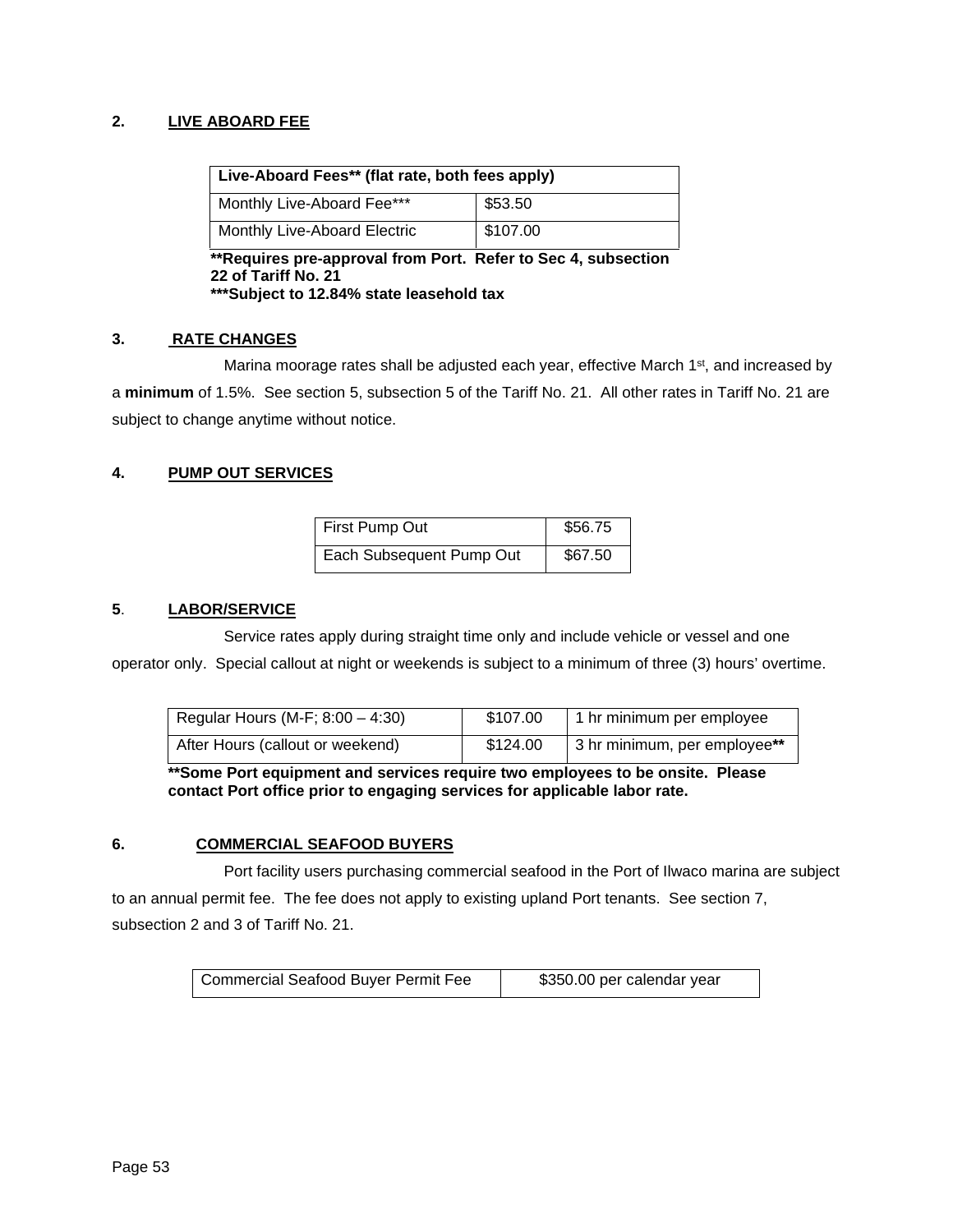#### **7. WHARFAGE**

At the present time there will be no wharfage charges for an upland Port tenant or a user delivering to an upland Port tenant. All other users shall be charged a \$5.90 per ton wharfage fee. Payment shall include a copy of the species and pounds for each deliver. Refer to section 7, subsection 4 of Tariff No. 21.

#### **8. BOAT TRAILERS**

| <b>Boat Trailer Storage (flat rate)</b> |                            |
|-----------------------------------------|----------------------------|
| Per Day                                 | \$5.00                     |
| Per Month                               | \$25.00                    |
| Trailers with loaded vessels**          | Additional \$25.00 per day |
| Trailers w/o pre-payment                | Additional \$5.00 per day  |

**\*\*Trailers with loaded vessels shall only be allowed upon approval of the Port Manager**

#### **9. DRY STORAGE YARD SPACE**

| Dry Storage Yard Space (calculated per foot - 40' minimum)** |                        |
|--------------------------------------------------------------|------------------------|
| <b>Annual Moorage Tenants</b>                                | \$2.55                 |
| <b>Transient Rate</b>                                        | \$6.45                 |
| Rate increase on 10 <sup>th</sup> month if not launched*     | <b>Rates Double</b>    |
| <b>Equipment Storage</b>                                     | \$0.37 per square foot |

**\*Port Manager may waive increase for extenuating circumstances \*\*May be subject to 12.84% state leasehold tax**

#### **10. CRAB POT STORAGE**

The rental rate is \$90.00 per month for a 30' x 40' space (\$0.075 per square foot), based on availability. See section 8, subsection of Tariff No. 21.

#### **11. BOATYARD RATES**

#### **A. HAUL OUT**

| Haul Out (calculated per foot - 30 foot minimum) |                       |  |
|--------------------------------------------------|-----------------------|--|
| Annual Moorage Tenants                           | \$8.00                |  |
| <b>Transient Rate</b>                            | \$8.25                |  |
| One-way H/O or Launch                            | 75% of Round-Trip Fee |  |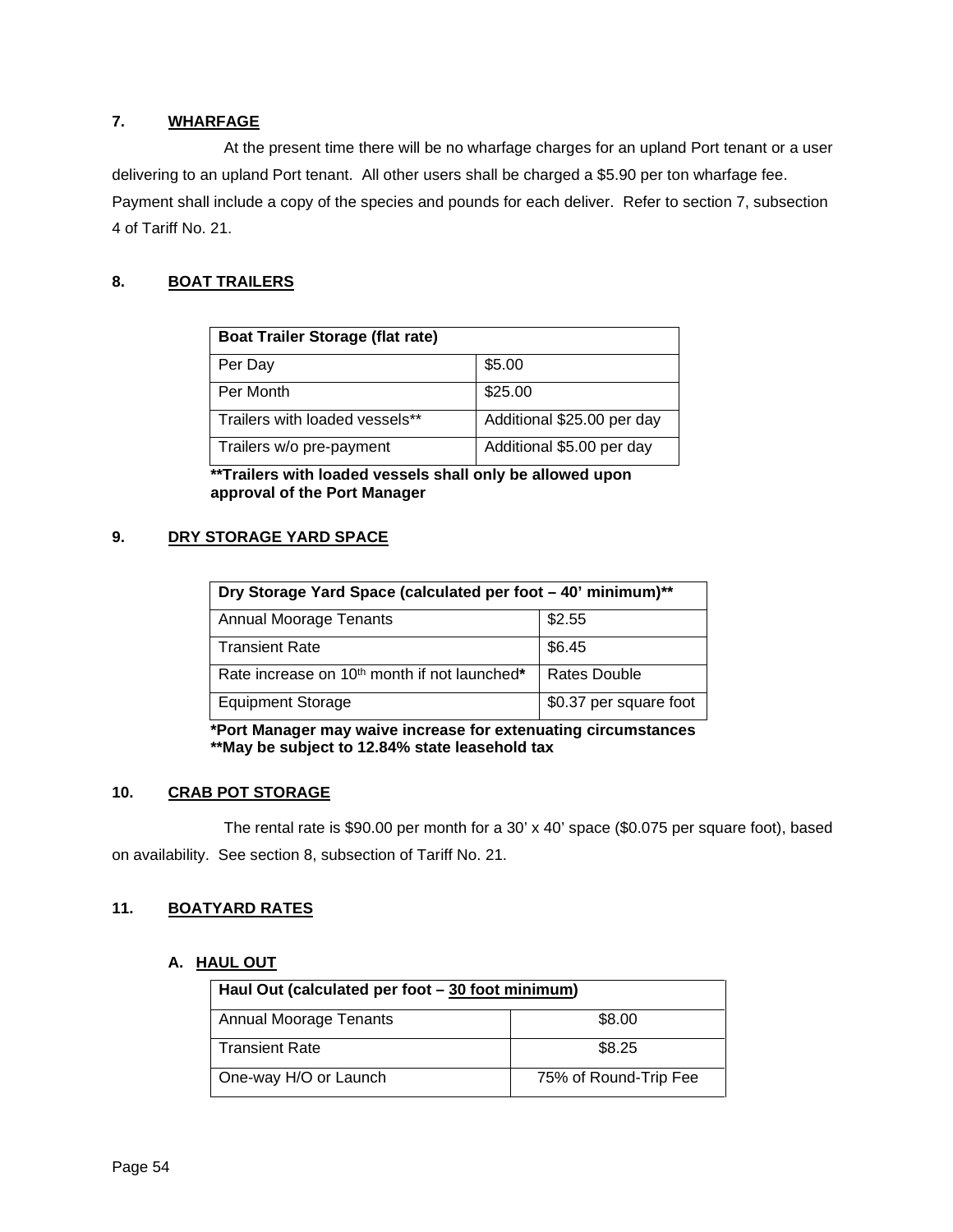### **BOATYARD RATES (CONTINUED):**

### **B. HAUL & HANG/SLING TIME**

| Haul & Hang (calculated per foot - 30 foot minimum) 2 Hour Max |          |
|----------------------------------------------------------------|----------|
| <b>Annual Moorage Tenants</b>                                  | \$5.70   |
| <b>Transient Rate</b>                                          | \$6.30   |
| Additional Time (per hour - schedule                           | \$140.00 |
| permitting)                                                    |          |

#### **C. PRESSURE WASH**

| Pressure Wash (calculated per foot - 30 foot minimum) |         |
|-------------------------------------------------------|---------|
| Annual Moorage Tenants                                | \$3.35  |
| <b>Transient Rate</b>                                 | \$3.55  |
| Boat on Trailer (schedule permitting)                 | \$56.25 |

### **D. WORKYARD – DAILY**

| Work Yard Daily (calculated per foot - 30 foot minimum) |                |
|---------------------------------------------------------|----------------|
| Annual Moorage Tenants                                  | \$0.60         |
| <b>Transient Rate</b>                                   | \$0.67         |
| Daily Electrical (Mandatory Fee)                        | \$5.75 per day |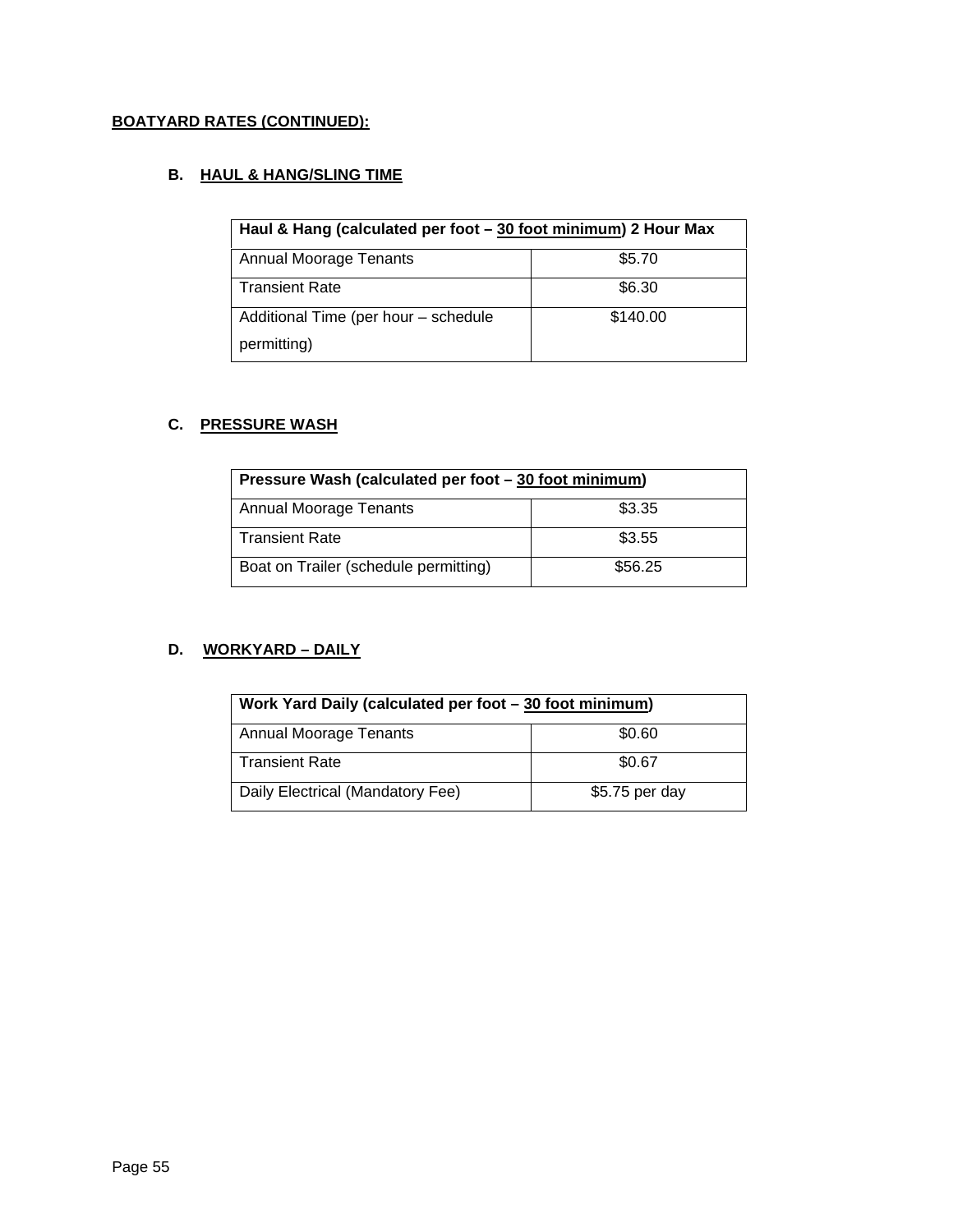#### **BOATYARD RATES (CONTINUED):**

#### **E. WORKYARD – MONTHLY**

| Work Yard Monthly (calculated per foot – 30 foot minimum)** |         |  |
|-------------------------------------------------------------|---------|--|
| Annual Moorage Tenants - first 30 days                      | \$7.45  |  |
| Transient Rate - first 30 days                              | \$9.60  |  |
| Annual Moorage Tenants - over 30 days                       | \$7.70  |  |
| Transient Rate - over 30 days                               | \$10.00 |  |
| Annual Moorage Tenants - over 60 days***                    | \$10.20 |  |
| Transient Rate - over 60 days***                            | \$13.95 |  |

**\*\*After any full month, the yard rate will be prorated using the monthly rate on a weekly basis. May be subject to 12.84% state leasehold tax.** 

**\*\*\*Upon approval from the Port Manager, the over 30-day rate may be allowed if adequate work is being performed.** 

#### **F. BOATYARD BUILDING (Buildings #1 - #5)**

| Boat Yard Building (flat rate)** Plus Metered Electricity |            |
|-----------------------------------------------------------|------------|
| Day                                                       | \$105.00   |
| Week                                                      | \$477.00   |
| Month                                                     | \$1,268.00 |

**\*\*After any full month, the building rate will be prorated using the monthly rate on a weekly basis. May be subject to 12.84% state leasehold tax**

#### **G. BOATYARD BUILDING (Building #6)**

| Boat Yard Building (flat rate)** Electricity Included |            |  |
|-------------------------------------------------------|------------|--|
| Day - Annual (min 5-day charge)                       | \$97.00    |  |
| Day - Transient (min 5-day charge)                    | \$107.00   |  |
| Week - Annual                                         | \$675.00   |  |
| Week - Transient                                      | \$750.00   |  |
| Month - Annual                                        | \$2,355.00 |  |
| Month - Transient                                     | \$2,675.00 |  |

**\*\*After any full month, the building rate will be prorated using the monthly rate on a weekly basis. May be subject to 12.84% state leasehold tax**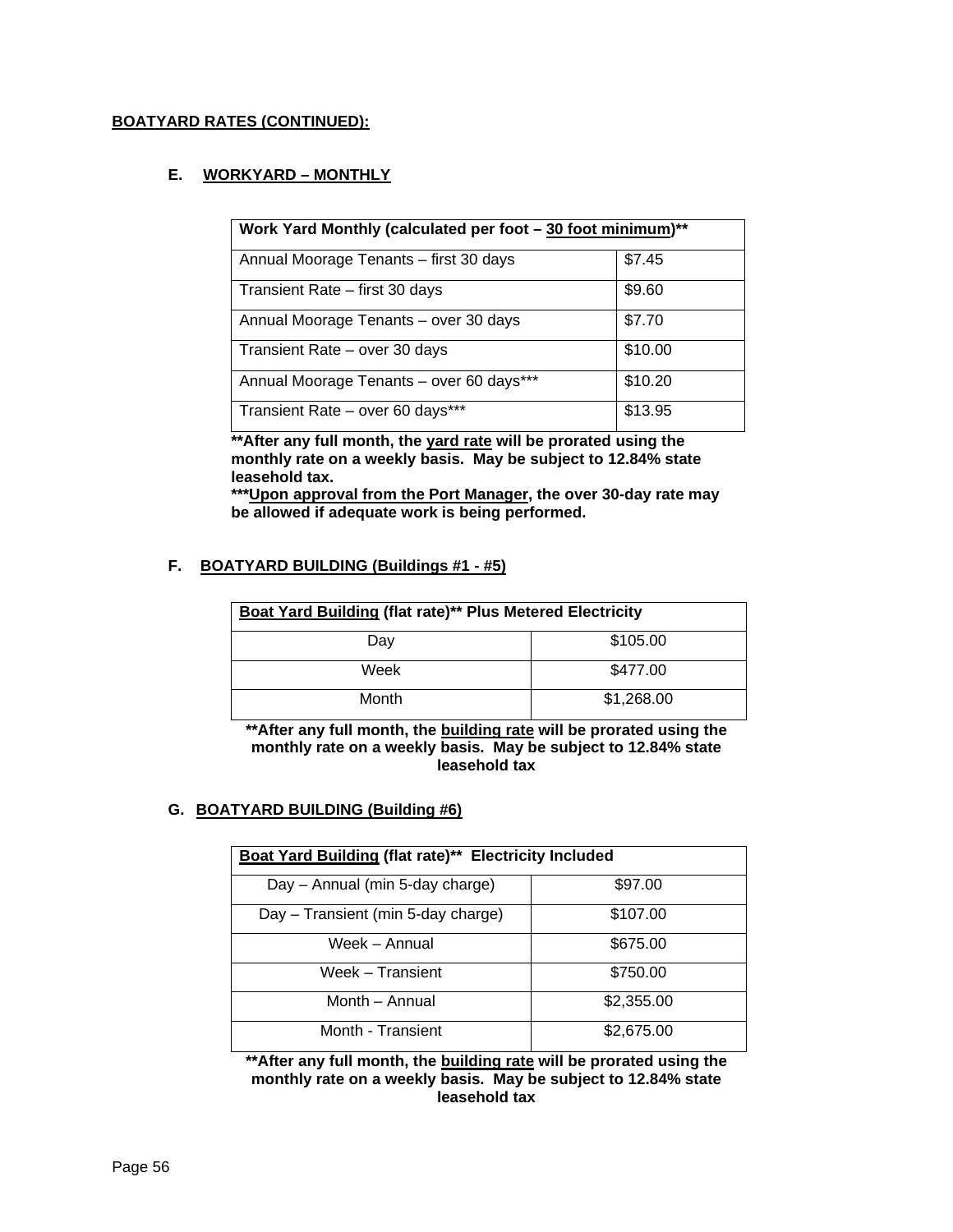#### **BOATYARD RATES (CONTINUED):**

#### **H. OTHER BOAT YARD/WORK YARD EQUIPMENT & SERVICES**

| <b>Other Equipment and Services**</b>                         |                                  |  |
|---------------------------------------------------------------|----------------------------------|--|
| THE MINIMUM LENGTH FOR RATE CALCULATION IS THIRTY (30) FEET   |                                  |  |
| Load/Off-Load Trailer (2 hr maximum)                          | \$5.95 per foot                  |  |
| Load/Off-Load Trailer (additional time – schedule permitting) | \$145.00 per hour                |  |
| Travelift to Off-site facility                                | Additional \$2.75 per foot       |  |
| Travelift with Operator (includes Hang or Move/Re-block)      | \$140.00 per hour                |  |
| Forklift                                                      | \$84.00 per hour                 |  |
| Towing (minimum \$84)                                         | \$84.00                          |  |
| Boom Truck (minimum \$161)                                    | \$161.00 per hour                |  |
| Boom Truck (each additional half hour)                        | \$107.00 per half hour           |  |
| Other Equipment (backhoe/excavator)                           | \$140.00 per hour*               |  |
| Labor - Regular Hours (M-F; $8:00 - 4:30$ ) 1 hr minimum      | \$107.00 per hour per employee   |  |
| Labor - After Hours (callout or weekend) 3 hr minimum         | \$124.00 per hour per employee** |  |

#### **\*Does not include dredge & dredge related equipment. \*\*Some Port equipment and services require two employees to be onsite. Please contact Port office prior to engaging services.**

### **12. BOAT LAUNCH RAMP**

| Boat Ramp (back in launch)                                |                    |
|-----------------------------------------------------------|--------------------|
| Annual Pass (valid January 1st)                           | $$110.00**$        |
| to December 31 <sup>st</sup> )<br>Daily Round Trip Permit | $$10.00*$          |
| Failure to Pay Fee                                        | Additional \$25.00 |

**\*Fee will increase to \$11.00 when the electronic pay station is in operation \*\*Annual Boat Launch Pass – included with annual moorage**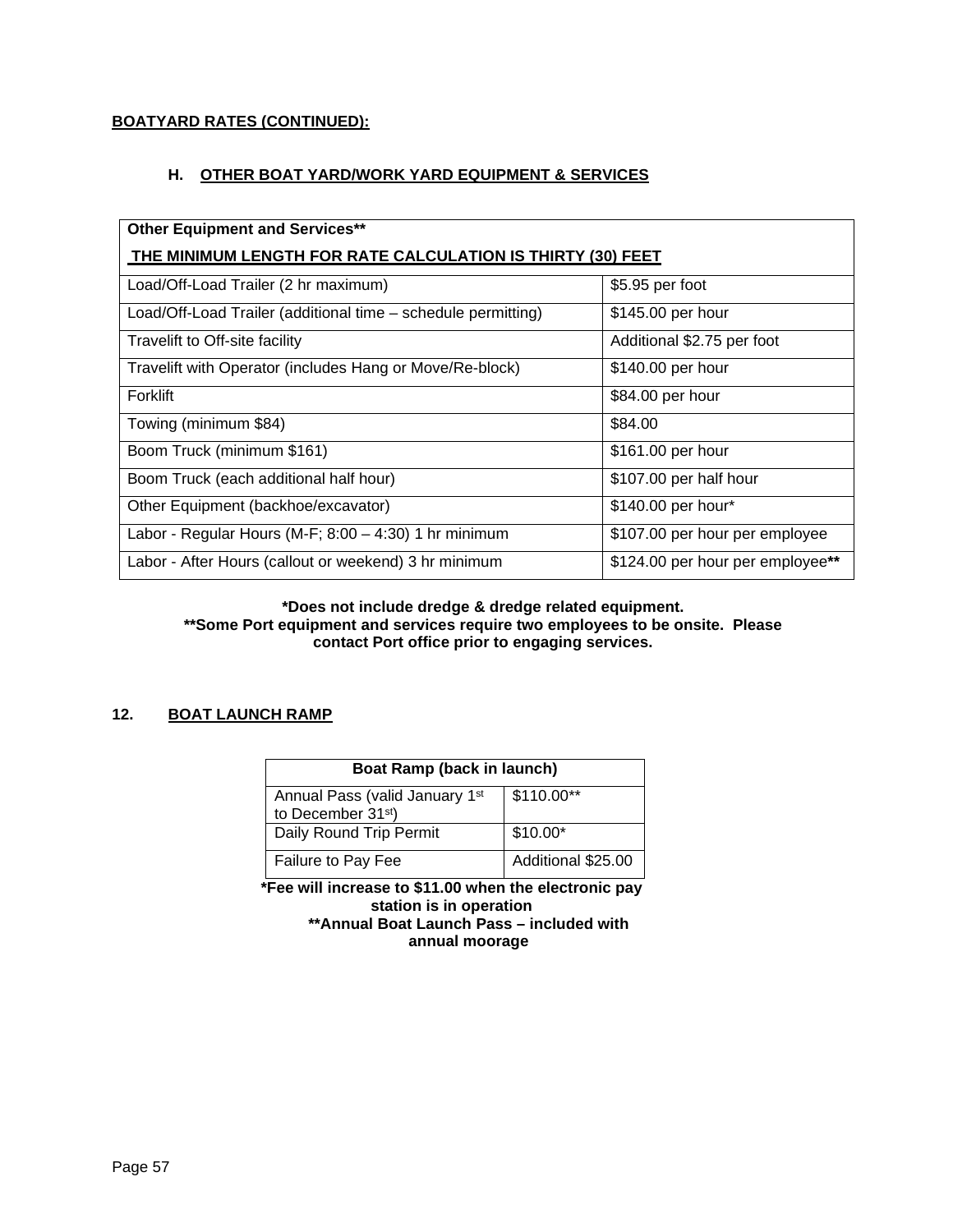#### **13. HOIST SERVICES**

| Hoist - Less than 7 tons (flat rate based on length)** |                                    |  |
|--------------------------------------------------------|------------------------------------|--|
| Up to $20'$                                            | \$25.75                            |  |
| $21'$ to $26'$                                         | \$33.25                            |  |
| 27' to 29'                                             | \$44.00                            |  |
| 30' and up                                             | \$49.25                            |  |
| Hoist Use - Port operated                              | \$59.00 per hour (min charge \$40) |  |
| After Hours Rate (M-F; 8:00-4:30)                      | <b>Rate Doubles</b>                |  |

**\*\*10% discount provided to current annual moorage customers**

#### **14. PUBLIC HOIST**

| Public Hoist** (flat rate - fees paid in advance) |          |  |
|---------------------------------------------------|----------|--|
| Weekly Fee                                        | \$230.25 |  |
| Monthly Fee                                       | \$535.00 |  |
| Monthly Fee for additional vessel (1 maximum)     | \$187.25 |  |
| Additional authorized user                        | \$43.00  |  |

**\*\*Requires Indemnification and Hold Harmless Agreement for Hoist Use and prior approval. See Sec 15 of Tariff No. 21**

#### **15. TAXES**

Any user of the Port facilities agrees to pay to the entity responsible for the collection thereof, in addition to any Port charges as set forth in this Tariff, such amounts as may be required under the Washington State Leasehold Tax Law and Regulations, and any other applicable taxes or fees.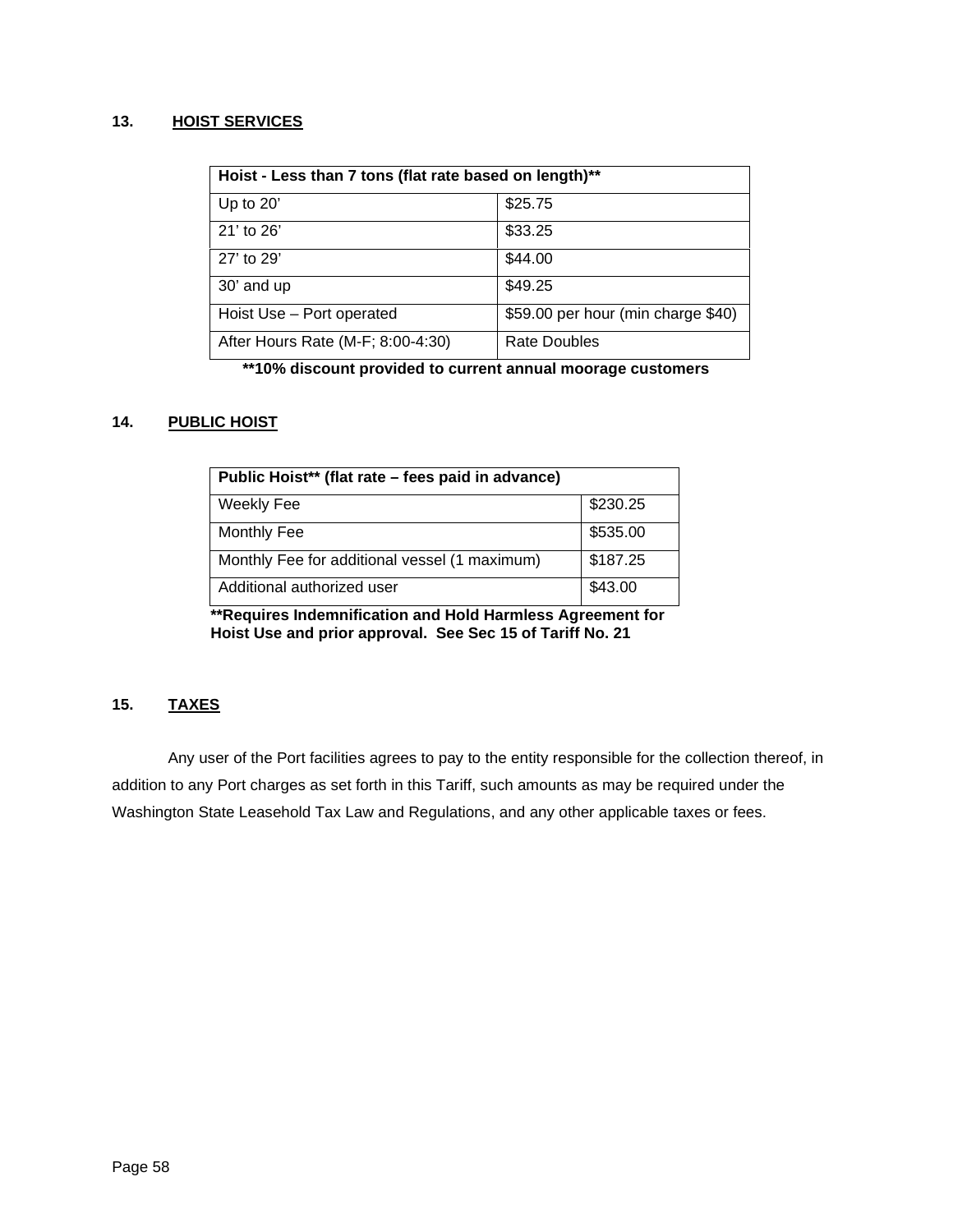### **APPENDIX E**

#### **MOORAGE WAIT LIST PROCEDURES AND APPLICATION**

- 1. Persons wishing to be on the wait list for annual moorage, requesting a specific dock or slip, must complete and submit written application to the Port. A wait list for each berth length will be compiled, regularly updated, and maintained in the Port Office. Regular moorage assignments will be made from these lists based on the needs of the Port and seniority dates.
- 2. A NON-REFUNDABLE REGISTRATION/ADMINISTRATIVE FEE OF \$40.00 PER CALENDAR YEAR will be charged and must be renewed on a calendar-year basis. This fee is an administrative fee; it must be paid at the time of application (grandfathered customers must pay within 45 days of this approval), it does not apply to moorage and is non-refundable.
- 3. Vessels, including all attachments, are required to fit within the length and width of their slip. If the stated vessel length on the Moorage Agreement differs than the vessel's Length Overall (LOA) measured by Port Staff, the Port reserves the right to terminate the Moorage Agreement if the vessel cannot be relocated to an appropriately sized slip.
- 4. Special terms for Floats E, J and M (north side only) the Port will not accept a request for a vessel less than 40 feet in overall length for E, J, or the north side of M floats unless approved in writing by the Port Manager. Any vessels under 40 feet currently under a moorage contract with a slip assignment on E, J, or the north side of M floats prior to July 2, 2019 shall be considered grandfathered and may remain in the assigned slip, unless deemed otherwise under the authority of Port Manager.
- 5. Charter or commercial fishing vessels will have priority over any recreational vessel on the wait list. In order to have priority on the wait list, the customer shall provide proof of an active charter license in the name of the wait list applicant. In the case of a commercial vessel, the customer shall provide proof the vessel is used for commercial fishing purposes.
- 6. Wait list applicants may move to another wait list, one time, and maintain their seniority date as long as the move is requested prior to being offered a slip assignment.
- 7. Once contacted, an applicant has 72 hours to accept or decline the offered moorage. If the applicant cannot be contacted within fifteen (15) days, the listing shall be canceled and applicant will have no further rights to slip assignment under that listing.
- 8. A wait list applicant must have all necessary moorage requirements (new moorage application, proof of insurance, registration, payment, etc.) completed within ten (10) days of acceptance or the listing shall be canceled and applicant will have no further rights to slip assignment under that listing.
- 9. If an applicant fails to renew the annual wait list registration, within 30 days of the date of billing, the listing shall be subject to cancelation.
- 10. Applicant is responsible for keeping the Port advised of applicant's current address and telephone number and informing the Port, in writing, of any changes in any information on the wait list.
- 11. It is the applicant's responsibility to provide an emergency contact for use by the marina office in the event that moorage becomes available and the applicant temporarily cannot be reached at the address listed on the application.
- 12. Offers for long-term moorage or re-assignment to a slip requested will only be made to customers in good standing.
- 13. The wait list does not apply to live-aboards or vessels seeking transient moorage.
- 14. The Port Manager, or designee, is authorized to accept or deny or modify any wait list assignments and his/her decision shall be final.